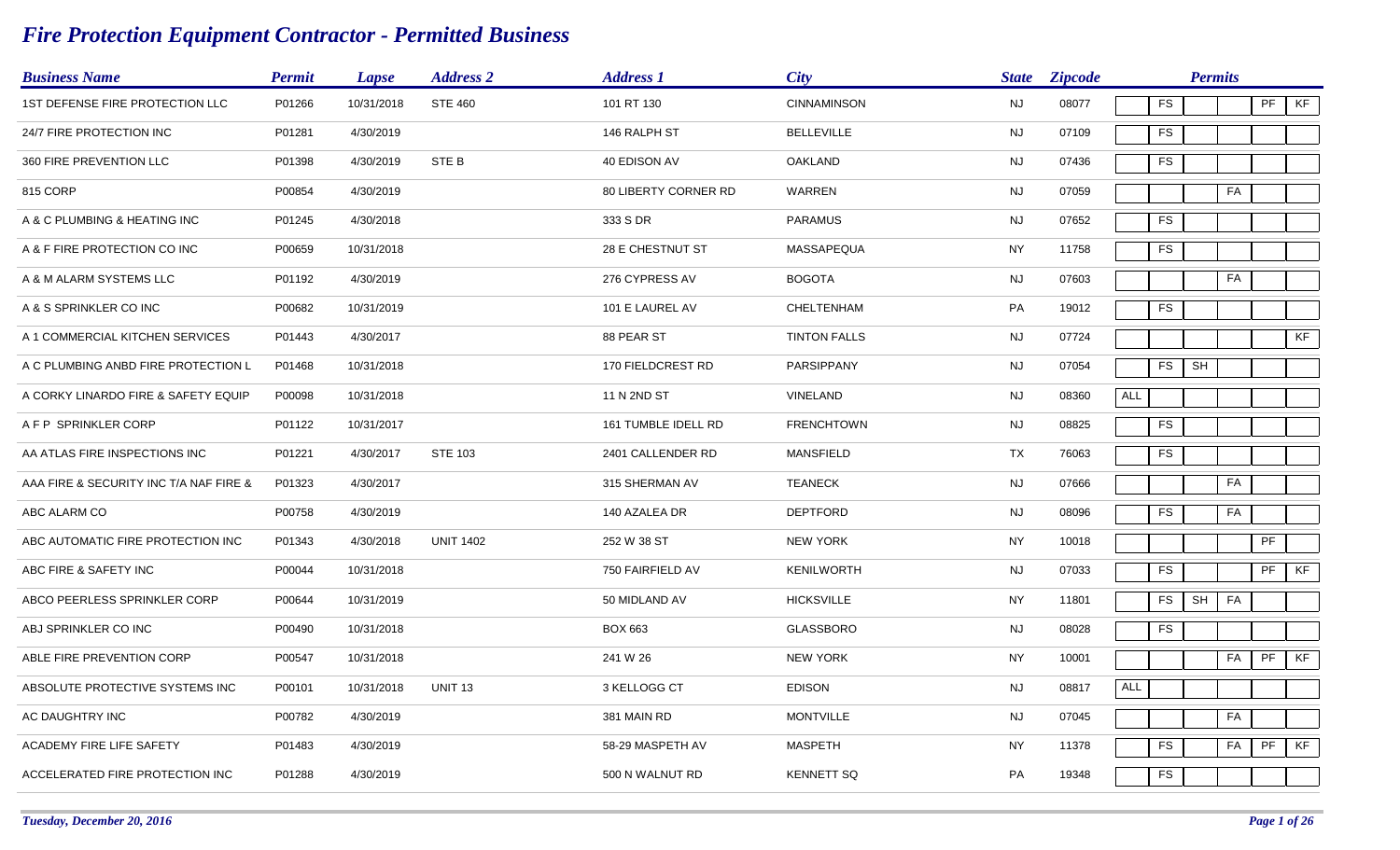| <b>Business Name</b>                 | <b>Permit</b> | Lapse      | <b>Address 2</b> | <b>Address 1</b>    | <b>City</b>        |           | <b>State Zipcode</b> |                        | <b>Permits</b>       |    |    |    |
|--------------------------------------|---------------|------------|------------------|---------------------|--------------------|-----------|----------------------|------------------------|----------------------|----|----|----|
| <b>ACCESS SECURITY CORP</b>          | P01101        | 4/30/2017  |                  | 271 YORK RD         | <b>WARMINSTER</b>  | PA        | 18974                |                        |                      | FA |    |    |
| ACCOUNTABLE CLEANING LLC             | P01418        | 4/30/2019  |                  | 92 WARWICK CI       | SPRINGFIELD        | NJ        | 07081                |                        |                      |    | PF | KF |
| ACCURATE ALARM SYSTEMS CORP          | P00899        | 4/30/2019  |                  | 680 N MONROE ST     | <b>RIDGEWOOD</b>   | <b>NJ</b> | 07450                |                        |                      | FA |    |    |
| ACCURATE FIRE EQUIPMENT CORP         | P01093        | 4/30/2017  |                  | 251 FRANKLIN AV     | <b>FRANKLIN SQ</b> | <b>NY</b> | 11010                |                        |                      |    | PF | KF |
| ACE SECURITY INC                     | P00678        | 4/30/2019  |                  | 268 BELMONT AV      | <b>HALEDON</b>     | NJ        | 07508-1404           |                        |                      | FA |    |    |
| ACME MECHANICAL                      | P00909        | 10/31/2019 |                  | 10 TUVE LN          | S HACKENSACK       | NJ        | 07606                | <b>FS</b>              |                      |    |    |    |
| ACP CONTRACTING INC                  | P01184        | 4/30/2019  |                  | 25 JUST RD          | <b>FAIRFIELD</b>   | <b>NJ</b> | 07004                | <b>FS</b>              |                      |    |    |    |
| ACTIVE ALARM SYSTEMS LLC             | P00865        | 4/30/2019  |                  | 209 BROOKFIELD AV   | PARAMUS            | <b>NJ</b> | 07652                |                        |                      | FA |    |    |
| ACTIVE FIRE EXTINGUISHER CO INC DBA/ | P00124        | 10/31/2018 |                  | 5-16 47 AV          | LONG ISLAND CITY   | <b>NY</b> | 11101                |                        |                      |    | PF | KF |
| ACTIVE FIRE PROTECTION INC           | P01279        | 4/30/2019  | <b>UNIT 301</b>  | 26 RUZHIN RD        | <b>MONROE</b>      | <b>NY</b> | 10950                | <b>FS</b>              |                      |    |    |    |
| ADAMS FIRE PROTECTION INC            | P00501        | 10/31/2018 | <b>BOX 154</b>   | 600 MT HOPE RD      | <b>ROCKAWAY</b>    | <b>NJ</b> | 07866                |                        |                      |    | PF | KF |
| ADELPHIA FIRE LLC                    | P01481        | 4/30/2019  | <b>STE 103</b>   | 3171 RT 115         | <b>EFFORT</b>      | PA        | 18330                | <b>FS</b>              |                      |    |    |    |
| ADVANCED ALARM SYSTEMS INC           | P00395        | 10/31/2018 | <b>STE 12</b>    | 10 KINGSBRIDGE RD   | <b>FAIRFIELD</b>   | <b>NJ</b> | 07004                |                        |                      | FA |    |    |
| ADVANCED FIRE PROTECTION INC         | P00222        | 10/31/2018 |                  | 181A GREENWOOD AV   | MIDLAND PARK       | <b>NJ</b> | 07432                | <b>FS</b>              |                      |    |    |    |
| ADVANCED MANAGEMENT CORP. T/A AM     | P00090        | 10/31/2018 | STE <sub>1</sub> | 1530 GLEN AV        | <b>MOORESTOWN</b>  | NJ.       | 08057-1249           | ALL                    |                      |    |    |    |
| ADVANCED SECURITY CONTROL SYSTEM     | P00516        | 10/31/2018 |                  | <b>BOX 8296</b>     | <b>HAMILTON</b>    | <b>NJ</b> | 08650                |                        |                      | FA |    |    |
| ADVANCED SPRINKLER TECHNOLOGY IN     | P00627        | 4/30/2019  |                  | 1248 EASTON RD      | <b>WARRINGTON</b>  | PA        | 18976                | <b>FS</b>              |                      |    |    |    |
| ADVANTAGE FIRE PROTECTION LLC        | P01395        | 10/31/2018 |                  | 153 CONGRESS AV     | <b>OAKLYN</b>      | <b>NJ</b> | 08107                | <b>FS</b>              |                      |    |    |    |
| ADVENT SECURITY CORPORATION          | P01029        | 10/31/2019 |                  | 101 ROESCH AV       | ORELAND            | PA        | 19075                |                        |                      | FA |    |    |
| AFA PROTECTIVE SYSTEMS INC           | P00495        | 10/31/2018 |                  | 961 JOYCE KILMER AV | N BRUNSWICK        | <b>NJ</b> | 08902                |                        |                      | FA |    |    |
| AFFORDABLE FIRE PROTECTION INC       | P00075        | 10/31/2018 |                  | 540 HAMILTON AV     | <b>LINWOOD</b>     | NJ        | 08221                | <b>FS</b>              |                      |    |    |    |
| AFFORDABLE FIRE SOLUTIONS L.L.C.     | P01175        | 10/31/2018 | UNIT 17          | 210 NEW RD          | <b>LINWOOD</b>     | <b>NJ</b> | 08221                | $\mathop{\mathsf{FS}}$ |                      | FA |    |    |
| AGL WELDING SUPPLY CO INC            | P01137        | 10/31/2017 |                  | 600 RT 46 W         | <b>CLIFTON</b>     | <b>NJ</b> | 07015                |                        |                      |    | PF |    |
| AGP & SONS INC                       | P01180        | 4/30/2019  |                  | 918 CHARLES DR      | <b>TOMS RIVER</b>  | NJ        | 08755                | $\mathop{\mathsf{FS}}$ | $\mathsf{SH}\xspace$ |    |    |    |
| AISH FIRE PROTECTION                 | P01201        | 4/30/2017  |                  | <b>BOX 15</b>       | LAKEWOOD           | <b>NJ</b> | 08701                | $\mathop{\mathsf{FS}}$ |                      |    | PF | KF |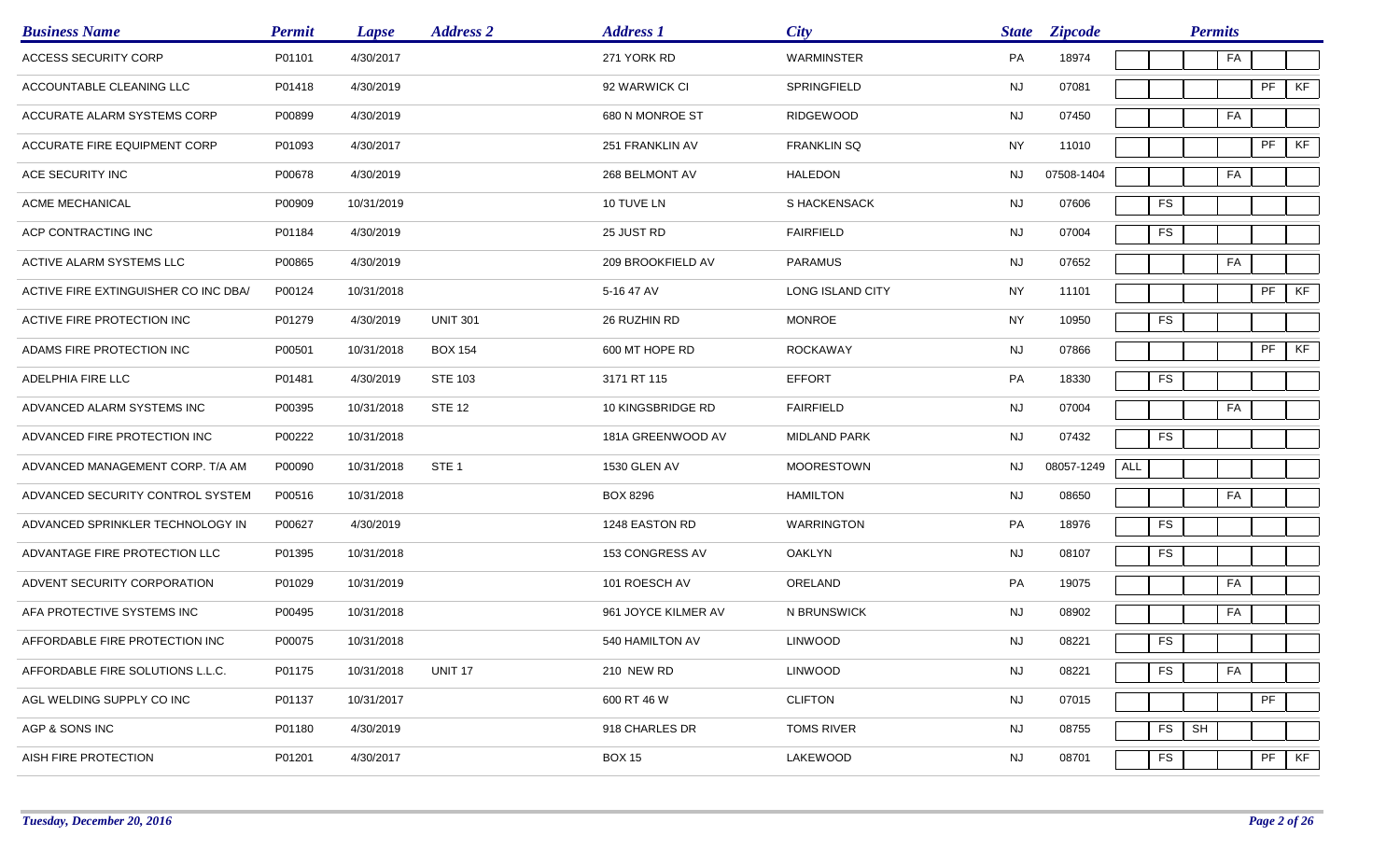| <b>Business Name</b>                 | <b>Permit</b> | <b>Lapse</b> | <b>Address 2</b> | <b>Address 1</b>      | City                   | <b>State</b> | <b>Zipcode</b> |     |            | <b>Permits</b> |    |           |    |
|--------------------------------------|---------------|--------------|------------------|-----------------------|------------------------|--------------|----------------|-----|------------|----------------|----|-----------|----|
| AJAK FIRE PROTECTION LLC             | P01501        | 10/31/2019   |                  | 716 MAIN AV           | VINELAND               | <b>NJ</b>    | 08360          |     | <b>FS</b>  |                |    | PF        | KF |
| ALARM & COMMUNICATION TECNOLOGIE     | P01345        | 10/31/2017   |                  | <b>BOX 596</b>        | <b>WHARTON</b>         | <b>NJ</b>    | 07885          |     | <b>FS</b>  | SH             | FA | PF        | KF |
| ALARM & SUPPRESSION CO T/A ASCO FI   | P00207        | 10/31/2018   |                  | 37 HIGHLAND ST        | <b>LINCOLN PARK</b>    | <b>NJ</b>    | 07035          | ALL |            |                |    |           |    |
| ALARM DEVICE PROTECTION INC          | P01306        | 4/30/2019    |                  | 13 SMITHFIELD CT      | <b>BASKING RIDGE</b>   | <b>NJ</b>    | 07920          |     |            |                | FA |           |    |
| ALARM PRO SECURITY SYSTEMS INC       | P00852        | 4/30/2019    |                  | 1224 78TH ST          | N BERGEN               | <b>NJ</b>    | 07047          |     |            |                | FA |           |    |
| ALARMS PLUS SECURITY SERVICE LLC     | P01179        | 10/31/2018   |                  | 230 RTE 206           | <b>FLANDERS</b>        | <b>NJ</b>    | 07836          |     |            |                | FA |           |    |
| ALCATRAZ SECURITY SYSTEMS INC        | P00573        | 10/31/2018   |                  | <b>BOX 4446</b>       | WAYNE                  | <b>NJ</b>    | 07470          |     |            |                | FA |           |    |
| ALERT FIRE PROTECTION INC            | P00591        | 10/31/2018   | <b>STE 700</b>   | 1955 TICONDEROGA BLVD | <b>CHESTER SPRINGS</b> | PA           | 19425          |     | <b>FS</b>  |                |    |           |    |
| ALERT SPRINKLER CO INC               | P00100        | 10/31/2018   |                  | <b>BOX 558</b>        | <b>JAMESBURG</b>       | <b>NJ</b>    | 08831          |     | <b>FS</b>  | SH             |    |           |    |
| ALIER-3 SERVICES                     | P00962        | 10/31/2019   | <b>BOX 25</b>    | 980 RIVER RD          | <b>EDGEWATER</b>       | <b>NJ</b>    | 07020          |     | <b>FS</b>  |                | FA |           |    |
| ALL AMERICAN AUTOMATIC FIRE INC T/A  | P00458        | 10/31/2018   |                  | 459 TOMPKINS PL       | <b>ORANGE</b>          | <b>NJ</b>    | 07050          |     | <b>FS</b>  |                |    |           |    |
| ALL COUNTY FIRE PROTECTION LLC       | P01397        | 4/30/2019    |                  | 185 6TH AV            | <b>PATERSON</b>        | <b>NJ</b>    | 07524          |     | <b>FS</b>  |                | FA | PF        |    |
| ALL COUNTY SECURITY INC              | P01462        | 4/30/2018    |                  | 1604 EAGLE BAY DR     | <b>OSSINING</b>        | <b>NY</b>    | 10562          |     |            |                | FA |           |    |
| ALL IN ONE FIRE PROTECTION INC       | P01388        | 10/31/2018   | <b>STE 101</b>   | 59 GILBERT ST         | <b>MONROE</b>          | <b>NY</b>    | 10950          |     | <b>FS</b>  |                |    |           |    |
| ALL SYSTEMS GO                       | P00430        | 10/31/2018   |                  | <b>BOX 5125</b>       | <b>DELANCO</b>         | <b>NJ</b>    | 08075          |     |            |                | FA |           |    |
| ALLIED FIRE & SAFETY EQUIPMENT CO IN | P00166        | 10/31/2018   | <b>BOX 607</b>   | 517 GREEN GROVE RD    | <b>NEPTUNE</b>         | NJ.          | 07754-0607     |     | <b>FS</b>  | <b>SH</b>      | FA | PF        | KF |
| ALLIED FIRE CONTROL SERVICE INC      | P01126        | 10/31/2017   | STE 203          | 47-25 34TH ST         | LONG ISLAND CITY       | <b>NY</b>    | 11101          |     |            |                |    |           | KF |
| ALL-SAFE FIRE & BURGLAR SYSTEMS      | P01033        | 10/31/2019   | <b>UNIT 201</b>  | 62 N MAIN ST          | <b>FLORIDA</b>         | <b>NY</b>    | 10921          |     | <b>FS</b>  |                | FA |           |    |
| ALL-SAFE FIRE SPRINKLER CO INC       | P00351        | 10/31/2018   |                  | 65 RAYMOND AV         | <b>NUTLEY</b>          | <b>NJ</b>    | 07110          |     | <b>FS</b>  |                |    |           |    |
| ALLSTATE FIRE PROTECTION INC         | P00115        | 10/31/2018   |                  | <b>BOX 121</b>        | PHILLIPSBURG           | <b>NJ</b>    | 08865          |     | <b>FS</b>  |                |    |           |    |
| ALLSTATE FIRE TECHNOLOGIES INC       | P00226        | 10/31/2018   |                  | 289 SHERMAN AV        | NEWARK                 | <b>NJ</b>    | 07114          |     | ${\sf FS}$ |                |    | $PF$ $KF$ |    |
| ALLSTATE SPRINKLER CORP              | P00618        | 4/30/2019    |                  | 1869 WHITE PLAINS RD  | <b>BRONX</b>           | <b>NY</b>    | 10462          |     | FS         |                |    |           |    |
| ALPHA & OMEGA FIRE SPRINKLER CO INC  | P00438        | 10/31/2018   |                  | 1823 BYBERRY RD       | <b>BENSALEM</b>        | PA           | 19020          |     | ${\sf FS}$ |                |    |           |    |
| ALPHA FIRE EQ SERVICE LLC            | P01427        | 10/31/2019   | <b>STE F124</b>  | 1 ORIENT WAY          | <b>RUTHERFORD</b>      | <b>NJ</b>    | 07070          |     |            |                |    | PF        | KF |
| ALPHA FIRE SPRINKLERS LLC            | P01342        | 4/30/2019    |                  | 9016 COLLINS AV       | PENNSAUKEN             | <b>NJ</b>    | 08110          |     | FS         | <b>SH</b>      | FA |           |    |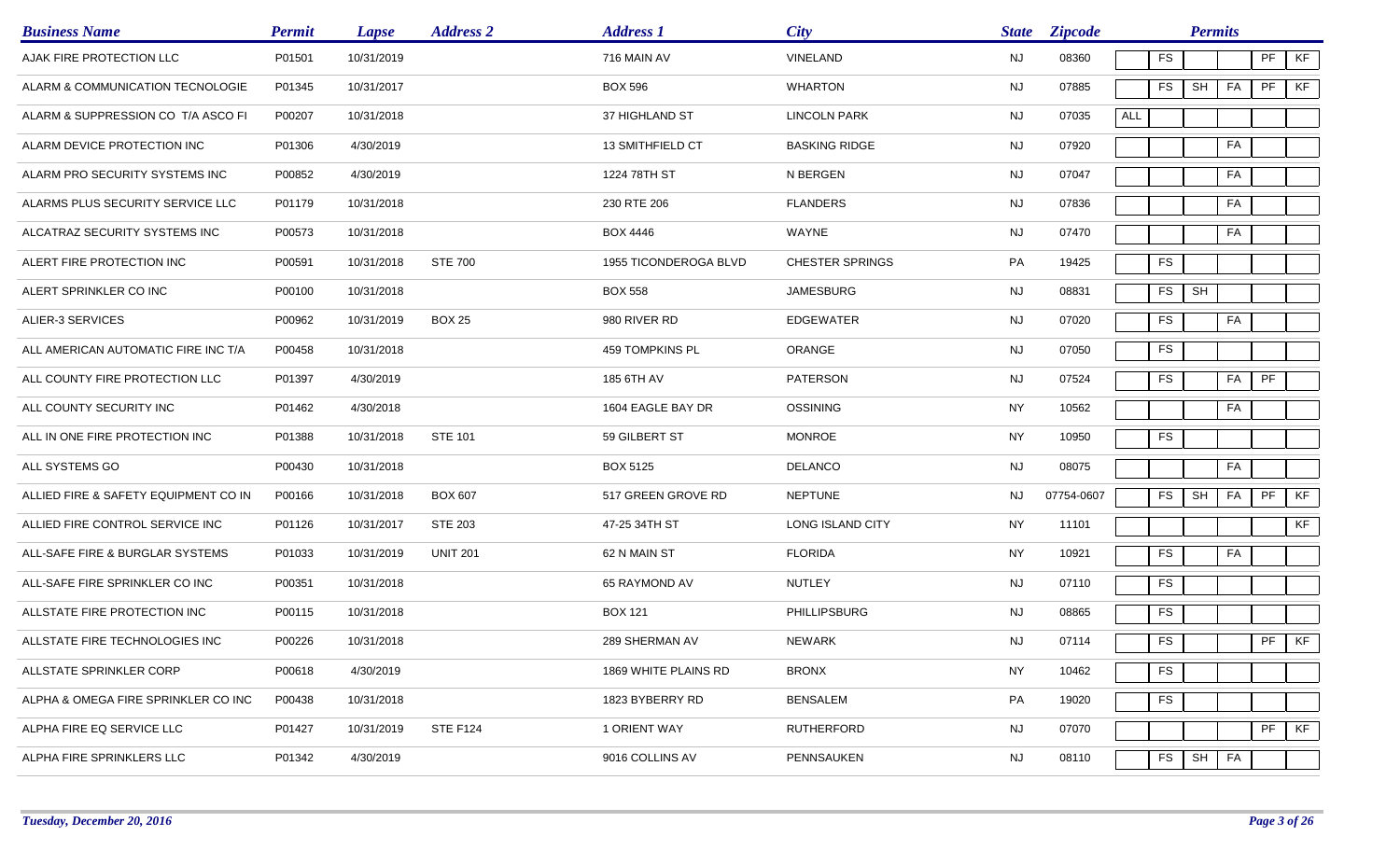| <b>Business Name</b>               | <b>Permit</b> | <b>Lapse</b> | <b>Address 2</b>  | <b>Address 1</b>    | <b>City</b>             | <b>State</b> | <b>Zipcode</b> |           | <b>Permits</b>       |    |    |    |
|------------------------------------|---------------|--------------|-------------------|---------------------|-------------------------|--------------|----------------|-----------|----------------------|----|----|----|
| AMERICAN ALARM ASSOCIATES          | P00918        | 10/31/2017   |                   | 12-18 ELLIS AV      | <b>FAIR LAWN</b>        | <b>NJ</b>    | 07410          |           |                      | FA |    |    |
| AMERICAN ALARM SYSTEMS INC         | P00824        | 4/30/2019    | <b>UNIT 235</b>   | 16 MT BETHEL RD     | WARREN                  | NJ.          | 07059-5604     |           |                      | FA |    |    |
| AMERICAN FIRE & SAFETY EQUIPMENT C | P00051        | 10/31/2018   |                   | <b>BOX 3048</b>     | <b>GUTTENBERG</b>       | <b>NJ</b>    | 07093          |           |                      |    | PF | KF |
| AMERITECH SYSTEMS CORP             | P01133        | 10/31/2017   | STE 2B            | 127-03 20TH AV      | <b>COLLEGE PT</b>       | <b>NY</b>    | 11356          |           |                      | FA |    |    |
| ANACONDA PROTECTIVE CONCEPTS INC   | P01227        | 4/30/2017    | STE <sub>6</sub>  | 210 EXECUTIVE DR    | <b>NEWARK</b>           | DE           | 19702          | FS        | SH                   | FA | PF | KF |
| ANCHOR FIRE PROTECTION CO INC      | P00448        | 10/31/2018   |                   | 270 RENNIGER RD     | PERKIOMENVILLE          | PA           | 18074          | FS        |                      | FA |    |    |
| ANKOR FIRE SAFETY EQUIPMENT        | P00114        | 10/31/2018   |                   | <b>BOX 187</b>      | MT EPHRIAM              | <b>NJ</b>    | 08059          |           |                      |    | PF | KF |
| ANNESE MECHANICAL INC              | P00759        | 4/30/2019    | UNIT <sub>2</sub> | 699 CROSS ST        | LAKEWOOD                | <b>NJ</b>    | 08701          | <b>FS</b> |                      |    |    |    |
| ANSON ASSOCIATES LLC               | P01404        | 10/31/2018   |                   | 100 MAGNOLIA PL     | WAYNE                   | <b>NJ</b>    | 07470          | <b>FS</b> |                      |    |    |    |
| APB SECURITY SYSTEMS INC           | P00624        | 4/30/2019    |                   | 2047 VICTORY BLVD   | <b>STATEN ISLAND</b>    | <b>NY</b>    | 10314          |           |                      | FA |    |    |
| APEX PLUMBING AND HEATING INC      | P01463        | 4/30/2018    |                   | 625 EARP ST         | PHILADELPHIA            | PA           | 19147          | FS        |                      |    |    |    |
| APPLIED PROTECTION TECHNOLOGY L L  | P01173        | 10/31/2018   |                   | <b>BOX 215</b>      | PORTLAND                | PA           | 18351          |           |                      | FA |    |    |
| APPROVED FIRE PREVENTION CORP      | P01391        | 10/31/2018   |                   | 380 W MAIN ST       | <b>BABYLON</b>          | <b>NY</b>    | 11702          | <b>FS</b> |                      |    | PF | KF |
| APPROVED FIRE PROTECTION CO        | P00137        | 10/31/2018   |                   | 114 ST NICHOLAS AV  | S PLAINFIELD            | <b>NJ</b>    | 07080-1808     |           |                      |    | PF |    |
| APPROVED FIRE PROTECTION SYSTEMS I | P00459        | 10/31/2018   |                   | 4219 S CLINTON AV   | S PLAINFIELD            | <b>NJ</b>    | 07080          | FS        | $\mathsf{SH}\xspace$ | FA | PF | KF |
| APS CORPORATION                    | P00905        | 10/31/2019   |                   | 14 CULNEN DR        | <b>BRANCHBURG</b>       | <b>NJ</b>    | 08876          |           |                      | FA |    |    |
| AQUEDUCT FIRE PROTECTION SYSTEMS   | P01473        | 10/31/2018   |                   | 628 PENNSYLVANIA AV | <b>FRANKLINVILLE</b>    | NJ           | 08322          | <b>FS</b> |                      |    |    |    |
| ARCO PROTECTION SYSTEMS INC        | P01107        | 4/30/2017    |                   | 1593 RT 376         | <b>WAPPINGERS FALLS</b> | NY           | 12590          |           | SH                   | FA |    |    |
| ARIES FIRE PROTECTION INC          | P00933        | 10/31/2019   | 2ND FL            | 150 KANSAS ST       | <b>HACKENSACK</b>       | <b>NJ</b>    | 07601          | <b>FS</b> |                      |    |    |    |
| ARMOR AUTOMATIC SPRINKLER CORP     | P00486        | 10/31/2018   |                   | 4 BISCAYNE WAY      | <b>MONROE</b>           | <b>NJ</b>    | 08831          | <b>FS</b> |                      |    |    |    |
| ARROW FIRE PROTECTION LLC          | P01363        | 10/31/2017   |                   | 32 FOX HILL RD      | <b>BRANCHVILLE</b>      | NJ           | 07826          | FS        | SH                   |    |    |    |
| ARROW PLUMBING & HEATING           | P00599        | 4/30/2019    |                   | <b>BOX 295</b>      | <b>WOODRIDGE</b>        | <b>NJ</b>    | 07072          | <b>FS</b> |                      |    |    |    |
| AS BARLIN ASSOCIATES INC           | P00449        | 10/31/2018   |                   | 163 BEAVER BROOK RD | <b>LINCOLN PARK</b>     | <b>NJ</b>    | 07035          | <b>FS</b> | SH                   |    |    |    |
| ASM FIRE PROTECTION                | P01448        | 10/31/2017   |                   | 65 WALDRON AV       | <b>ROCKLAND</b>         | NJ           | 10960          |           |                      |    |    | KF |
| ASPE LLC                           | P01273        | 10/31/2018   | BLDG 3            | <b>BOX 567</b>      | SEWELL                  | <b>NJ</b>    | 08080          |           |                      |    | PF |    |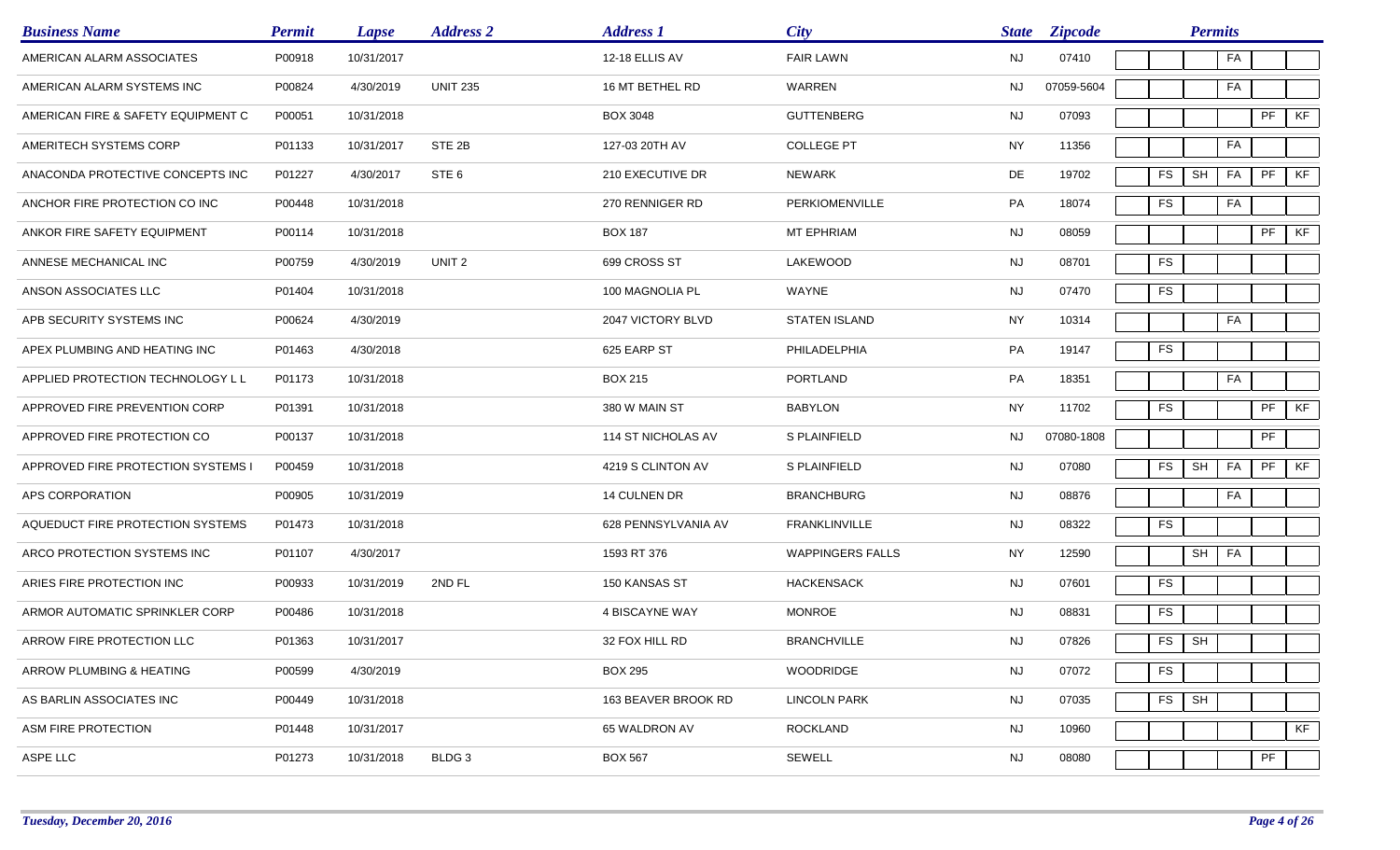| <b>Business Name</b>                  | <b>Permit</b> | <b>Lapse</b> | <b>Address 2</b>  | <b>Address 1</b>     | <b>City</b>          | <b>State</b> | <b>Zipcode</b> |            |            | <b>Permits</b> |    |    |
|---------------------------------------|---------------|--------------|-------------------|----------------------|----------------------|--------------|----------------|------------|------------|----------------|----|----|
| ASSOCIATED FIRE EQUIPMENT             | P00821        | 4/30/2019    |                   | 3152 N FRONT ST      | WHITEHALL            | PA           | 18052          |            |            |                | PF | KF |
| ASSOCIATED FIRE PROTECTION            | P00010        | 10/31/2018   |                   | 100 JACKSON ST       | <b>PATERSON</b>      | <b>NJ</b>    | 07501          | <b>ALL</b> |            |                |    |    |
| AST FIRE PROTECTION COMPANEY          | P01439        | 4/30/2017    | STE <sub>N</sub>  | 8823 ZEALAND AV      | <b>BROOKLY PARK</b>  | <b>MN</b>    | 55445          |            | FS         |                |    |    |
| ASTA BROTHERS FIRE & SAFETY CORP      | P01024        | 10/31/2019   |                   | 500 CANAL ST         | <b>BRISTOL</b>       | PA           | 19007          |            |            |                | PF |    |
| ATLANTIC COAST ALARM INC              | P00462        | 10/31/2018   | <b>STE 203</b>    | 5100 HARDING HWY     | <b>MAYS LANDING</b>  | <b>NJ</b>    | 08330          |            |            | FA             |    |    |
| ATLANTIC COAST ALARM SYSTEMS LLC      | P00557        | 10/31/2018   |                   | 93 SURREY DR         | WAYNE                | <b>NJ</b>    | 07470          |            |            | FA             |    |    |
| ATLANTIC FIRE & SECURITY INC          | P01140        | 10/31/2017   |                   | 44 OCEAN PRT AV      | <b>W LONG BRANCH</b> | <b>NJ</b>    | 07764          |            |            | FA             |    |    |
| ATLANTIC FIRE EQUIPMENT CO INC        | P00059        | 10/31/2018   |                   | 8311 DELAWARE AV     | <b>UPPER DARBY</b>   | PA           | 19082          |            |            | SH             | PF | KF |
| ATLANTIC SPRINKLER CORP               | P00209        | 10/31/2018   |                   | 474 BELLA VISTA RD   | <b>BRICK</b>         | <b>NJ</b>    | 08724          |            | ${\sf FS}$ | SH             |    |    |
| AUTOMATIC COMMUNICATIONS ALARM C      | P00792        | 4/30/2019    |                   | 93 E SOMERSET ST     | <b>RARITAN</b>       | <b>NJ</b>    | 08869          |            |            | FA             |    |    |
| AUTOMATIC PROTECTION SYSTEMS INC      | P00510        | 10/31/2018   |                   | 368 BROAD ST         | <b>KEYPORT</b>       | <b>NJ</b>    | 07735          |            | FS         | SH<br>FA       | PF |    |
| AUTOMATIC SUPPRESSION & ALARM SYS     | P00018        | 4/30/2019    | <b>STE 101</b>    | 67 RAMAPO VALLEY RD  | <b>MAHWAY</b>        | <b>NJ</b>    | 07430          | <b>ALL</b> |            |                |    |    |
| AUTUMN SOMERSET PLUMBING & HEATIN     | P00926        | 10/31/2019   |                   | 19 RIVER RD          | <b>BELLE MEAD</b>    | <b>NJ</b>    | 08502          |            | <b>FS</b>  |                |    |    |
| <b>AVCOM</b>                          | P01240        | 4/30/2018    |                   | BOX 6621             | <b>E BRUNSWICK</b>   | <b>NJ</b>    | 08816          |            |            | FA             |    |    |
| <b>B &amp; B PROPERTY MAINTENANCE</b> | P00686        | 4/30/2019    |                   | 45 CAREY AV          | <b>BUTLER</b>        | <b>NJ</b>    | 07405          |            | FS         |                |    |    |
| <b>B &amp; C FIRE EQUIPMENT</b>       | P01304        | 4/30/2019    |                   | 1807 MT HOLLY RD     | <b>BURLINGTON</b>    | <b>NJ</b>    | 08016          |            |            |                | PF | KF |
| <b>B &amp; G FIRE PROTECTION INC</b>  | P00584        | 10/31/2018   |                   | 12 WOODLAND RD       | <b>BEDFORD</b>       | <b>NY</b>    | 10504          |            |            |                | PF | KF |
| <b>B &amp; J FIRE PROTECTION LLC</b>  | P01269        | 4/30/2019    | UNIT <sub>1</sub> | 1131 EDGEWATER AV    | RIDGEFIELD           | <b>NJ</b>    | 07657          |            | ${\sf FS}$ |                |    |    |
| <b>B SAFE INC</b>                     | P01239        | 10/31/2017   |                   | 109 S OLD DUPONT RD  | <b>WILIMINGTON</b>   | DE           | 19805          |            |            | FA             |    |    |
| <b>BAI SECURITY SYSTEMS INC</b>       | P00407        | 10/31/2018   |                   | 19 S MAIN ST         | YARDLEY              | PA           | 19067          |            |            | FA             |    |    |
| <b>B-ALARMED INC</b>                  | P00593        | 10/31/2018   |                   | <b>BOX 122</b>       | HOLMDEL              | NJ           | 07730          |            |            | FA             |    |    |
| <b>BANKS FIRE PROTECTION LLC</b>      | P01467        | 10/31/2018   |                   | 307 HIGH ST          | WESTVILLE            | <b>NJ</b>    | 08093          |            |            |                | PF | KF |
| BARRINGTON SECURITY SYSTEMS INC       | P00885        | 4/30/2019    |                   | 130 MOORE AV         | <b>BARRINGTON</b>    | <b>NJ</b>    | 08007          |            |            | FA             |    |    |
| BARRY'S FIRE PROTECTION CO            | P00702        | 4/30/2019    |                   | 1707 MANOR PL        | <b>CLEMENTON</b>     | NJ           | 08021          |            |            |                | PF |    |
| BAYSIDE FIRE PROTECTION CO INC        | P01282        | 4/30/2019    |                   | 707 EASTERN SHORE DR | SALISBURY            | MD           | 21804          |            | FS         |                |    |    |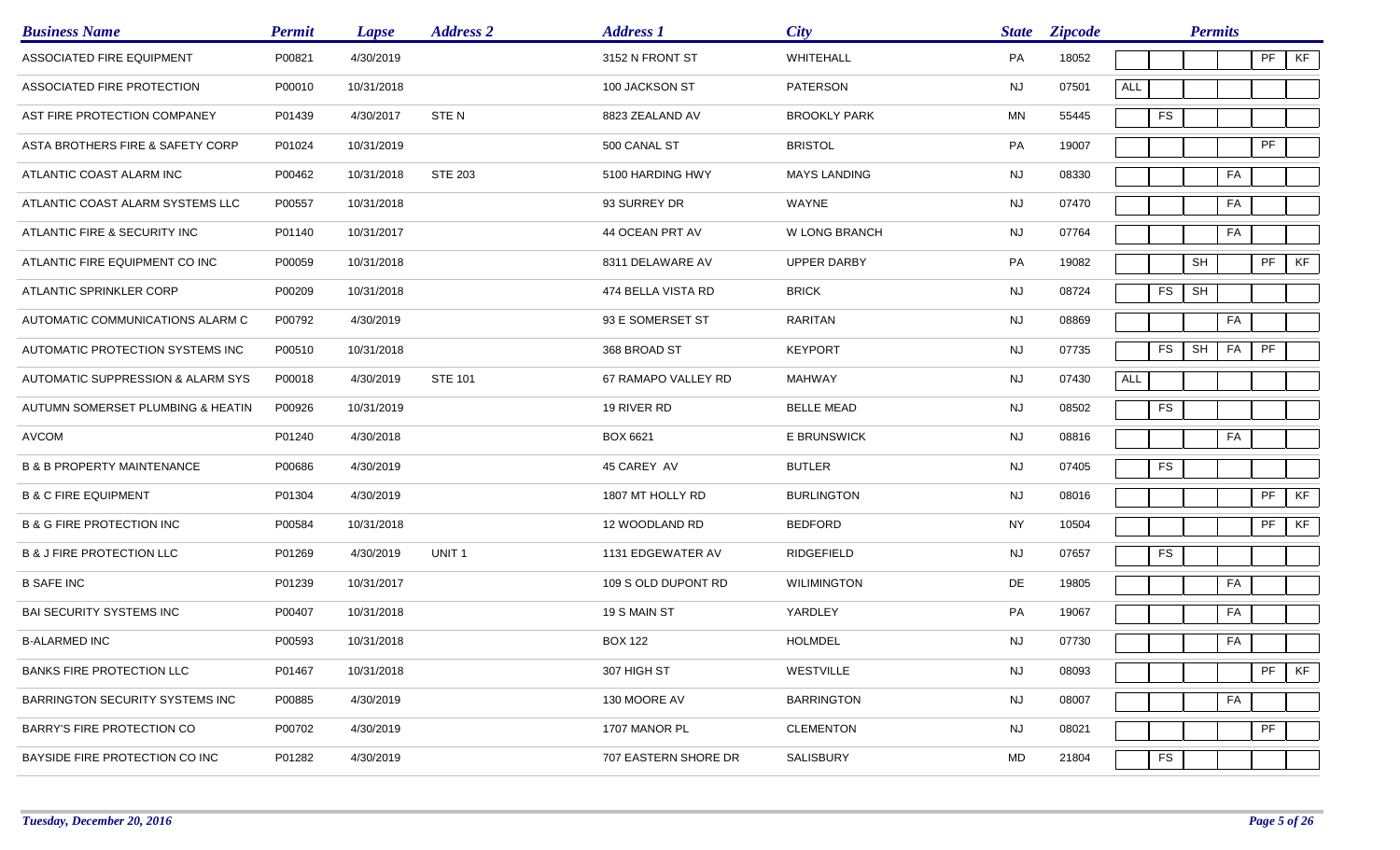| <b>Business Name</b>                     | <b>Permit</b> | <b>Lapse</b> | <b>Address 2</b> | <b>Address 1</b>                     | <b>City</b>             | <b>State</b> | <b>Zipcode</b> |            |           | <b>Permits</b> |                            |    |
|------------------------------------------|---------------|--------------|------------------|--------------------------------------|-------------------------|--------------|----------------|------------|-----------|----------------|----------------------------|----|
| BAYWAY FIRE PROTECTION & SERVICES        | P01129        | 10/31/2018   |                  | <b>BOX 14</b>                        | <b>COLONIA</b>          | <b>NJ</b>    | 07065          |            |           |                | PF                         | KF |
| <b>BEACH LAKE SPRINKLER CORP</b>         | P01364        | 10/31/2017   |                  | <b>BOX 37</b>                        | <b>BEACH LAKE</b>       | PA           | 18405          | FS         |           |                |                            |    |
| <b>BEAR INDUSTRIES INC</b>               | P00736        | 4/30/2019    |                  | <b>BOX 9174</b>                      | <b>NEWARK</b>           | DE           | 19714          | <b>FS</b>  | <b>SH</b> |                |                            |    |
| BEELINE MECHANICAL INC                   | P00537        | 10/31/2018   |                  | 2 MARCIN CT                          | <b>SPOTSWOOD</b>        | NJ           | 08884          | FS         |           |                |                            |    |
| <b>BELL-FAST FIRE PROTECTION INC</b>     | P00170        | 4/30/2017    |                  | 700 CHESTER PIKE                     | <b>RIDLEY PARK</b>      | PA           | 19078          | <b>ALL</b> |           |                |                            |    |
| BENNETT BROTHERS MECHANICAL INC          | P00643        | 4/30/2019    |                  | <b>BOX 239</b>                       | <b>CLARKSBURG</b>       | <b>NJ</b>    | 08510          | <b>FS</b>  | SH        |                | PF                         |    |
| BERGEN FIRE EQUIPMENT & SERVICE CO       | P01025        | 10/31/2019   |                  | 36 JOHNSON AV                        | <b>HACKENSACK</b>       | NJ.          | 07601-4826     |            |           |                | PF                         | KF |
| BERGEN PROTECTIVE SYSTEMS/INTER-S        | P00476        | 10/31/2018   |                  | 30 SYLVAN AV                         | <b>ENGLEWOOD CLIFFS</b> | <b>NJ</b>    | 07632          |            |           | FA             | $\ensuremath{\mathsf{PF}}$ |    |
| <b>BEVAN SECURITY SYSTEMS INC</b>        | P00690        | 4/30/2019    |                  | 30 SCOTT ST                          | RIVERSIDE               | <b>NJ</b>    | 08075          |            |           | FA             |                            |    |
| BH SECURITIES INC                        | P00841        | 4/30/2019    |                  | 10 PROGRESS ST                       | <b>UNION</b>            | <b>NJ</b>    | 07083          |            |           | FA             |                            |    |
| BLUE WATER PLUMBING HEATING & FIRE       | P01491        | 10/31/2019   |                  | 176 LOZIER CT                        | <b>PARMAUS</b>          | NJ           | 07652          | FS         |           |                |                            |    |
| <b>BMS FIRE SPRINKLER</b>                | P01498        | 10/31/2019   |                  | 539 EASTERN BLVD                     | BAYVILLE                | NJ           | 08721          | ${\sf FS}$ |           |                |                            |    |
| BMT ENGINEERING P.C.                     | P01174        | 10/31/2018   |                  | 333 W MAIN ST                        | <b>BOONTON</b>          | <b>NJ</b>    | 07005          | FS         | SH        |                |                            |    |
| BOARDMAN FIRE EXTINGUISHER CO INC        | P00214        | 10/31/2018   |                  | 649 HADDON AV                        | <b>COLLINGSWOOD</b>     | <b>NJ</b>    | 08108          |            |           |                | PF                         |    |
| <b>BOSS SECURITY SYSTEMS INC</b>         | P00480        | 10/31/2018   |                  | 110 LAWRENCE ST                      | <b>HILLSDALE</b>        | <b>NJ</b>    | 07642          |            |           | FA             |                            |    |
| <b>B-PROTECTED ALARM CO</b>              | P00726        | 4/30/2019    |                  | 85 MIDTOWN BRIDGE APPROAC HACKENSACK |                         | <b>NJ</b>    | 07601          |            |           | FA             |                            |    |
| BRAVANTE & ASSOC INC                     | P00153        | 10/31/2018   |                  | 333 W MAIN ST                        | <b>BOONTON</b>          | NJ           | 07005          | <b>ALL</b> |           |                |                            |    |
| BROCK'S FIRE PROTECTION INC              | P01250        | 4/30/2019    |                  | 3529 W 3RD ST                        | <b>TRAINER</b>          | PA           | 19061-5244     |            |           |                | PF                         |    |
| BROTHERS SECURITY PLUS INC               | P00996        | 10/31/2018   |                  | 1000 SUSSEX BLVD                     | <b>BROOMALL</b>         | PA           | 19008          |            |           | FA             |                            |    |
| <b>BUCKS COUNTY FIRE SAFETY SERVICES</b> | P00920        | 10/31/2019   |                  | 245 ROBERTSON AV                     | <b>MORRISVILLE</b>      | PA           | 19067          |            |           |                | PF                         |    |
| C & Z FIRE EXTINGUISHER LLC              | P01485        | 4/30/2019    |                  | 48 SHERWOOD DR                       | TURNERSVILLE            | NJ           | 08012          |            |           |                | PF                         |    |
| C M FIRE SPRINKLER INC                   | P00567        | 10/31/2018   |                  | <b>BOX 455</b>                       | <b>NESHANIC STA</b>     | <b>NJ</b>    | 08853          | <b>FS</b>  | SH        |                |                            |    |
| CAIN & SONS FIRE EQUIPMENT INC           | P00160        | 4/30/2019    |                  | 65 RTE 46 E                          | PINE BROOK              | <b>NJ</b>    | 07058          |            |           |                | PF                         |    |
| CAMPBELL FIRE PROTECTION INC             | P00007        | 10/31/2018   | <b>BOX 389</b>   | 43 CHESTNUT ST                       | <b>SUFFERN</b>          | <b>NJ</b>    | 10901          | ${\sf FS}$ |           | FA             | PF                         | KF |
| CANDELA GROUP LLC                        | P01457        | 4/30/2018    |                  | 2101 LINCOLN HWY 807                 | <b>EDISON</b>           | <b>NJ</b>    | 08817          |            |           | FA             |                            |    |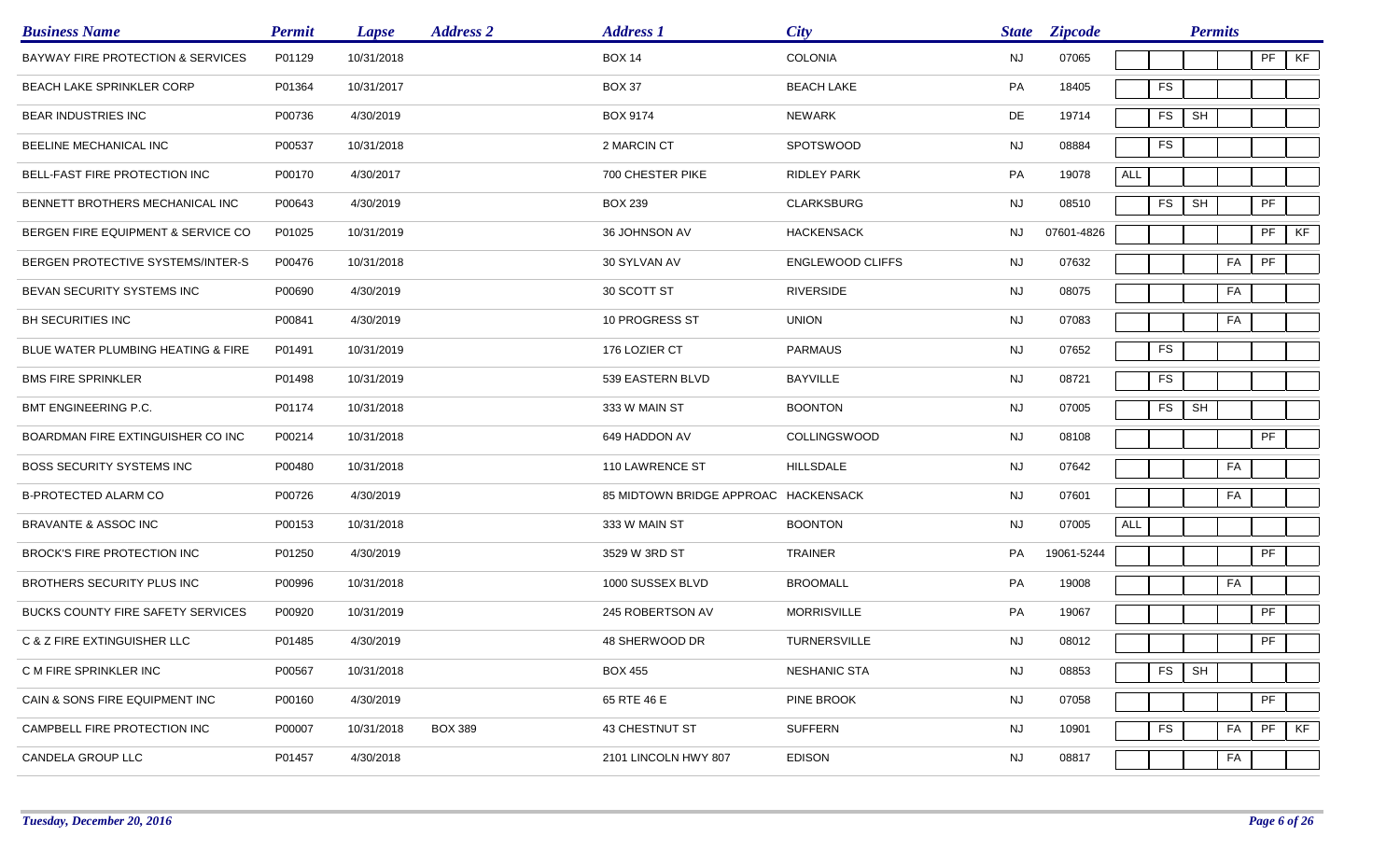| <b>Business Name</b>                 | <b>Permit</b> | <b>Lapse</b> | <b>Address 2</b> | <b>Address 1</b>     | <b>City</b>       | <b>State</b> | <b>Zipcode</b> |            |               | <b>Permits</b> |    |    |    |
|--------------------------------------|---------------|--------------|------------------|----------------------|-------------------|--------------|----------------|------------|---------------|----------------|----|----|----|
| CAPITOL FIRE PROTECTION INC          | P00136        | 10/31/2018   |                  | <b>BOX 3922</b>      | <b>TRENTON</b>    | <b>NJ</b>    | 08629          |            | FS            |                |    |    |    |
| CAPITOL FIRE SPRINKLER CO INC        | P00467        | 10/31/2018   |                  | 51-51 59TH PL        | <b>WOODSIDE</b>   | <b>NY</b>    | 11377          |            | FS            |                |    |    |    |
| CASINO PLUMBING & HEATING CORP       | P00592        | 10/31/2018   |                  | 485 CLIFF ST         | <b>FAIRVIEW</b>   | <b>NJ</b>    | 07022          |            | FS            |                |    |    |    |
| CENTRAL JERSEY MECHANICAL CORP       | P00389        | 10/31/2018   |                  | 379 BROADWAY         | LONG BRANCH       | NJ           | 07740          |            | ${\sf FS}$    |                |    |    |    |
| CENTRAL SECURITY INSTALLATIONS LLC   | P00512        | 10/31/2018   |                  | 373 COLFAX RD        | WAYNE             | <b>NJ</b>    | 07470          |            |               |                | FA |    |    |
| <b>CENTRAL SECURITY SYSTEMS</b>      | P00946        | 10/31/2019   |                  | 1000 FARMAL CT       | YARDLEY           | PA           | 19067          |            |               |                | FA |    |    |
| CERTIFIED PROTECTION SYSTEMS INC     | P00751        | 4/30/2019    |                  | BOX 6374             | <b>EDISON</b>     | <b>NJ</b>    | 08818-6374     |            |               |                | FA |    |    |
| CERULLO FIRE PROTECTION              | P00140        | 10/31/2018   |                  | 901 NEW BRUNSWICK AV | RAHWAY            | <b>NJ</b>    | 07065          |            | <b>FS</b>     |                |    | PF | KF |
| CHASE FIRE PRODUCTS INC              | P01247        | 4/30/2018    |                  | BOX 220362           | <b>BROOKLYN</b>   | <b>NY</b>    | 11222          |            |               |                |    | PF | KF |
| CHECKPOINT ALARM SYSTEMS INC         | P00142        | 10/31/2018   |                  | 13 LAWRENCE DR       | <b>BRICK</b>      | <b>NJ</b>    | 08724          |            |               |                | FA |    |    |
| CHEF'S DESIGN                        | P00519        | 10/31/2018   |                  | 1627 GERMANTOWN AV   | PHILDELPHIA       | PA           | 19122          |            |               |                |    | PF | KF |
| CHESCO SECURITY INC                  | P00877        | 4/30/2019    | <b>BOX 642</b>   | 946 LAKE RD          | <b>KENNETT SQ</b> | PA           | 19348          |            |               |                | FA |    |    |
| CHIEF FIRE EQUIPMENT & SERVICES CO I | P00050        | 10/31/2018   | <b>BOX 735</b>   | 269 MAIN ST          | LODI              | <b>NJ</b>    | 07644          | ALL        |               |                |    |    |    |
| CHIEF FIRE PREVENTION & MECHANICAL   | P00421        | 10/31/2018   |                  | 10 W BROAD ST        | <b>MT VERNON</b>  | <b>NY</b>    | 10552          |            |               |                |    | PF | KF |
| <b>CINTAS FIRE PROTECTION</b>        | P01276        | 4/30/2019    |                  | 1705 RTE 46 W        | LEDGEWOOD         | <b>NJ</b>    | 07852          |            | <b>FS</b>     | SH             | FA | PF | KF |
| CITY FIRE EQUIPMENT CO INC           | P00072        | 10/31/2018   |                  | 733 RIDGEDALE AV     | E HANOVER         | <b>NJ</b>    | 07936          | <b>ALL</b> |               |                |    |    |    |
| CJ ELECTRONICS SECURITY SYSTEMS      | P00649        | 4/30/2019    |                  | <b>BOX 154</b>       | WILLIAMSTOWN      | NJ           | 08094          |            |               |                | FA | PF |    |
| CMI FIRE SPRINKLER CORP              | P01474        | 10/31/2018   | UNIT LL-1        | 272 TITUS AV         | WARRINGTON        | PA           | 18976          |            | ${\sf FS}$    |                |    |    |    |
| COASTAL SECURITY INC                 | P00950        | 10/31/2019   | <b>BOX 500</b>   | 343 LAKE AV          | LYNDHURST         | <b>NJ</b>    | 07071          |            |               |                | FA |    |    |
| COM TEC SECURITY SYSTEMS             | P00144        | 10/31/2018   |                  | 11 NEEDLEPOINT LN    | WILLINGBORO       | <b>NJ</b>    | 08046          |            |               |                | FA |    |    |
| COMMAND SECURITY SYSTEMS INC         | P00590        | 10/31/2018   |                  | <b>BOX 438</b>       | <b>MONTVILLE</b>  | NJ           | 07045          |            |               |                | FA |    |    |
| COMMONWEALTH FIRE PROTECTION CO      | P00481        | 10/31/2018   |                  | <b>BOX 351</b>       | LEOLA             | PA           | 17540          |            | $\mathsf{FS}$ |                |    |    |    |
| <b>COMPLETE SECURITY SYSTEMS</b>     | P00064        | 10/31/2018   |                  | 94 VANDENBURG RD     | MARLBORO          | <b>NJ</b>    | 07746          |            |               |                | FA |    |    |
| COMPREHENSIVE FIRE TECHNOLOGIES      | P01098        | 4/30/2017    |                  | 108 LIBERTY ST       | <b>METUCHEN</b>   | NJ           | 08840          |            |               | SH             | FA |    |    |
| <b>COMPTON FIRE PROTECTION</b>       | P01401        | 4/30/2019    |                  | 2 SHIPS DR           | <b>EGG HARBOR</b> | <b>NJ</b>    | 08234          |            | <b>FS</b>     |                |    |    |    |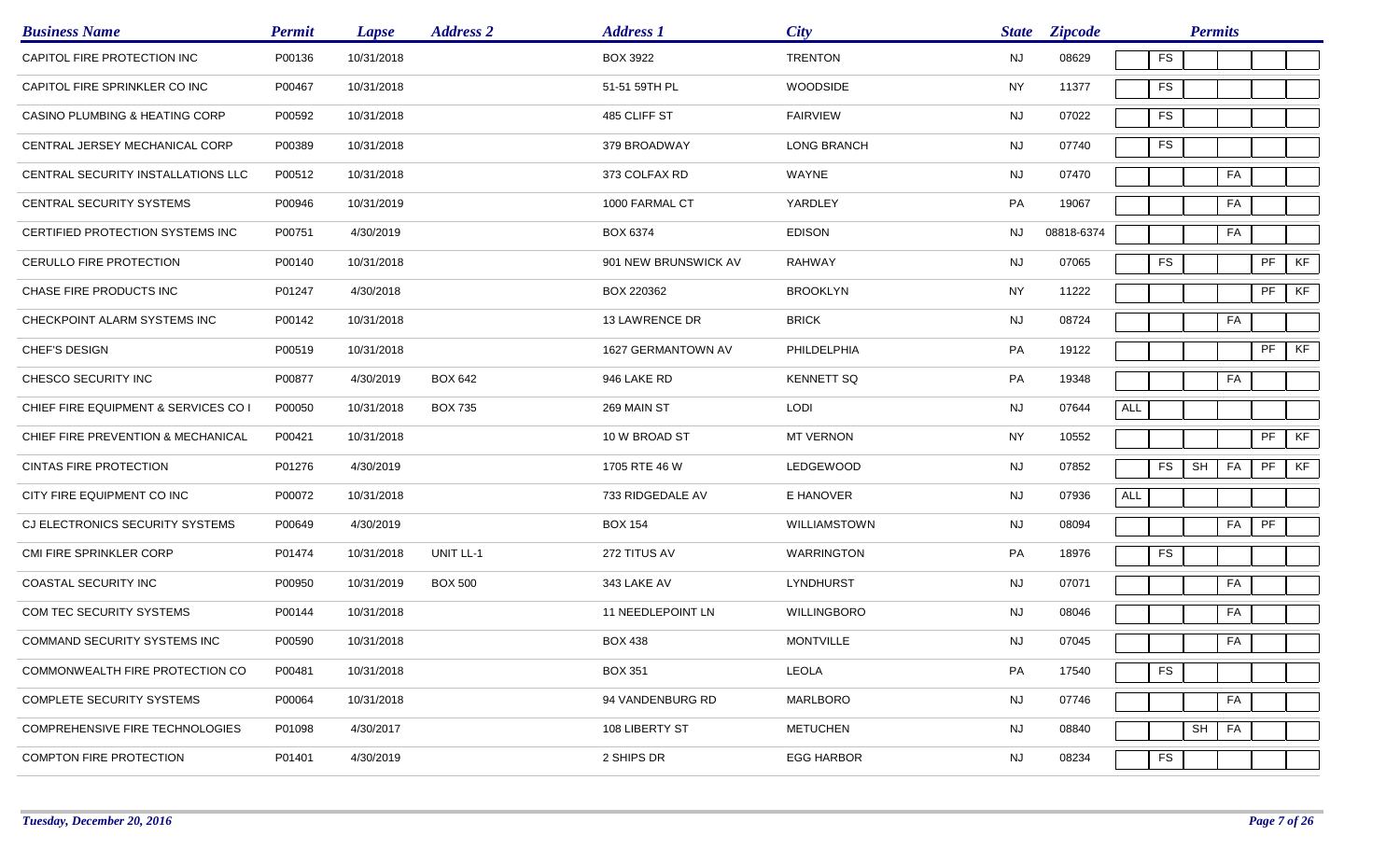| <b>Business Name</b>                      | <b>Permit</b> | <b>Lapse</b> | <b>Address 2</b>  | <b>Address 1</b>        | <b>City</b>          | <b>State</b> | <b>Zipcode</b> |            | <b>Permits</b> |    |               |    |
|-------------------------------------------|---------------|--------------|-------------------|-------------------------|----------------------|--------------|----------------|------------|----------------|----|---------------|----|
| CONFIRES FIRE PROTECTION SERVICE L        | P00181        | 10/31/2018   |                   | 910 OAK TREE RD         | S PLAINFIELD         | <b>NJ</b>    | 07080          | ALL        |                |    |               |    |
| CONSOLIDATED FIRE PROTECTION SYST         | P00056        | 4/30/2019    |                   | 99 QUAKER CHURCH RD     | <b>RANDOLPH</b>      | <b>NJ</b>    | 07869          |            |                |    | PF            | KF |
| CONTINENTAL FIRE SAFETY INC               | P00149        | 4/30/2018    |                   | 180 VOLUSIA AV          | <b>TRENTON</b>       | <b>NJ</b>    | 08610          |            |                |    | $\mathsf{PF}$ | KF |
| COOPER ALARM SYSTEMS                      | P00478        | 10/31/2018   |                   | 210 3RD AV              | <b>ALPHA</b>         | NJ           | 08865-4308     |            |                | FA |               |    |
| CORBO LOCK CO                             | P00837        | 4/30/2019    |                   | 410 BERKELEY AV         | <b>BLOOMFIELD</b>    | <b>NJ</b>    | 07003          |            |                | FA |               |    |
| CORPORATE SECURITY FORCE LLC              | P00763        | 4/30/2019    |                   | 10 GOOSETOWN DR         | <b>CLINTON</b>       | <b>NJ</b>    | 08809          |            |                | FA |               |    |
| COSKEY ELECTRONIC SYSTEMS INC             | P01182        | 10/31/2018   |                   | 656 GEORGES RD          | N BRUNSWICK          | <b>NJ</b>    | 08902          |            |                | FA |               |    |
| COUNTY ALARM SYSTEMS & TECHNOLOG          | P00230        | 4/30/2019    |                   | <b>BOX 596</b>          | <b>LANOKA HARBOR</b> | <b>NJ</b>    | 08734          |            |                | FA |               |    |
| <b>COUNTY HOME SECURITY INC</b>           | P00817        | 4/30/2019    | BOX <sub>9</sub>  | 359 S UNION AV          | CRANFORD             | <b>NJ</b>    | 07016          |            |                | FA |               |    |
| <b>CRAIG'S PLUMBING &amp; HEATING INC</b> | P01351        | 10/31/2017   |                   | 275 NEW BRUNSWICK       | <b>FORDS</b>         | <b>NJ</b>    | 08863          |            |                |    | PF            |    |
| CROSS FIRE & SECRUITY CO INC              | P01131        | 10/31/2017   |                   | 1756 86TH ST            | <b>BROOKLYN</b>      | <b>NY</b>    | 11214          |            |                | FA |               |    |
| CUMBERLAND FIRE PROTECTION LLC            | P01159        | 4/30/2018    |                   | 8 STERLING PL           | MILLVILLE            | <b>NJ</b>    | 08332          |            |                |    | PF            | KF |
| CUSTOM DESIGNED SECURITY INC              | P00867        | 4/30/2019    |                   | 4521 PGA BLVD           | PALM BEACH GARDEN    | FL.          | 33418          |            |                | FA |               |    |
| <b>CWR SECURITY SYSTEMS INC</b>           | P00685        | 10/31/2017   |                   | 200 ATLANTIC AV         | MANASQUAN            | <b>NJ</b>    | 08736          |            |                | FA |               |    |
| D & D MECHANICAL CONTRACTING INC          | P00687        | 4/30/2019    |                   | <b>25 HUNTERS TRAIL</b> | WARREN               | <b>NJ</b>    | 07059          | <b>FS</b>  |                |    |               |    |
| DALES FIRE EXTINGUISHER SERVICE & S       | P01321        | 4/30/2017    |                   | 588 TWP LINE RD         | <b>BECHTELSVILLE</b> | PA           | 19505          |            |                |    | PF            | KF |
| DALY FIRE PROTECTION                      | P00231        | 10/31/2018   |                   | 14 LORELEI DR           | <b>HOWELL</b>        | <b>NJ</b>    | 07731          |            |                |    | $\mathsf{PF}$ | KF |
| D'AMATO INC PLUMBING, HEATING, COOL       | P00701        | 4/30/2017    |                   | 3009 COUNTRY LN         | VINELAND             | <b>NJ</b>    | 08361          | <b>FS</b>  |                |    |               |    |
| DAVED FIRE SYSTEMS INC                    | P00373        | 4/30/2019    |                   | 307 W PLEASANTVIEW AV   | <b>HACKENSACK</b>    | <b>NJ</b>    | 07601          |            |                | FA |               |    |
| DCD FIRE & SECURITY INC                   | P00089        | 4/30/2019    |                   | 112 HEATHERTON RD       | <b>WOOLWICH</b>      | <b>NJ</b>    | 08085          |            |                | FA |               |    |
| DEANGELO FIRE PROTECTION                  | P01312        | 10/31/2019   | UNIT <sub>5</sub> | 707 OLD SHORE RD        | <b>FORKED RIVER</b>  | <b>NJ</b>    | 08731          | ${\sf FS}$ |                |    |               |    |
| DEERING FIRE PROTECTION                   | P01270        | 4/30/2019    |                   | 922 ISRAEL CREEK CT     | KNOXVILLE            | MD           | 21758          |            |                | FA |               |    |
| DEHN BROS FIRE PROTECTION INC             | P00234        | 10/31/2018   | UNIT E            | 5 THETA DR              | <b>VERNON</b>        | <b>NJ</b>    | 07462          | ${\sf FS}$ |                |    |               |    |
| DELTA SAFETY SYSTEMS INC                  | P01048        | 4/30/2018    |                   | <b>BOX 345</b>          | CRANFORD             | <b>NJ</b>    | 07016          | FS         | SH             | FA |               |    |
| DEPENDABLE FIRE EQUIPMENT CO INC          | P00411        | 10/31/2018   |                   | <b>BOX 568</b>          | LEBANON              | <b>NJ</b>    | 08833          |            |                |    | PF            |    |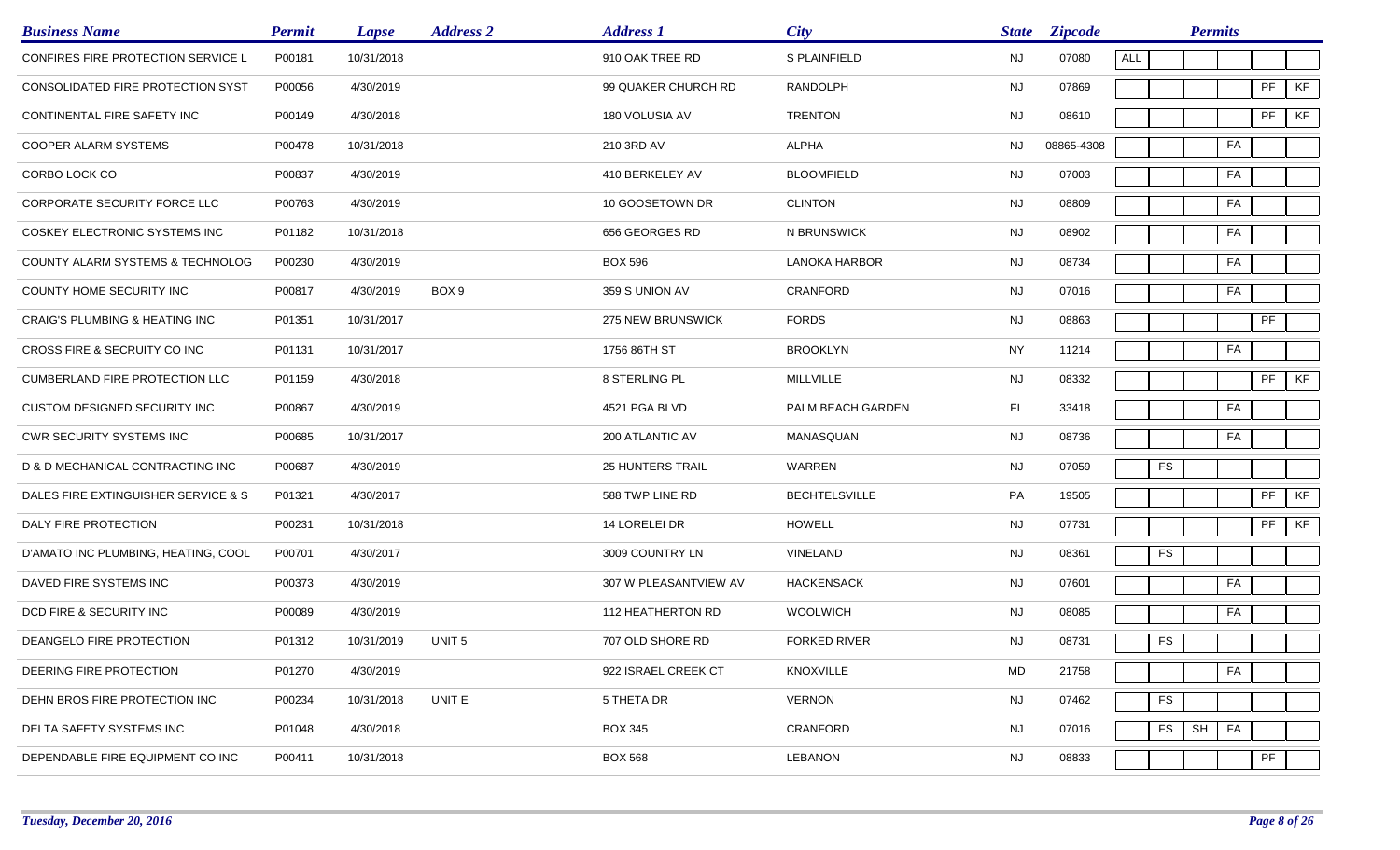| <b>Business Name</b>                | <b>Permit</b> | <b>Lapse</b> | <b>Address 2</b> | <b>Address 1</b>    | <b>City</b>          | <b>State</b> | <b>Zipcode</b> |                |            | <b>Permits</b> |    |    |    |
|-------------------------------------|---------------|--------------|------------------|---------------------|----------------------|--------------|----------------|----------------|------------|----------------|----|----|----|
| DGA SECURITY SYSTEMS INC            | P00998        | 10/31/2019   |                  | <b>BOX 1920</b>     | <b>NEW YORK</b>      | NY           | 10101-1920     |                |            |                | FA |    |    |
| DIAMOND FIRE PROTECTION             | P01194        | 4/30/2019    |                  | <b>BOX 511</b>      | MAHWAH               | NJ           | 07430          |                |            |                |    | PF | KF |
| DIGITAL SECURITY SERVICES LLC       | P01332        | 10/31/2019   |                  | 121 W MERCHANT ST   | <b>AUDUBON</b>       | NJ           | 08106          |                |            |                | FA |    |    |
| DMD FIRE DESIGN INC                 | P01314        | 10/31/2019   |                  | 79 VERMONT AV       | <b>FRANKLIN PARK</b> | NJ           | 08823          |                | ${\sf FS}$ |                |    |    |    |
| DMJ SOLUTIONS LLC                   | P01454        | 10/31/2017   |                  | 16 ALLISON CT       | ALLENDALE            | <b>NJ</b>    | 07401          |                |            |                |    | PF | KF |
| DOMESTIC FIRE PROTECTION LLC        | P00769        | 10/31/2018   |                  | 296 STEGMAN PKY     | <b>JERSEY CITY</b>   | NJ           | 07305          |                | <b>FS</b>  |                |    |    | KF |
| DON'T BE ALARMED                    | P00829        | 4/30/2019    |                  | <b>BOX 401</b>      | <b>TOMKINS COVE</b>  | <b>NY</b>    | 10906          |                |            |                | FA |    |    |
| DOR FIRE EQUIPMENT L L C            | P01176        | 10/31/2018   |                  | 4075 S DELSEA DR    | <b>DORCHESTER</b>    | <b>NJ</b>    | 08316          |                |            |                |    | PF | KF |
| DRAGON FIRE                         | P01412        | 4/30/2019    |                  | <b>BOX 111</b>      | PT MONMOUTH          | <b>NJ</b>    | 07758          |                |            |                |    | PF | KF |
| DUMONT MECHANICAL INC               | P00294        | 10/31/2018   |                  | 2048 RTE 31         | <b>GLEN GARDNER</b>  | <b>NJ</b>    | 08826          |                | <b>FS</b>  | SH             |    |    |    |
| DYNAMIC FIRE PROTECTION LLC         | P01315        | 10/31/2019   |                  | 1807 RTE 25 S       | <b>STARKVILLE</b>    | MS           | 39759          |                | <b>FS</b>  |                |    |    |    |
| DYNASTY FIRE PROTECTION LLC         | P01459        | 4/30/2018    |                  | 450 4TH AV          | NEWARK               | NJ           | 07107          |                | ${\sf FS}$ |                |    | PF | KF |
| E. BERKOWITZ & CO INC               | P00756        | 4/30/2019    | <b>STE B202</b>  | 520 FELLOWSHIP RD   | <b>MT LAUREL</b>     | <b>NJ</b>    | 08054          |                |            |                | FA |    |    |
| E.E.C. ALARM CO INC                 | P00710        | 4/30/2019    |                  | <b>BOX 41</b>       | PARSIPPANY           | NJ           | 07054          |                |            |                | FA |    |    |
| <b>EACM CORP</b>                    | P01268        | 10/31/2018   |                  | <b>BOX 546</b>      | <b>RUMSON</b>        | <b>NJ</b>    | 07760          |                | FS         |                |    |    |    |
| EAGLE FIRE & SAFETY CORP            | P01362        | 10/31/2017   |                  | <b>BOX 943</b>      | <b>NEPTUNE</b>       | <b>NJ</b>    | 07754          |                | ${\sf FS}$ |                |    | PF |    |
| EAGLE FIRE & SAFETY LLC             | P01112        | 4/30/2017    |                  | 1202 10TH AV        | <b>DOROTHY</b>       | <b>NJ</b>    | 08317          |                |            |                |    | PF | KF |
| EAST AMBOY SPRNKLER SYSTEMS INC     | P00028        | 10/31/2018   |                  | 4771 S DELAWARE DR  | <b>EASTON</b>        | PA           | 18040          |                | <b>FS</b>  |                |    |    |    |
| EAST COAST BUSINESS FIRE INC        | P00640        | 4/30/2019    |                  | 1104A BUTTONWOOD RD | PHILADELPHIA         | PA           | 19123          |                |            |                |    | PF | KF |
| EAST COAST FIRE PROTECTION CORP     | P00428        | 10/31/2018   | <b>BOX 454</b>   | 24 BOWLBY ST        | <b>HAMPTON</b>       | <b>NJ</b>    | 08827          |                | <b>FS</b>  |                |    |    |    |
| EAST COAST FIRE SPRINKLER INSPECTIO | P00429        | 10/31/2018   |                  | <b>BOX 2391</b>     | FARMINGDALE          | <b>NJ</b>    | 07727          |                | ${\sf FS}$ |                |    |    |    |
| <b>EAST COAST FIRE SYSTEMS</b>      | P00543        | 10/31/2018   | STE C            | 49 W CHURCH ST      | <b>BERGENFIELD</b>   | <b>NJ</b>    | 07621          | $\mathsf{ALL}$ |            |                |    |    |    |
| EASTERN FIRE & SAFETY LLC           | P01242        | 4/30/2017    | STE 105-343      | 1933 RTE 35         | WALL TWP             | <b>NJ</b>    | 07719          | ALL            |            |                |    |    |    |
| <b>EASTERN FIRE SUPPRESSION</b>     | P00211        | 10/31/2018   |                  | <b>BOX 803</b>      | WILLIAMSTOWN         | <b>NJ</b>    | 08094          |                |            | SH             | FA | PF | KF |
| <b>EASTERN TIME INC</b>             | P01030        | 4/30/2017    |                  | <b>BOX 4425</b>     | <b>ALLENTOWN</b>     | PA           | 18105          |                |            |                | FA |    |    |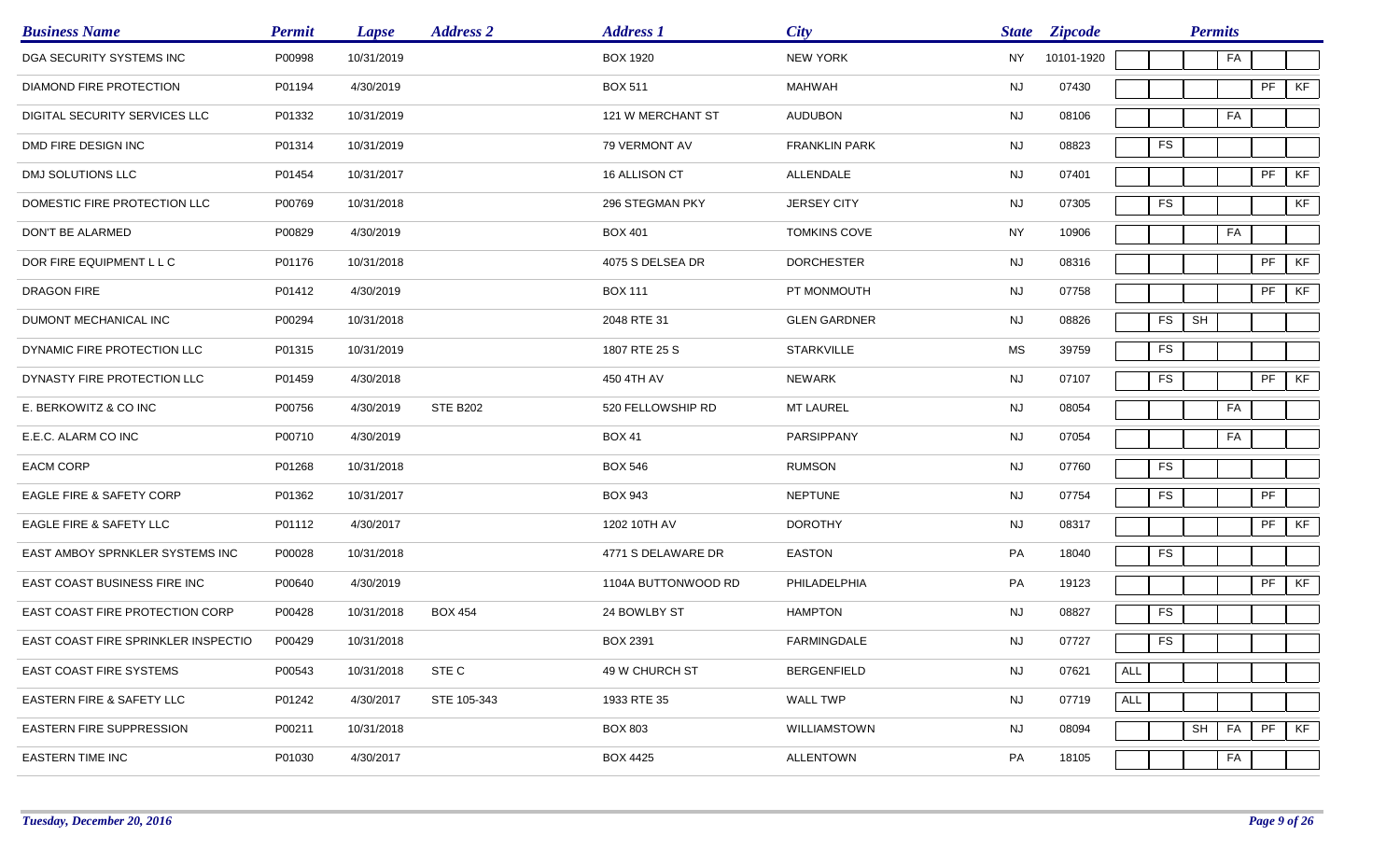| <b>Business Name</b>                       | <b>Permit</b> | <b>Lapse</b> | <b>Address 2</b> | <b>Address 1</b>    | City                       | <b>State</b> | <b>Zipcode</b> | <b>Permits</b>                                |
|--------------------------------------------|---------------|--------------|------------------|---------------------|----------------------------|--------------|----------------|-----------------------------------------------|
| <b>EBW INC</b>                             | P00716        | 4/30/2019    |                  | <b>BOX 44</b>       | <b>HOWELL</b>              | <b>NJ</b>    | 07731          | FA                                            |
| EDWARDS FIRE PROTECTION                    | P01237        | 4/30/2017    |                  | 124 E MEYRAN AV     | SOMERS POINT               | <b>NJ</b>    | 08244          | <b>FS</b>                                     |
| EFFECTIVE ALARM SYSTEMS INC                | P00394        | 10/31/2018   | <b>BOX 456</b>   | 38 JOHNSTON AV      | <b>KEARNY</b>              | <b>NJ</b>    | 07032          | FA                                            |
| ELECTRONIC SECURITY CORP OF AMERI          | P00908        | 10/31/2019   |                  | 254 FAIRVIEW RD     | <b>WOODLYN</b>             | PA           | 19094          | FA                                            |
| ELECTRONIC SYSTEMS BY JD LLC               | P01047        | 4/30/2017    |                  | <b>BOX 62</b>       | <b>RINGOES</b>             | <b>NJ</b>    | 08559          | FA                                            |
| ELECTRONICS UNLIMITED INC                  | P00952        | 10/31/2019   |                  | 152 ENGLISH ST      | FORT LEE                   | <b>NJ</b>    | 07024          | FA                                            |
| ELITE DESIGN AND FIRE PROTECTION LL        | P01274        | 4/30/2019    |                  | 280 WOODBRIDGE AV   | <b>WOODBRIDGE</b>          | <b>NJ</b>    | 07095          | $\ensuremath{\mathsf{PF}}$<br><b>FS</b><br>FA |
| ELITE FIRE PROTECTION                      | P01272        | 4/30/2019    |                  | 4020 W CHESTER PIKE | <b>NEWTOWN SQ</b>          | PA           | 19073          | <b>FS</b>                                     |
| <b>EMERGENCY RESPONSE ASSOC</b>            | P01209        | 10/31/2019   |                  | 246 W UPSAL ST      | PHILADELPHIA               | PA           | 19119          | FA<br>PF                                      |
| <b>ENERGY INNOVATIONS INC</b>              | P00916        | 10/31/2019   |                  | <b>BOX 84</b>       | <b>DEMEREST</b>            | <b>NJ</b>    | 07627          | FA                                            |
| <b>ESSI LLC DBA ENGINEERED SECURITY SY</b> | P01318        | 10/31/2019   |                  | 1 INDIAN LN E       | <b>TOWACO</b>              | NJ           | 07082          | FA<br>PF                                      |
| EVCO MECHANICAL CORP                       | P00346        | 4/30/2019    |                  | BOX 69TCB           | W ORANGE                   | NJ           | 07052          | ${\sf FS}$                                    |
| F E MORAN INC SPECIAL HAZARD SYSTE         | P01352        | 10/31/2017   |                  | 2265 CARLSON DR     | <b>NORTHBROOK</b>          | IL.          | 60062          | SH<br>FS<br>FA                                |
| F S ALARMS INC                             | P01212        | 10/31/2019   |                  | 555 SUMMIT AV       | <b>JERSEY CITY</b>         | <b>NJ</b>    | 07306          | FA                                            |
| FAMCO FIRE ALARM MAINTENANCE CO            | P01068        | 10/31/2019   |                  | <b>BOX 253</b>      | <b>CLIFTON HTS</b>         | PA           | 19018          | FA                                            |
| FAST RESPONSE FIRE PROTECTION              | P01411        | 4/30/2019    |                  | <b>BOX 3238</b>     | WAYNE                      | <b>NJ</b>    | 07470          | <b>FS</b>                                     |
| FDC FIRE PROTECTION INC                    | P00013        | 10/31/2018   | <b>BOX 718</b>   | 106 ARBORRINYE DR   | <b>FORKED RIVER</b>        | NJ           | 08731          | <b>FS</b>                                     |
| FEDERAL ALARM CO                           | P00434        | 10/31/2018   |                  | 17 OLSZAK CT        | <b>HAMILTON</b>            | <b>NJ</b>    | 08691          | FA                                            |
| FEDERAL FIRE PROTECTION INC                | P00189        | 10/31/2018   |                  | 47 INDUSTRIAL RD    | <b>BERKELEY HTS</b>        | <b>NJ</b>    | 07922          | PF<br><b>FS</b><br>SH<br>KF                   |
| FEY FIRE PROTECTION INC                    | P00492        | 10/31/2018   |                  | 1072 BARTLETT ST    | PHILLIPSBURG               | <b>NJ</b>    | 08865          | <b>FS</b>                                     |
| FIDELITY ALARM CO                          | P01065        | 10/31/2019   |                  | 1900 WOODHAVEN RD   | PHILADELPHIA               | PA           | 19116          | FA                                            |
| FIRE & SAFETY SYSTEMS CO.                  | P00087        | 4/30/2019    |                  | 1303 DORIS AV       | <b>OCEAN</b>               | <b>NJ</b>    | 07712          | <b>FS</b><br>SH                               |
| FIRE & SECURITY SPECIALISTS INC TA MI      | P00818        | 4/30/2019    |                  | 1350 MORRIS AV      | <b>UNION</b>               | <b>NJ</b>    | 07083          | $\mathsf{ALL}$                                |
| FIRE AND SECURITY TECHNOLOGIES INC         | P01207        | 10/31/2019   |                  | 1122 TAYLORVILLE RD | <b>WASHINGTON CROSSING</b> | PA           | 19877          | PF<br>KF<br>FA                                |
| FIRE CODE SERVICES INC                     | P01138        | 10/31/2017   |                  | 121 NEWARK AV       | <b>JERSEY CITY</b>         | <b>NJ</b>    | 07302          | FA                                            |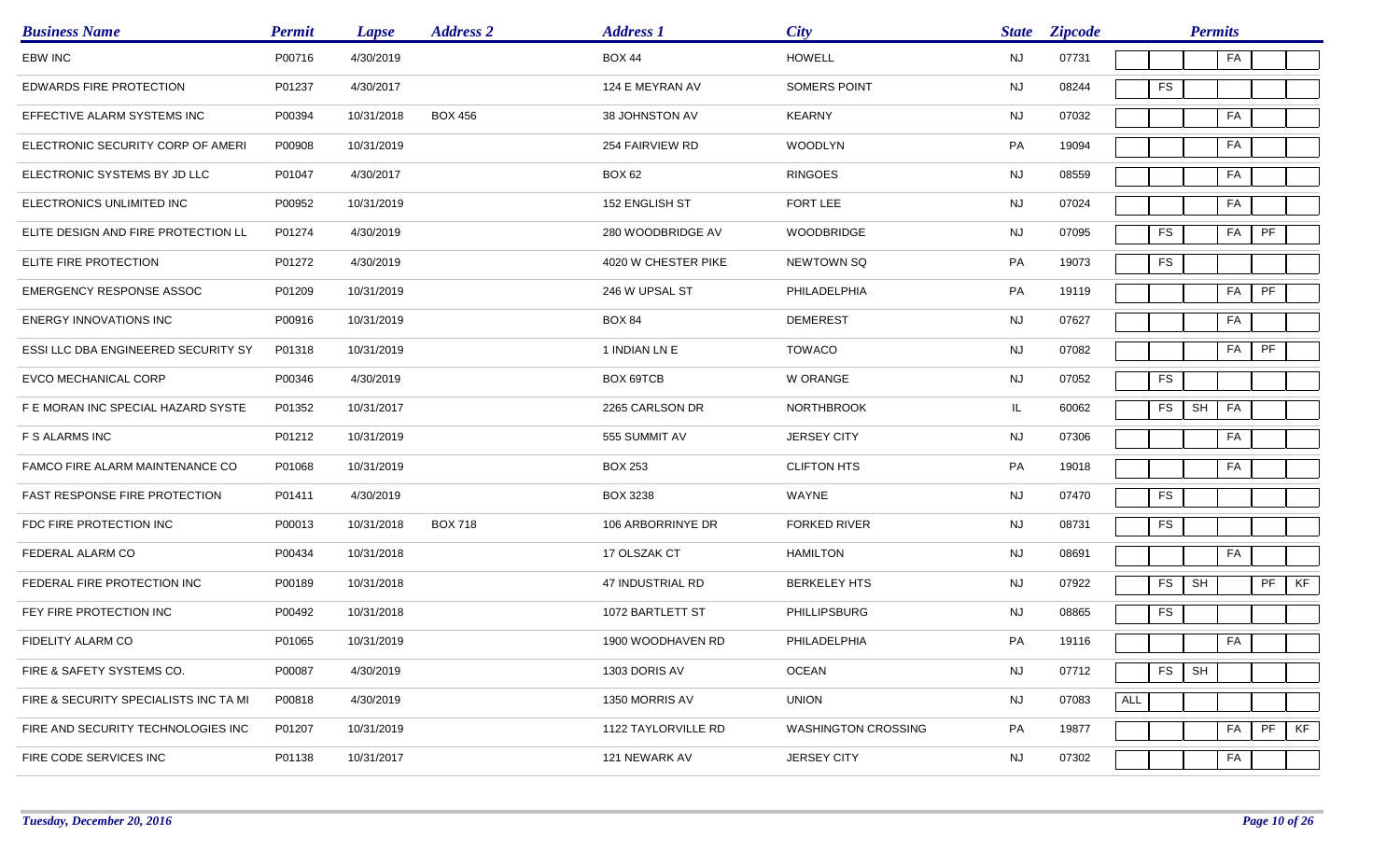| <b>Business Name</b>                    | <b>Permit</b> | <b>Lapse</b> | <b>Address 2</b> | <b>Address 1</b>          | City                 | <b>State</b> | <b>Zipcode</b> |            | <b>Permits</b> |    |         |    |
|-----------------------------------------|---------------|--------------|------------------|---------------------------|----------------------|--------------|----------------|------------|----------------|----|---------|----|
| FIRE CONTROL SOLUTIONS DESIGN &         | P01423        | 10/31/2019   |                  | 100 KNICKERBOCKER AV      | <b>BOHEMIA</b>       | <b>NY</b>    | 11716          |            |                |    | PF      | KF |
| FIRE DEFENSE SYSTEMS                    | P00237        | 10/31/2018   |                  | 12 CEDAR DR               | CAPE MAY CT HOUSE    | NJ.          | 08210          | <b>FS</b>  | SH             | FA |         | KF |
| <b>FIRE EXTGUISHERS &amp; EQUIPMENT</b> | P00455        | 10/31/2018   |                  | 31 N PENNSVILLE/AUBURN RD | <b>CARNEYS PT</b>    | <b>NJ</b>    | 08069          |            |                |    | PF      | KF |
| FIRE EXTINGUISHER MAINTENANCE CO I      | P01145        | 10/31/2017   |                  | 166 BROADWAY              | <b>STATEN ISLAND</b> | <b>NY</b>    | 10310          |            |                |    | PF      |    |
| FIRE FIGHTER SPRINKLER CO               | P00619        | 4/30/2019    | <b>UNIT 199</b>  | 41 WATCHUNG PLZ           | <b>MONTCLAIR</b>     | <b>NJ</b>    | 07042          | ${\sf FS}$ | SH             |    |         |    |
| FIRE FIGHTERS EQUIPMENT CO INC          | P00012        | 10/31/2018   |                  | <b>BOX 897</b>            | <b>DOVER</b>         | <b>NJ</b>    | 07802          |            |                |    | PF      |    |
| FIRE FOE CORP                           | P00126        | 4/30/2019    |                  | 36-23 REVIEW AV           | LONG ISLAND CITY     | NY           | 11101          |            |                |    | PF      |    |
| FIRE GUARD SPRINKLER CORP               | P00238        | 10/31/2018   |                  | 1-A MT VERNON ST          | RIDGEFIELD PARK      | <b>NJ</b>    | 07660          | <b>FS</b>  | SH             |    |         |    |
| FIRE PREVENTION CONTRACTORS INC.        | P00785        | 4/30/2019    |                  | BOX 7328                  | N BERGEN             | <b>NJ</b>    | 07047          | <b>FS</b>  |                | FA |         |    |
| FIRE PRO TECH INC                       | P00242        | 10/31/2018   |                  | <b>6 STATION PL</b>       | <b>HOWELL</b>        | <b>NJ</b>    | 07731          | <b>FS</b>  |                |    |         |    |
| FIRE PROTECTION SERVICES OF NORTH       | P00241        | 10/31/2018   |                  | <b>BOX 100</b>            | GARWOOD              | NJ           | 07027          | FS         | SH             | FA |         |    |
| FIRE SAFETY CONSULTANTS INC             | P01383        | 10/31/2018   |                  | 5014 MEGILL RD            | <b>FAMINGDALE</b>    | NJ           | 07727          |            |                | FA |         |    |
| FIRE SECURITY TECHNOLOGIES INC          | P00245        | 10/31/2019   |                  | 1709 HWY 34 S             | <b>FARMINGDALE</b>   | <b>NJ</b>    | 07727          |            |                | FA | PF      |    |
| FIRE SPRINKLER SERVICE                  | P00555        | 10/31/2018   |                  | <b>BOX 186</b>            | <b>MANTUA</b>        | NJ           | 08051          | ${\sf FS}$ |                |    |         |    |
| FIRE SYSTEMS OF NEW JERSEY LLC          | P01367        | 4/30/2018    |                  | 1080 FAMINGDALE RD        | <b>JACKSON</b>       | <b>NJ</b>    | 08527          | FS         | SH             |    |         |    |
| FIRE TECH AUTOMATIC SPRINKLER           | P00509        | 10/31/2018   |                  | 121 BLACKWOOD/BARNSBORO   | SEWELL               | <b>NJ</b>    | 08080          | FS         |                |    |         |    |
| FIRE TECHNOLOGY INC                     | P00692        | 4/30/2019    | <b>BOX 594</b>   | 28 CHURCH ST              | <b>KEANSBURG</b>     | NJ           | 07734          | <b>FS</b>  |                | FA | PF      |    |
| FIRE ZONE VENTILATION & SUPPRESSIO      | P01341        | 4/30/2017    |                  | 50-20 70TH ST             | <b>WOODSIDE</b>      | <b>NY</b>    | 11377          |            |                |    |         | KF |
| <b>FIREBOSS</b>                         | P01361        | 10/31/2017   |                  | 311 WESTMINSTER PL        | <b>LODI</b>          | <b>NJ</b>    | 07644          |            |                |    | PF      |    |
| FIRECRAFT OF NY INC                     | P01089        | 10/31/2018   |                  | 51 N PROSPECT AV          | <b>LYNBROOK</b>      | NY           | 11563          |            |                | FA |         |    |
| FIREMATIC & SAFETY EQUIPMENT CO INC     | P00401        | 10/31/2018   |                  | 450 RIVER DR              | GARFIELD             | NJ           | 07026          |            |                |    | $PF$ KF |    |
| <b>FIRETRONICS INC</b>                  | P01470        | 10/31/2018   |                  | 20 WOODS AV               | <b>SECAUCUS</b>      | <b>NJ</b>    | 07094          |            |                | FA | PF      |    |
| FOAM TECHNOLOGY INC                     | P00693        | 10/31/2019   |                  | 1 ROSSMOOR DR             | MONROE TWP           | <b>NJ</b>    | 08831          | FS         |                |    | PF      |    |
| FOREMOST FIRE PROTECTION LLC            | P00022        | 10/31/2018   |                  | <b>BOX 434</b>            | S PLAINFIELD         | <b>NJ</b>    | 07080          | FS         |                | FA | PF      | KF |
| FORTRESS PROTECTION                     | P00375        | 4/30/2019    |                  | 1999 E RTE 70             | CHERRY HILL          | <b>NJ</b>    | 08003          |            |                | FA |         |    |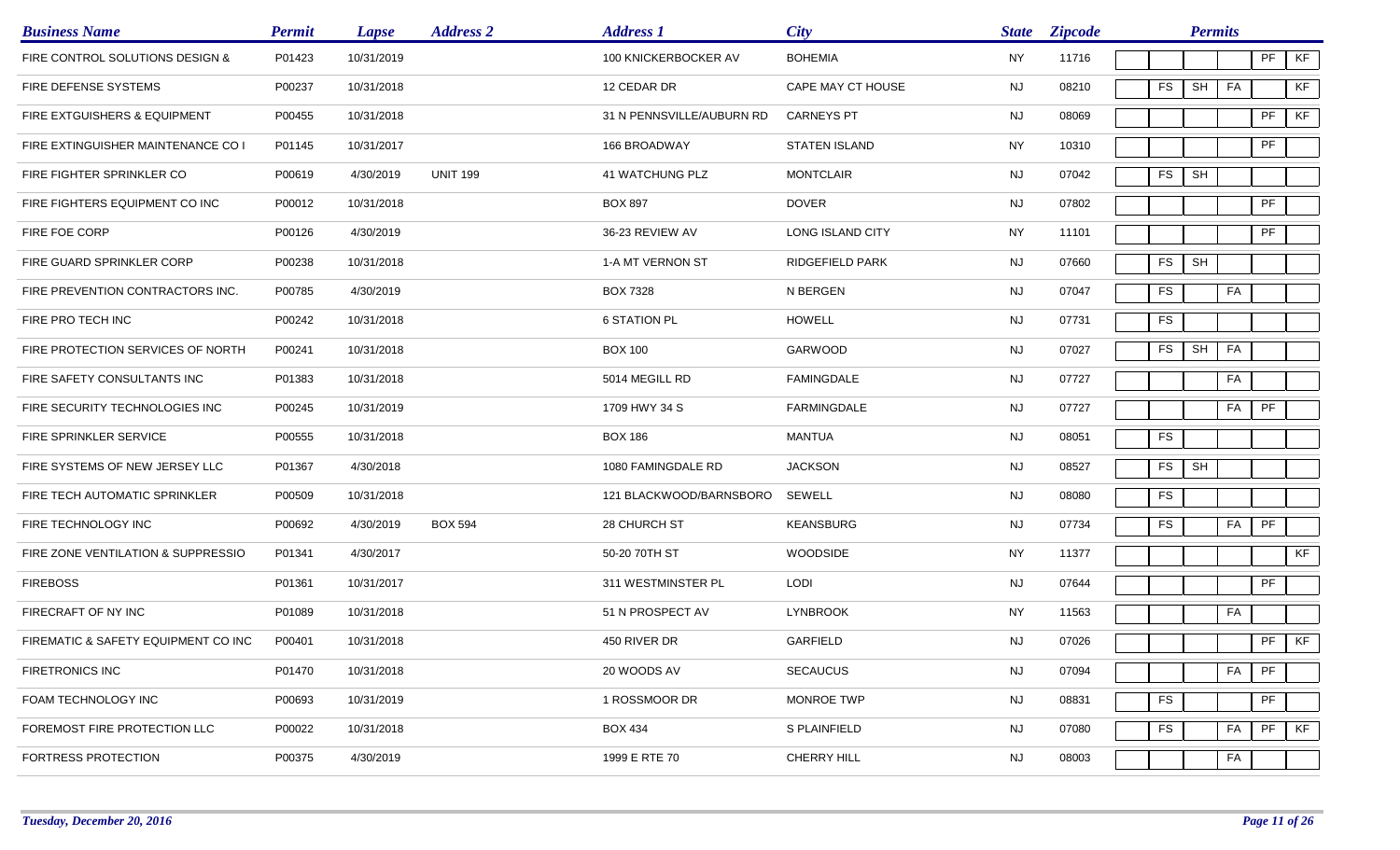| <b>Business Name</b>                    | <b>Permit</b> | <b>Lapse</b> | <b>Address 2</b> | <b>Address 1</b>                     | City                 | <b>State</b> | <b>Zipcode</b> |            |               | <b>Permits</b>       |    |                            |    |
|-----------------------------------------|---------------|--------------|------------------|--------------------------------------|----------------------|--------------|----------------|------------|---------------|----------------------|----|----------------------------|----|
| FOX BROTHERS ALARM SERVICES INC         | P00247        | 10/31/2019   |                  | 3411 SULLIVAN TRAIL                  | <b>EASTON</b>        | PA           | 18040          |            |               |                      | FA |                            |    |
| FRAMAN MECHANICAL INC                   | P00461        | 10/31/2018   |                  | 259 NEW BRUNSWICK AV                 | <b>FORDS</b>         | <b>NJ</b>    | 08863          |            | <b>FS</b>     |                      |    |                            |    |
| FRANKLIN ALARM CO                       | P00348        | 10/31/2018   |                  | <b>BOX 84</b>                        | <b>FRANKLINVILLE</b> | NJ           | 08322          |            |               |                      | FA |                            |    |
| FRANKLIN CENTRAL COMMUNICATIONS         | P00743        | 4/30/2019    |                  | 20 BALTIMORE ST                      | <b>NUTLEY</b>        | NJ           | 07110          |            |               |                      | FA |                            |    |
| FRANKLIN ELECTRIC MAINTENEANCE CO       | P01170        | 10/31/2018   |                  | 602 HAMILTON ST                      | <b>SOMERSET</b>      | <b>NJ</b>    | 08873          |            |               |                      |    | $\ensuremath{\mathsf{PF}}$ |    |
| FREEDOM FIRE AND SAFETY EQUIPMENT       | P01280        | 4/30/2019    |                  | <b>BOX 512</b>                       | PINE BEACH           | NJ           | 08741-0512     |            |               |                      |    | PF                         | KF |
| FRIENDLY SOLUTIONS LLC                  | P01384        | 10/31/2018   |                  | <b>BOX 275</b>                       | <b>ATCO</b>          | NJ           | 08004          |            |               |                      |    | PF                         |    |
| <b>FUTURE VISION SYSTEMS</b>            | P01053        | 10/31/2019   |                  | <b>BOX 85</b>                        | <b>VERNON</b>        | NJ           | 07462          |            |               |                      | FA |                            |    |
| <b>FYR FYTER</b>                        | P00248        | 4/30/2019    |                  | 262 PENNINGTON/LAWRENCEVI PENNINGTON |                      | <b>NJ</b>    | 08534          | <b>ALL</b> |               |                      |    |                            |    |
| <b>FYRE TECHNOLOGY</b>                  | P00353        | 10/31/2018   |                  | <b>BOX 525</b>                       | S PLAINFIELD         | NJ           | 07080-0525     |            | <b>FS</b>     | SH                   | FA | $\ensuremath{\mathsf{PF}}$ | KF |
| <b>GILIFE SAFETY SYSTEMS</b>            | P01198        | 10/31/2019   |                  | 119 PAXTON AV                        | <b>HAMILTON</b>      | <b>NJ</b>    | 08690          |            |               |                      | FA |                            |    |
| <b>GABE SGANGA INC</b>                  | P00601        | 4/30/2019    |                  | 90 MAIN ST                           | FARMINGDALE          | <b>NJ</b>    | 07727          |            | <b>FS</b>     |                      |    |                            |    |
| GARDEN STATE FIRST SECURITY ALARM       | P00800        | 4/30/2019    | <b>STE 100</b>   | 87 MAIN ST                           | <b>MATAWAN</b>       | <b>NJ</b>    | 07747          |            |               |                      | FA |                            |    |
| <b>GARDENSTATE SERVICES</b>             | P00250        | 4/30/2019    |                  | 101 TEMPLE AV                        | MANAHAWKIN           | <b>NJ</b>    | 08050          |            |               |                      |    | PF                         | KF |
| <b>GENERAL FIRE EQUIPMENT CO</b>        | P00667        | 4/30/2019    |                  | 220 BROADWAY AV                      | <b>ASTON</b>         | PA           | 19014          |            |               | $\mathsf{SH}\xspace$ | FA | PF                         | KF |
| <b>GENERAL FIRE SALES &amp; SERVICE</b> | P00253        | 10/31/2018   |                  | 1450 CRESCENT BD                     | <b>GLOUCESTER</b>    | <b>NJ</b>    | 08030          |            |               | SH                   |    | PF                         | KF |
| <b>GENERAL PLUMBING CORP</b>            | P00699        | 4/30/2019    |                  | 54-01 35TH ST                        | LONG ISLAND CITY     | <b>NY</b>    | 11101          |            | <b>FS</b>     |                      |    |                            |    |
| <b>GENERAL SECURITY INC</b>             | P01067        | 10/31/2019   |                  | 100 FAIRCHILD AV                     | <b>PLAINVIEW</b>     | <b>NY</b>    | 11803          |            |               |                      | FA |                            |    |
| <b>GENRON INC</b>                       | P00254        | 10/31/2018   |                  | <b>BOX 556</b>                       | S SEAVILLE           | <b>NJ</b>    | 08246          |            |               |                      | FA | $\ensuremath{\mathsf{PF}}$ | KF |
| GILBERT'S                               | P00256        | 10/31/2019   |                  | 462-464 W BROAD ST                   | <b>BURLINGTON</b>    | <b>NJ</b>    | 08016          |            |               |                      |    | PF                         |    |
| GINDEL FIRE PROTECTION                  | P01442        | 4/30/2017    |                  | 14 MICHAEL LN                        | <b>SCOTCH PLAINS</b> | NJ           | 07076          |            | $\mathsf{FS}$ |                      |    |                            |    |
| GLEN PHILIP FIRE PROTECTION INC         | P00664        | 4/30/2019    |                  | 22 PROSPECT AV                       | ERIAL                | <b>NJ</b>    | 08081          |            |               |                      |    | PF                         | KF |
| GLOBAL FIRE SUPPRESSION LLC             | P01325        | 4/30/2017    | STE <sub>4</sub> | 78 RTE 173 W                         | <b>HAMPTON</b>       | <b>NJ</b>    | 08827          |            |               | SH                   | FA |                            |    |
| GORDON FIRE EQUIPMENT LLC               | P01210        | 10/31/2019   |                  | 3199 RTE 9 W                         | <b>HIGHLAND</b>      | <b>NY</b>    | 12528          |            |               |                      |    | PF                         | KF |
| GOSLINE FIRE PROTECTION LLC             | P01403        | 10/31/2018   |                  | <b>BOX 121</b>                       | MANAHAWKIN           | <b>NJ</b>    | 08050          |            | ${\sf FS}$    |                      |    |                            |    |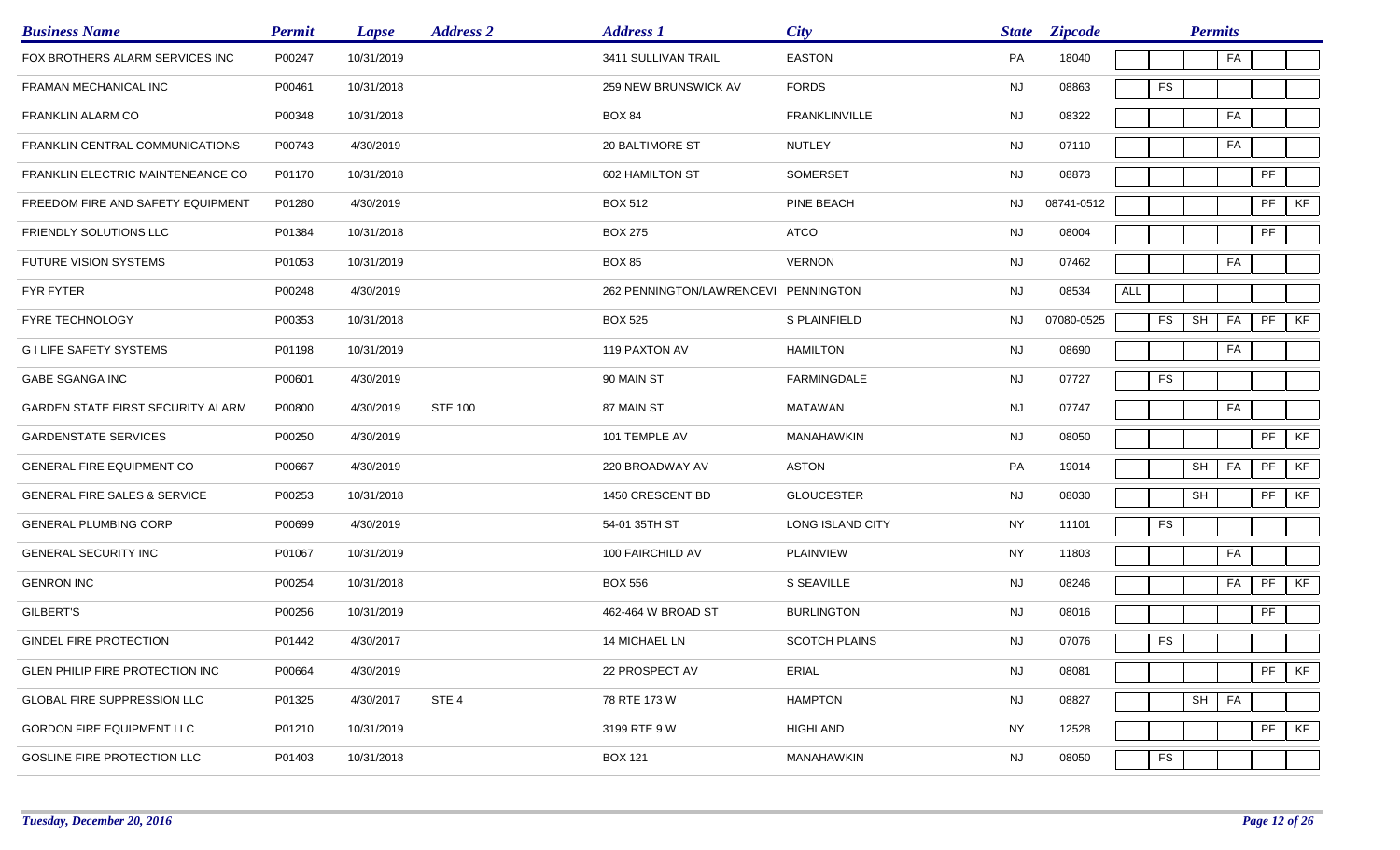| <b>Business Name</b>                    | <b>Permit</b> | <b>Lapse</b> | <b>Address 2</b>  | <b>Address 1</b>           | <b>City</b>         | <b>State</b> | <b>Zipcode</b> |               | <b>Permits</b>       |    |           |    |
|-----------------------------------------|---------------|--------------|-------------------|----------------------------|---------------------|--------------|----------------|---------------|----------------------|----|-----------|----|
| <b>GUARDIAN PROTECTION SERVICES INC</b> | P00951        | 10/31/2019   |                   | 174 THORNHILL RD           | WARRENDALE          | PA           | 15086          |               |                      | FA |           |    |
| <b>GUARINI FIRE PROTECTION</b>          | P01365        | 10/31/2017   |                   | 506 PALISADE AV            | <b>JERSEY CITY</b>  | <b>NJ</b>    | 07307          | FS            |                      |    |           |    |
| <b>GUY M COOPER INC</b>                 | P00069        | 10/31/2018   |                   | 300 DAVISVILLE RD          | <b>WILLOW GROVE</b> | PA           | 19090-3321     | FS            | SH                   |    |           |    |
| <b>H &amp; H SYSTEMS INC</b>            | P01155        | 4/30/2018    | STE B             | 53 AIRPORT RD              | <b>POTTSTOWN</b>    | PA           | 19464          | FS            | SH                   | FA | PF        |    |
| H & S CONSTRUCTION & MECHANICAL IN      | P00652        | 4/30/2019    |                   | 721 BAYWAY AV              | <b>ELIZABETH</b>    | <b>NJ</b>    | 07202          | <b>FS</b>     |                      |    |           |    |
| H & S MECHANICAL CONTRACTORS            | P01264        | 10/31/2018   | UNIT <sub>3</sub> | 117 LOGAN AV               | <b>JERSEY CITY</b>  | <b>NJ</b>    | 07306          | FS            |                      |    |           |    |
| HADDON SECURITY INC                     | P00992        | 10/31/2019   |                   | 102 VIRGINIA AV            | <b>HADDON TWP</b>   | <b>NJ</b>    | 08108          |               |                      | FA |           |    |
| HAIG'S SERVICE CORPORATION              | P00786        | 4/30/2019    |                   | 211A RTE 22                | <b>GREEN BROOK</b>  | <b>NJ</b>    | 08812          |               |                      | FA |           |    |
| HAMILTON FIRE & SAFETY EQUIPMENT        | P00561        | 10/31/2018   |                   | <b>BOX 266</b>             | <b>RICHLAND</b>     | <b>NJ</b>    | 08350          |               |                      |    | PF        | KF |
| HANEY FIRE PROTECTION INC               | P00257        | 4/30/2019    |                   | 61 ROCKPORT RD             | PORT MURRAY         | <b>NJ</b>    | 07865          | ${\sf FS}$    | SH                   |    |           |    |
| HANKOOK FIRE PROTECTION LLC             | P01452        | 10/31/2017   |                   | 5004 LEXINGTON AV          | PENNSAUKEN          | <b>NJ</b>    | 08109          |               |                      |    |           | KF |
| HARRING FIRE PROTECTION LLC             | P01316        | 10/31/2018   |                   | 748 CAINS MILL RD          | WILLIAMSTOWN        | <b>NJ</b>    | 08094          | <b>FS</b>     |                      |    | PF        | KF |
| HEADS UP FIRE SPRINKLER INC             | P00577        | 4/30/2019    |                   | 96-21 69TH AV              | <b>FOREST HILLS</b> | <b>NY</b>    | 11375          | ${\sf FS}$    |                      |    |           |    |
| HELLER INDUSTRIAL PARKS INC             | P00776        | 4/30/2019    |                   | 205 MILL RD                | <b>EDISON</b>       | <b>NJ</b>    | 08837          | FS            | SH                   | FA |           |    |
| HERNANDEZ SEWER AND DRAIN CLEANIN       | P01132        | 10/31/2017   |                   | 314 LARCH AV               | <b>BOGOTA</b>       | <b>NJ</b>    | 07603          | <b>FS</b>     |                      |    |           |    |
| HIGGINS FIRE PROTECTION INC             | P00482        | 10/31/2018   | <b>BOX 797</b>    | 1615 N BLVD                | <b>MANHASSET</b>    | NY           | 11030-0797     | <b>FS</b>     | $\mathsf{SH}\xspace$ |    |           |    |
| HILLER NEW ENGLAND FIRE PROTECTIO       | P01153        | 4/30/2018    |                   | 240 BALLARDVALE ST         | <b>WILMINGTON</b>   | MA           | 01887          |               | SH                   |    |           |    |
| HILLS FIRE PROTECTION LLC               | P01438        | 4/30/2017    |                   | 1155 BLAZE TER             | <b>MOUNTAINSIDE</b> | <b>NJ</b>    | 07092          | <b>FS</b>     |                      |    |           |    |
| HOLICONG LOCKSMITHS & CENTRAL SEC       | P00976        | 10/31/2019   |                   | 1968 HOLICONG RD           | <b>HOLICONG</b>     | PA           | 18928          |               |                      | FA |           |    |
| HONEYWELL ATTN JAMES WASELUS            | P00968        | 10/31/2019   | <b>BOX 1254</b>   | 101 COLUMBIA RD            | <b>MORRISTOWN</b>   | NJ.          | 07962-1254     |               |                      | FA |           |    |
| HOOPES FIRE PREVENTION INC              | P01038        | 4/30/2017    |                   | 665 DAWSON DR              | NEWARK              | DE           | 19713          |               |                      |    | $PF$ $KF$ |    |
| ID FIRE PROTECTION INC                  | P01460        | 4/30/2018    |                   | 1017 CARPENTER ST          | PHILADELPHIA        | PA           | 19107          |               |                      |    | PF        | KF |
| INDEPENDENCE FIRE SPRINLER CO LLC       | P01303        | 10/31/2019   | <b>BOX 94</b>     | 135 S GOVERNOR PRINTZ BLVD | <b>ESSINGTON</b>    | PA           | 19029          | $\mathsf{FS}$ |                      |    |           |    |
| INFINITY FIRE PROTECTION EQUIPMENT      | P01234        | 4/30/2017    |                   | 625 HIGHLAND TER           | PITMAN              | NJ           | 08071          |               |                      |    | PF        | KF |
| INTEGRATED SYSTEMS TECH INC             | P00058        | 10/31/2019   |                   | 14 HEMLOCK DR              | <b>FRANKLIN</b>     | <b>NJ</b>    | 07416          |               |                      | FA |           |    |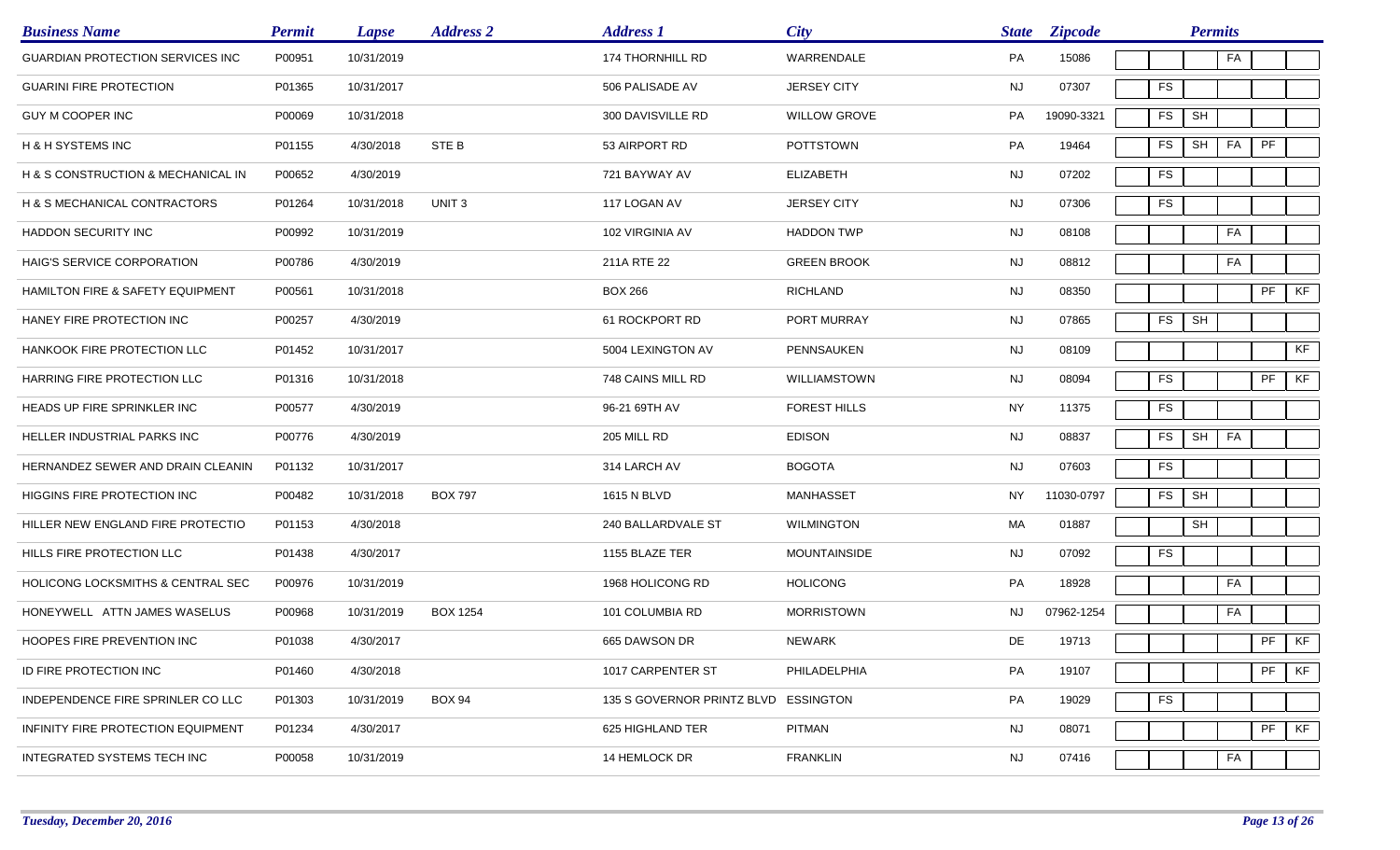| <b>Business Name</b>                 | <b>Permit</b> | <b>Lapse</b> | <b>Address 2</b> | <b>Address 1</b>     | <b>City</b>         | <b>State</b> | <b>Zipcode</b> |     |            | <b>Permits</b> |    |    |    |
|--------------------------------------|---------------|--------------|------------------|----------------------|---------------------|--------------|----------------|-----|------------|----------------|----|----|----|
| INTEGRITY PROTECTION SYSTEMS LLC     | P01368        | 4/30/2018    |                  | 176 KULPS RD         | SASSAMANSVILLE      | PA           | 19472          |     |            |                | FA |    |    |
| <b>INTERSTATE FIRE &amp; SAFETY</b>  | P01090        | 4/30/2017    |                  | <b>BOX 4165</b>      | <b>GREENWICH</b>    | CT           | 06831          |     |            |                |    | PF | KF |
| INTRUDER ALERT FIRE & SECURITY INC   | P01062        | 10/31/2019   |                  | <b>BOX 75</b>        | <b>HOWELL</b>       | <b>NJ</b>    | 07731          |     |            |                | FA |    |    |
| INTRUDER DETECTION SYSTEMS INC       | P00765        | 4/30/2019    |                  | 46 W CLINTON AV      | <b>TENAFLY</b>      | <b>NJ</b>    | 07670          |     |            |                | FA |    |    |
| IRA SECURITY SYSTEMS INC             | P00663        | 4/30/2019    |                  | 75 HARVEY CEDAR WAY  | WARETOWN            | NJ           | 08758-2733     |     |            |                | FA |    |    |
| IRVINE FIRE PROTECTION & SAFETY EQU  | P01103        | 4/30/2017    |                  | 40 WALNUT ST         | WILLIAMSTOWN        | NJ           | 08094          |     |            |                |    | PF | KF |
| <b>ISCO SERVICES SPRINKLER CORP</b>  | P00280        | 10/31/2018   | <b>BOX 706</b>   | 168 MAIN ST          | <b>BUTLER</b>       | <b>NJ</b>    | 07405          |     | <b>FS</b>  |                |    |    |    |
| <b>IVERIFY US INC</b>                | P01500        | 10/31/2019   |                  | 150 IVERIFY DR       | <b>CHARLOTTE</b>    | <b>NC</b>    | 28217          |     |            |                | FA |    |    |
| J III ELECTRONICS INC                | P00832        | 4/30/2019    |                  | 25359 MT PLEASANT RD | <b>BURLINGTON</b>   | <b>NJ</b>    | 08022          |     |            |                | FA |    |    |
| <b>J &amp; S FIRE PROTECTION INC</b> | P01469        | 10/31/2018   |                  | 1204 ANDERSON AV     | DREXEL HILL         | PA           | 19026          |     |            |                |    | PF | KF |
| JASS SECURITY SYSTEMS INC            | P00898        | 4/30/2019    |                  | 178 NORRISTOWN RD    | WARMINSTER          | PA           | 18974          |     |            |                | FA |    |    |
| J F AHERN CO                         | P01253        | 4/30/2018    |                  | <b>BOX 1316</b>      | FOND DU LAC         | WI           | 54935          |     | FS         | SH             |    |    |    |
| J G YOUNG & SONS INC                 | P00092        | 4/30/2019    |                  | 14 NEW ST            | <b>BELLEVILLE</b>   | <b>NJ</b>    | 07109          |     | <b>FS</b>  |                |    |    |    |
| JT FIRE & SAFETY                     | P01486        | 4/30/2019    |                  | 20 EDGEWOOD TER      | <b>BRIDGEWATER</b>  | <b>NJ</b>    | 08807          |     | <b>FS</b>  |                |    |    |    |
| J W KENNEDY FIRE PROTECTION LLC      | P00001        | 4/30/2019    |                  | 536 PERRY ST         | <b>TRENTON</b>      | <b>NJ</b>    | 08618          |     | <b>FS</b>  | SH             | FA | PF | KF |
| JAMES F VALENTINE JR INC             | P00024        | 10/31/2017   | <b>BOX 4106</b>  | 11 N BERLIN RD       | LINDENWOLD          | <b>NJ</b>    | 08021          | ALL |            |                |    |    |    |
| JERSEY COAST FIRE EQUIPMENT          | P00206        | 10/31/2018   |                  | 377 ASBURY RD        | <b>FARMINGDALE</b>  | <b>NJ</b>    | 07727          |     |            |                |    | PF | KF |
| JERSEY FIRE PROTECTION CORP          | P01344        | 10/31/2017   |                  | 174 SUNSET DR        | MT ROYAL            | <b>NJ</b>    | 08061          |     | <b>FS</b>  |                |    | PF |    |
| JERSEY SHORE COMMUNICATIONS & ALA    | P00869        | 4/30/2019    |                  | <b>BOX 106</b>       | <b>OCEANPORT</b>    | NJ           | 07757-1037     |     |            |                | FA |    |    |
| JERSEY YORK FIRE SPRINKLERS INC      | P00688        | 4/30/2019    |                  | <b>BOX 205</b>       | <b>GLEN ROCK</b>    | NJ           | 07452          |     | <b>FS</b>  |                |    |    |    |
| JM SECURITY COMMUNICATIONS INC       | P00439        | 10/31/2018   |                  | 591 FISCHER BLVD     | <b>TOMS RIVER</b>   | <b>NJ</b>    | 08753          |     |            |                | FA |    |    |
| JOHN ASTA & CO                       | P01108        | 4/30/2019    |                  | 401 OLD RTE 13       | <b>BRISTOL</b>      | PA           | 19007          |     |            |                |    | PF |    |
| JOHN BARTKOWICZ PLUMBING HEATING     | P00843        | 4/30/2019    |                  | 205 MACARTHUR AV     | SAYREVILLE          | NJ           | 08872          |     | ${\sf FS}$ |                |    |    |    |
| JOHN H MORLEY JR                     | P01324        | 4/30/2017    |                  | <b>BOX 2423</b>      | PHILADELPHIA        | PA           | 19147          |     | ${\sf FS}$ |                |    |    |    |
| JRB TELECOMMUNICATIONS LLC           | P00724        | 4/30/2019    |                  | 1305 MOLOKAI DR      | <b>FORKED RIVER</b> | <b>NJ</b>    | 08731          |     |            |                | FA |    |    |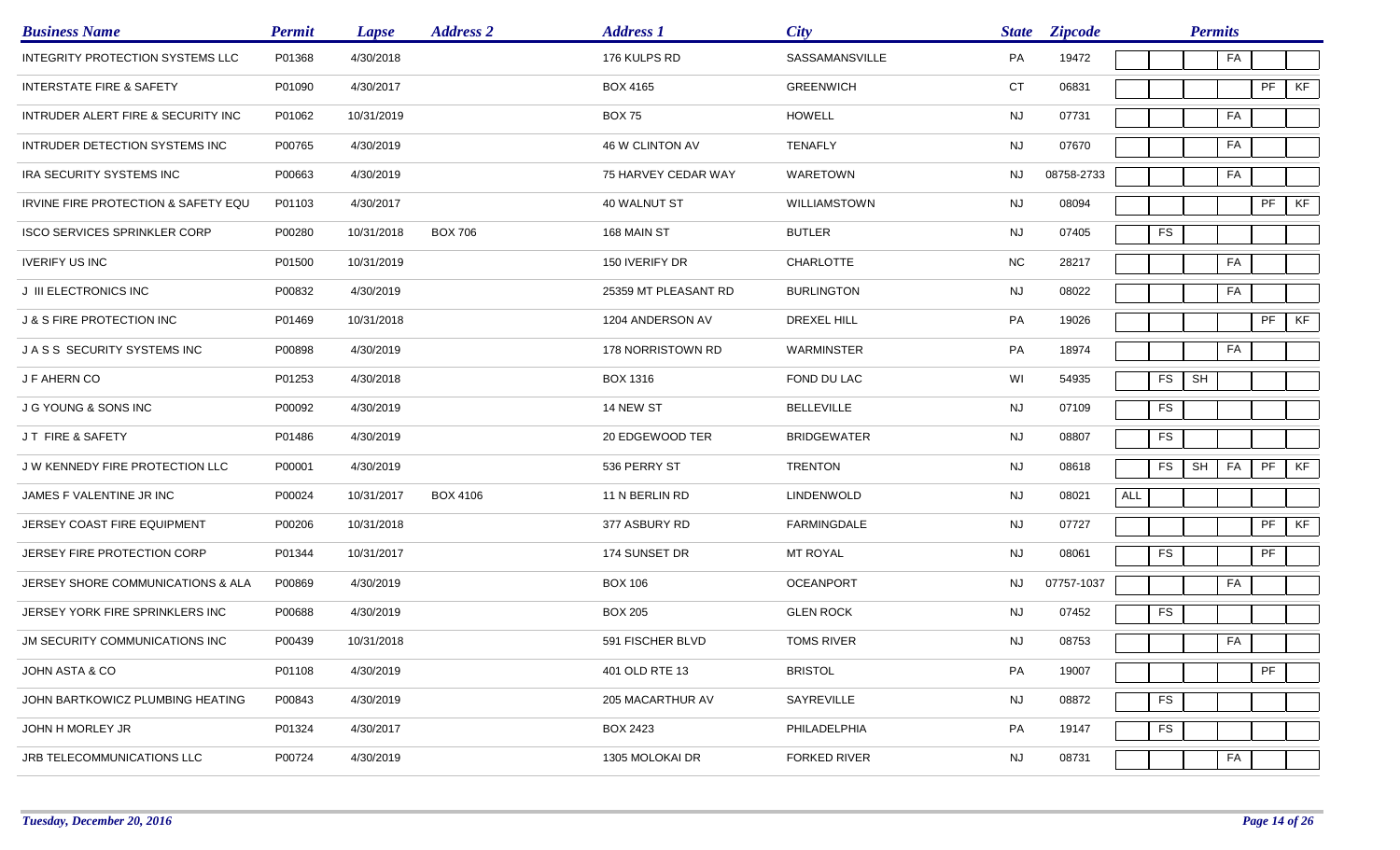| <b>Business Name</b>                | <b>Permit</b> | <b>Lapse</b> | <b>Address 2</b> | <b>Address 1</b>       | <b>City</b>          | <b>State</b> | <b>Zipcode</b> |               | <b>Permits</b>       |    |    |    |
|-------------------------------------|---------------|--------------|------------------|------------------------|----------------------|--------------|----------------|---------------|----------------------|----|----|----|
| K & D CONTRACTORS LLC               | P00689        | 4/30/2019    |                  | 351 MONROE AV          | <b>KENILWORTH</b>    | <b>NJ</b>    | 07033          | FS            |                      |    |    |    |
| K & E FIRE PROTECTION CORP          | P01379        | 4/30/2018    |                  | 14 PLAZA NINE          | MANALAPAN            | <b>NJ</b>    | 07726          | FS            |                      |    |    |    |
| KARMAZIN ENTERPRISES INC            | P00071        | 10/31/2018   |                  | 1016 E ELIZABETH AV    | <b>LINDEN</b>        | NJ           | 07036          | FS            |                      |    |    |    |
| KARTMAN FIRE PROTECTION SERVICE IN  | P01231        | 4/30/2017    |                  | 2206 DARBY RD          | HAVERTOWN            | PA           | 19083          |               |                      | FA |    |    |
| KASTLE NEW YORK LLC T/A MUTUAL SEC  | P01488        | 4/30/2019    |                  | 10 W 46TH ST           | <b>NEW YORK</b>      | <b>NY</b>    | 10036          |               |                      | FA |    |    |
| KEN-MAR FIRE EXTINGUISHER CO INC    | P00586        | 10/31/2018   |                  | 168 LARKFIELD RD       | E NORTHPORT          | <b>NY</b>    | 11731          |               |                      |    | PF |    |
| <b>KEV SECURITY INC</b>             | P00556        | 10/31/2018   |                  | 264 COLFAX AV          | <b>CLIFTON</b>       | NJ.          | 07013-1702     |               |                      | FA | PF |    |
| KEYSTONE FIRE PROTECTION CO         | P00037        | 10/31/2018   |                  | 433 INDUSTRIAL DR      | N WALES              | PA           | 19454          | <b>ALL</b>    |                      |    |    |    |
| KING MECHANICAL INSTALLATIONS INC   | P00530        | 10/31/2018   |                  | 150 KANSAS ST          | <b>HACKENSACK</b>    | NJ           | 07601          | ${\sf FS}$    | SH                   |    | PF | KF |
| KISTLER O BRIEN FIRE PROTECTION     | P00076        | 10/31/2018   |                  | 2210 CITY LINE RD      | <b>BETHLEHEM</b>     | PA           | 18017          | <b>FS</b>     | SH                   | FA | PF | KF |
| KMC MECHANICAL INC                  | P00332        | 10/31/2018   |                  | 25 BRUSH HILL RD       | <b>KINNELON</b>      | <b>NJ</b>    | 07405          | FS            |                      |    |    |    |
| KMR FIRE PROTECTION LLC             | P01426        | 10/31/2019   |                  | 31 MATTHEWS TER        | <b>BLOOMINGDALE</b>  | NJ           | 07403          | FS            |                      |    |    |    |
| KNIGHTWATCH SECURITY INC            | P00432        | 10/31/2018   |                  | 81 BLACK BROOK DR      | WHIPPANY             | <b>NJ</b>    | 07981          |               |                      | FA |    |    |
| KOA TECHNOLOGIES INC                | P01487        | 4/30/2019    |                  | 645 GRAND AV           | RIDGEFIELD           | NJ           | 07657          |               |                      |    | PF |    |
| KOAM ELECTRICAL CONTRACTOR          | P01336        | 10/31/2019   | <b>STE 105</b>   | 21 GRAND AV            | PALISADES PARK       | <b>NJ</b>    | 07650          |               |                      | FA |    |    |
| KRATOS PUBLIC SAFETY AND SECURITY   | P01419        | 10/31/2019   |                  | 1100 1ST ST BLVD       | <b>NEWPORT</b>       | DE           | 19804          | <b>FS</b>     |                      | FA |    |    |
| L & N UNITED MECHANICAL SERVICE LLC | P01261        | 10/31/2018   |                  | 35 E 22ND ST           | <b>PATERSON</b>      | NJ           | 07514          | ${\sf FS}$    |                      |    |    |    |
| LANDIS FIRE PROTECTION              | P00264        | 10/31/2018   |                  | 1759 GALLAGHER DR      | VINELAND             | <b>NJ</b>    | 08360          | <b>FS</b>     | $\mathsf{SH}\xspace$ |    |    |    |
| LANDMARK FIRE PROTECTION INC        | P00265        | 10/31/2018   |                  | 43 STILES LN           | PINE BROOK           | <b>NJ</b>    | 07058          | FS            | SH                   |    |    |    |
| LDT SYSTEMS INC                     | P00779        | 4/30/2019    |                  | 415 PLEASANT VALLEY RD | MORGANVILLE          | NJ.          | 07751          |               |                      | FA |    |    |
| <b>LEGACY</b>                       | P01278        | 4/30/2019    |                  | <b>BOX 580</b>         | WOOLWICH TWP         | NJ           | 08085          | $\mathsf{FS}$ |                      |    |    |    |
| LIFE SAFETY                         | P01149        | 4/30/2018    |                  | 60 SONWIL DR           | <b>BUFFALO</b>       | <b>NY</b>    | 14225          | <b>FS</b>     |                      | FA |    |    |
| LOUIS L BUTTERMARK & SONS INC       | P00733        | 4/30/2019    |                  | 16 NEW DORP LN         | <b>STATEN ISLAND</b> | <b>NY</b>    | 10306          | <b>FS</b>     |                      |    |    |    |
| M & R PLUMBING & HEATING, INC       | P00602        | 4/30/2019    |                  | 793 WESTWOOD AV        | RIVERVALE            | NJ           | 07675          | ${\sf FS}$    |                      |    |    |    |
| M C I EASTERN SECRUITY SYSTEMS LLC  | P00739        | 4/30/2019    | <b>BOX 696</b>   | 1 CUPSAW PLZ           | <b>RINGWOOD</b>      | <b>NJ</b>    | 07456          |               |                      | FA |    |    |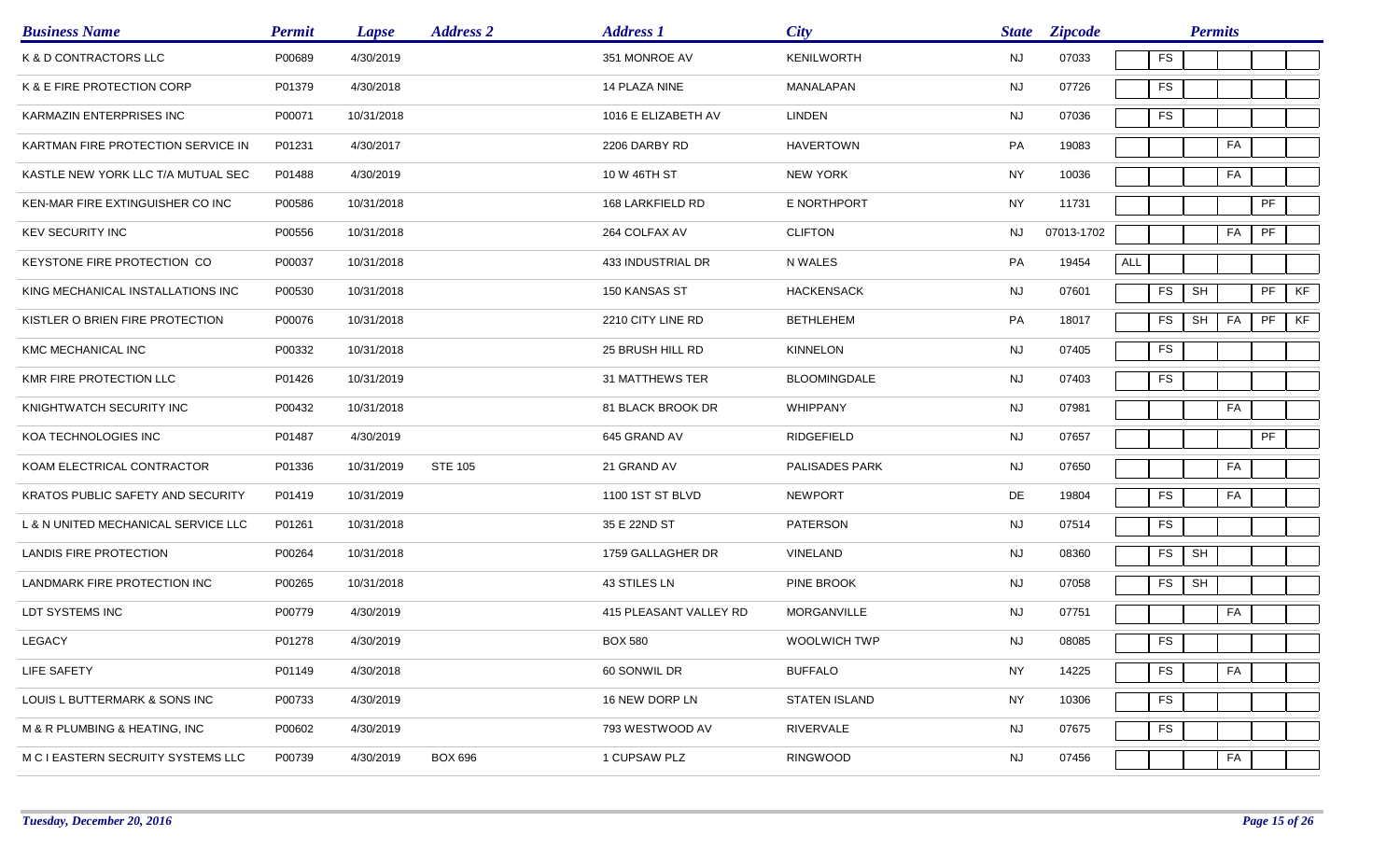| <b>Business Name</b>                           | <b>Permit</b> | <b>Lapse</b> | <b>Address 2</b> | <b>Address 1</b>  | <b>City</b>        | <b>State</b> | <b>Zipcode</b> |            |            | <b>Permits</b>       |    |    |
|------------------------------------------------|---------------|--------------|------------------|-------------------|--------------------|--------------|----------------|------------|------------|----------------------|----|----|
| M G ALARMS & SECURITY L L C                    | P00392        | 10/31/2018   |                  | 2 JORDAN CT       | <b>CHERRY HILL</b> | <b>NJ</b>    | 08003          |            |            | FA                   |    |    |
| MAC SPRINKLER INC                              | P00538        | 10/31/2018   |                  | 1601 G HARMER ST  | LEVITTOWN          | PA           | 19057          |            | <b>FS</b>  |                      |    |    |
| MADISON SERVICE CORP                           | P01172        | 10/31/2018   |                  | BOX 604663        | <b>BAY TERRACE</b> | <b>NY</b>    | 11360-4663     |            |            | FA                   |    |    |
| MAGIC TOUCH CONSTRUCTION CO INC                | P00526        | 10/31/2018   |                  | 59 W FRONT ST     | <b>KEYPORT</b>     | <b>NJ</b>    | 07735          |            | <b>FS</b>  |                      |    |    |
| MAIN LINE FIRE PROTECTION CORP                 | P00361        | 10/31/2018   |                  | 541 N HIGHLAND AV | <b>UPPER NYACK</b> | <b>NY</b>    | 10960          |            | <b>FS</b>  |                      |    |    |
| <b>MARCO INC</b>                               | P00032        | 10/31/2018   |                  | 320 COMMERCE DR   | <b>EXTON</b>       | PA           | 19341          | <b>ALL</b> |            |                      |    |    |
| MARKER ALARMS INC                              | P00912        | 4/30/2017    |                  | 14-OLD FARM RD    | <b>CEDAR KOLLS</b> | <b>NJ</b>    | 07927          |            |            | FA                   |    |    |
| MARTIN FEENEY PLUMBING & HEATING IN            | P00753        | 4/30/2019    |                  | 135 NASSAU ST     | <b>CLARK</b>       | <b>NJ</b>    | 07066          |            | ${\sf FS}$ |                      |    |    |
| MASTER FIRE PROTECTION LLC                     | P01429        | 10/31/2019   |                  | 549 BIG OAK RD    | <b>BRIDGETON</b>   | <b>NJ</b>    | 08302          |            | <b>FS</b>  |                      |    |    |
| MASTER FIRE SYSTEMS INC                        | P01409        | 4/30/2019    |                  | 1776 E TREMONT AV | <b>BRONX</b>       | <b>NY</b>    | 10460          |            |            |                      |    | KF |
| MAX MESTRE PLUMING HEATING & AIR C             | P00993        | 10/31/2019   |                  | 41 KRUEGER PL     | <b>PASSAIC</b>     | NJ           | 07055          |            | <b>FS</b>  |                      |    |    |
| MCM MECHANICAL CORP                            | P00267        | 10/31/2018   |                  | 10B MADISON RD    | <b>FAIRFIELD</b>   | NJ           | 07004          |            | <b>FS</b>  | SH                   |    |    |
| MEADOWLANDS FIRE PROTECTION                    | P00273        | 10/31/2018   |                  | 348 NEW CTY RD    | <b>SECAUCUS</b>    | <b>NJ</b>    | 07094          |            | ${\sf FS}$ | $\mathsf{SH}\xspace$ |    |    |
| <b>MECHANICAL DESIGN &amp; INSTALLATION LL</b> | P01417        | 10/31/2019   |                  | 118 RT 34         | <b>MATAWAN</b>     | NJ           | 07747          |            | <b>FS</b>  |                      |    |    |
| MERCER ALARM SYSTEMS                           | P00533        | 10/31/2018   |                  | 134 PARTRIDGE AV  | <b>HAMILTON</b>    | <b>NJ</b>    | 08610          |            |            | FA                   |    |    |
| MERCER FIRE PROTECTION LLC                     | P00641        | 4/30/2019    |                  | 527 MULBERRY ST   | <b>TRENTON</b>     | <b>NJ</b>    | 08638          | <b>ALL</b> |            |                      |    |    |
| MERCHANTS BURGLAR ALARM SYSTEMS                | P00562        | 10/31/2018   |                  | 203 PATERSON AV   | <b>WALLINGTON</b>  | <b>NJ</b>    | 07057          |            |            | FA                   |    |    |
| METRO ELECTRIC, FIRE AND SAFETY                | P01495        | 10/31/2019   |                  | 49 BROAD ST       | PALISADES PARK     | <b>NJ</b>    | 07650          |            |            |                      | PF | KF |
| METRO FIRE COMMUNICATIONS SYSTEM               | P00060        | 10/31/2018   |                  | 430 BROAD ST      | <b>BLOOMFIELD</b>  | <b>NJ</b>    | 07003          |            | ${\sf FS}$ | FA                   |    |    |
| METRO FIRE SAFETY CO INC                       | P00111        | 10/31/2018   |                  | 509 WASHINGTON AV | CARLSTADT          | <b>NJ</b>    | 07072          |            | <b>FS</b>  | SH<br>FA             | PF | KF |
| METROPOLITAN FIRE PROTECTION                   | P00414        | 10/31/2018   |                  | <b>460 PKWY</b>   | <b>BROOMALL</b>    | PA           | 19008          |            | <b>FS</b>  |                      |    |    |
| <b>MFS SYSTEMS</b>                             | P01328        | 4/30/2017    |                  | 563 CROSS KEYS RD | SICKLERVILLE       | <b>NJ</b>    | 08081          |            |            | FA                   |    |    |
| MIDLANTIC FIRE LLC                             | P01334        | 4/30/2017    |                  | 407 RTE 130 S     | <b>CINNAMINSON</b> | <b>NJ</b>    | 08077          |            | <b>FS</b>  |                      | PF |    |
| MIDTOWN FIRE EXTINGUSHER INC                   | P00564        | 10/31/2018   |                  | 207 BEXLEY LN     | <b>PISCATAWAY</b>  | NJ           | 08854          |            |            |                      | PF | KF |
| MILLENIUM FIRE PROTECTION LLC                  | P01422        | 10/31/2019   |                  | 86 EMMAUS RD      | LEDGEWOOD          | <b>NJ</b>    | 07852          |            | FS         | SH                   |    |    |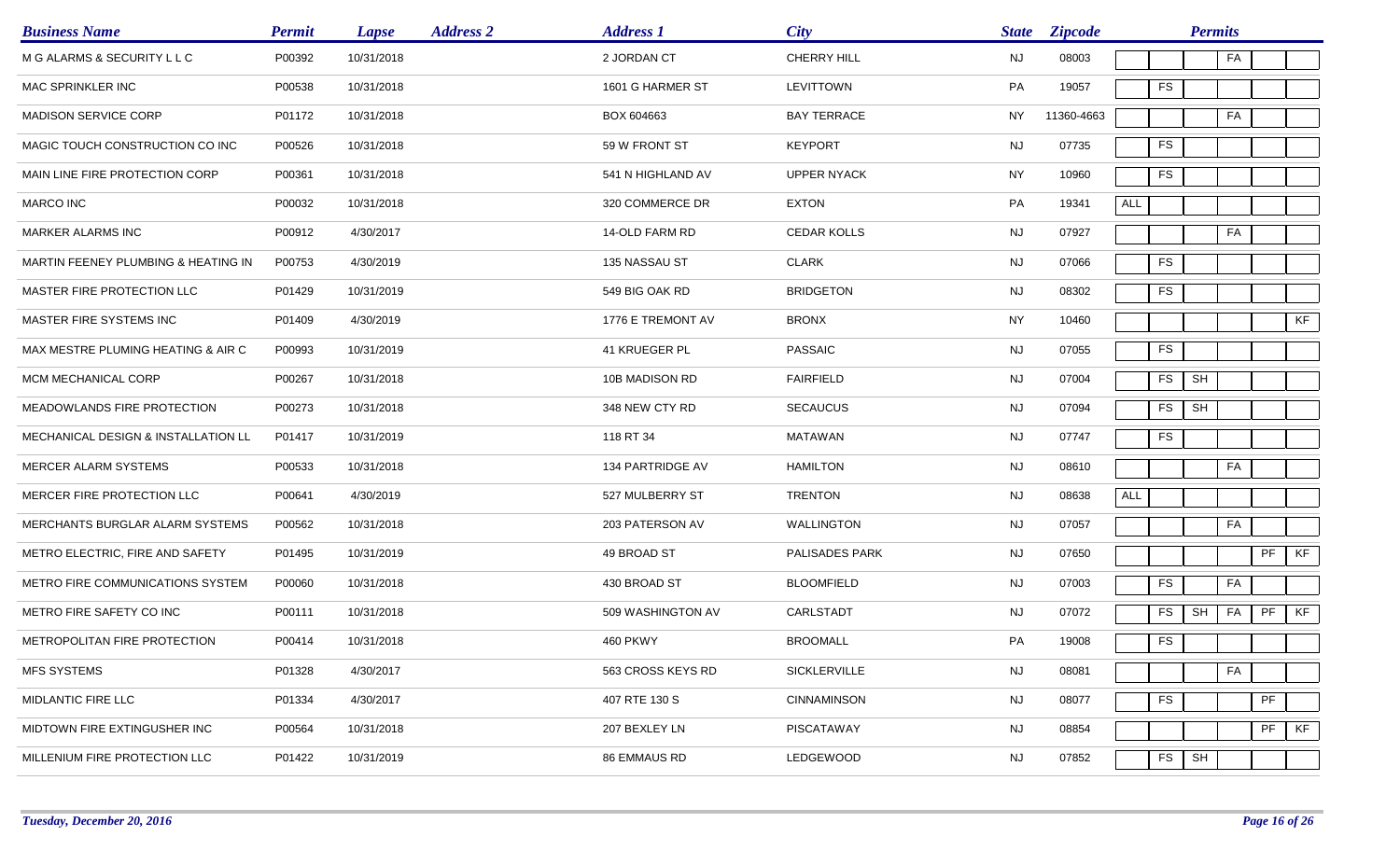| <b>Business Name</b>                | <b>Permit</b> | <b>Lapse</b> | <b>Address 2</b> | <b>Address 1</b>     | <b>City</b>           | <b>State</b> | <b>Zipcode</b> |            | <b>Permits</b> |    |    |    |
|-------------------------------------|---------------|--------------|------------------|----------------------|-----------------------|--------------|----------------|------------|----------------|----|----|----|
| MILLENNIUM FIRE SERVICES LLC        | P01433        | 4/30/2017    |                  | 14 NEW DORP LN       | <b>STATEN ISLAND</b>  | <b>NY</b>    | 10306          | <b>FS</b>  |                | FA |    | KF |
| MK FIRE PROTECTION & SUPPLY LLC     | P01349        | 10/31/2017   |                  | <b>BOX 448</b>       | <b>GLASSBORO</b>      | <b>NJ</b>    | 08028          | <b>FS</b>  |                |    |    |    |
| MONMOUTH CONTROLS & INSTRUMENT C    | P00527        | 10/31/2018   |                  | <b>BOX 452</b>       | <b>HAMPTON</b>        | NJ           | 08827          | <b>FS</b>  |                |    |    |    |
| MONMOUTH PRECISION ALARMS INC       | P00683        | 4/30/2019    |                  | 182 DUTCH LANE RD    | <b>FREEHOLD</b>       | NJ           | 07728          |            |                | FA |    |    |
| MONNETT CONSTRUCTION                | P01054        | 10/31/2019   |                  | 15 CUSTER DR         | RINGWOOD              | <b>NJ</b>    | 07456          | <b>FS</b>  |                |    |    |    |
| MON-OC FIRE PROTECTION INC          | P01262        | 10/31/2018   |                  | 1118 RIVER AV        | LAKEWOOD              | NJ           | 08701          | <b>FS</b>  |                |    |    |    |
| MONROE SECURITIES INC               | P01022        | 10/31/2019   |                  | 42 WARWICK ST        | NEWARK                | <b>NJ</b>    | 07105          |            |                | FA |    |    |
| MS ELECTRONICS LLC                  | P00615        | 4/30/2019    |                  | 59 CHAMBERS BROOK RD | <b>BRANCHBURG</b>     | <b>NJ</b>    | 08876          | <b>FS</b>  |                | FA | PF |    |
| MUNRO FIRE HAZARD CONTROL LLC       | P01494        | 10/31/2019   |                  | 1157 CARLEY BROOK RD | HONESDALE             | <b>NJ</b>    | 18431          | <b>FS</b>  |                |    |    |    |
| MURRAY CONSULTING LLC               | P00642        | 4/30/2019    |                  | 30 CREST RD          | <b>HILLSDALE</b>      | <b>NJ</b>    | 07642          | <b>FS</b>  |                |    |    |    |
| MUTUAL AID EMERGENCY SERV. FIRE PR  | P01382        | 10/31/2018   |                  | <b>BOX 1365</b>      | ABSECON               | NJ           | 08201          |            |                |    | PF |    |
| NAT ALEXANDER COMPANY INC           | P00485        | 10/31/2018   |                  | 121 WHITE HORSE PIKE | <b>LAUREL SPRINGS</b> | <b>NJ</b>    | 08021          |            |                |    | PF |    |
| NATIONAL FIRE & SAFETY SOLUTIONS IN | P01291        | 4/30/2019    |                  | 211 KNICKERBOCKER    | <b>BOHEMIA</b>        | <b>NY</b>    | 11716          |            |                | FA |    |    |
| NATIONAL SECURITY SYSTEMS           | P00717        | 4/30/2019    |                  | <b>166 W END AV</b>  | SOMERVILLE            | <b>NJ</b>    | 08876          |            |                | FA |    |    |
| NATIONWIDE MECHINCAL INC            | P01415        | 4/30/2019    |                  | 1428 HIAWATHA AV     | <b>HILLSIDE</b>       | <b>NJ</b>    | 07205          | <b>FS</b>  | SH             |    |    |    |
| NAVCOM CORPORATION                  | P00801        | 4/30/2019    |                  | <b>BOX 901</b>       | <b>JACKSON</b>        | <b>NJ</b>    | 08527          |            |                | FA |    |    |
| NECCO SECURITY CO INC               | P00980        | 10/31/2019   |                  | 1700 BYBERRY RD      | <b>BENSALEM</b>       | PA           | 19020          |            |                | FA |    |    |
| <b>NECO FIRE &amp; SAFETY</b>       | P00029        | 10/31/2018   |                  | 546 RTE 284          | WESTTOWN              | <b>NY</b>    | 10998          |            |                |    | PF | KF |
| NELBUD SERVICES GROUP INC           | P00815        | 4/30/2019    |                  | 51 KOWEBA LN         | <b>INDIANAPOLIS</b>   | ID           | 46201          |            |                |    |    | KF |
| NEW JERSEY FIRE CONTROL LLC         | P01466        | 10/31/2017   |                  | 203 MILLER ST        | <b>NEWARK</b>         | <b>NJ</b>    | 07114          |            |                |    | PF | KF |
| NEW JERSEY FIRE EQUIPMENT LLC       | P01290        | 4/30/2019    | <b>STE 103</b>   | 41 PINE ST           | ROCKAWAY              | <b>NJ</b>    | 07866          | ALL        |                |    |    |    |
| NEW YORK PLUMBING-HEATING-COOLIN    | P01113        | 4/30/2019    |                  | 87-71 LEFFERTS BLVD  | RICHMOND HILL         | NY           | 11418          | ${\sf FS}$ |                |    |    |    |
| NEW YORK PROTECTION CONTROLS INC    | P01319        | 4/30/2017    |                  | <b>BOX 1706</b>      | LONG ISLAND CITY      | <b>NY</b>    | 11101          |            |                | FA |    |    |
| NEWARK MECHANICAL CORP              | P00521        | 10/31/2018   |                  | 383 SOMERSET ST      | N PLAINFIELD          | <b>NJ</b>    | 07060          | ${\sf FS}$ |                |    |    |    |
| NEWARK PROFESSIONAL FIRE PROTECTI   | P00704        | 4/30/2019    |                  | 4 LIVELLA CT         | NEWARK                | <b>NJ</b>    | 07105          | ${\sf FS}$ |                |    |    |    |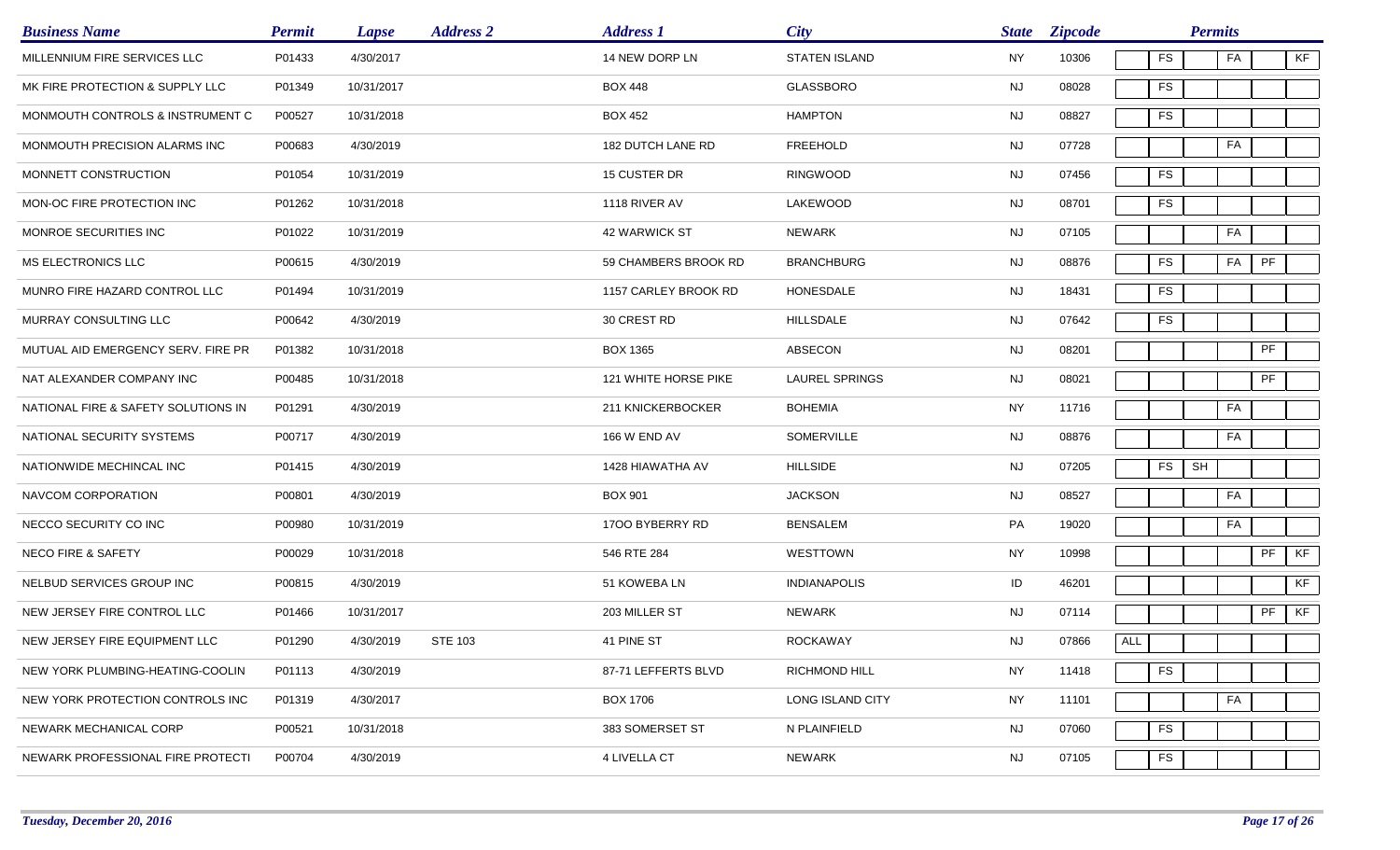| <b>Business Name</b>                | <b>Permit</b> | <b>Lapse</b> | <b>Address 2</b>  | <b>Address 1</b>         | <b>City</b>            | <b>State</b> | <b>Zipcode</b> |            | <b>Permits</b> |    |                            |    |
|-------------------------------------|---------------|--------------|-------------------|--------------------------|------------------------|--------------|----------------|------------|----------------|----|----------------------------|----|
| NIEVES FIRE PROTECTION LLC          | P01472        | 10/31/2018   |                   | <b>BOX 2273</b>          | VINELAND               | <b>NJ</b>    | 08362-2273     | <b>FS</b>  |                |    |                            |    |
| NIGHTHAWK FIRE AND SCEURITY INTEGR  | P01451        | 10/31/2017   |                   | 990 HARMON STA RD        | <b>PHILLIPSBURG</b>    | <b>NJ</b>    | 08665          |            |                | FA |                            |    |
| NJ FIRE PROTECTION                  | P01441        | 4/30/2017    |                   | 66 MAPLE ST              | <b>KEARNY</b>          | <b>NJ</b>    | 07032          | FS         |                |    | PF                         | KF |
| NJ FIRE SYSTEMS CO                  | P01307        | 10/31/2019   | UNIT <sub>2</sub> | 141 SHERMAN AV           | <b>JERSEY CITY</b>     | NJ           | 07307          | FS         |                |    |                            |    |
| NJ SERVICE TESTING & INSPECTIONS LL | P01165        | 10/31/2018   |                   | 436 COMMODORE BLVD       | <b>JACKSON</b>         | <b>NJ</b>    | 08527          | <b>FS</b>  |                |    |                            |    |
| NOBLE MECHANICAL CORPORATION        | P01117        | 4/30/2019    |                   | 1428 SHERIDAN EXPRESSWAY | <b>BRONX</b>           | <b>NY</b>    | 10459          | <b>FS</b>  |                |    |                            |    |
| NORTH AMERICAN FIRE PROTECTION INC  | P00424        | 10/31/2018   | <b>BOX 118</b>    | 9 AHLERS LN              | <b>BLAIRSTOWN</b>      | <b>NJ</b>    | 07825          | FS         |                |    |                            |    |
| NORTH JERSEY FIRE PROTECTION CO IN  | P00288        | 10/31/2018   |                   | 1108 GOFFLE RD           | <b>HAWTHORNE</b>       | <b>NJ</b>    | 07506          | <b>FS</b>  |                |    |                            |    |
| NORTHEAST FIRE & SAFETY EQUIPMENT   | P00842        | 4/30/2019    | <b>BOX 16</b>     | 192 RAILROAD AV          | NORTHVALE              | <b>NJ</b>    | 07647-0016     | <b>ALL</b> |                |    |                            |    |
| NORTHEAST FIRE EQUIPMENT L L C      | P01181        | 10/31/2018   |                   | <b>BOX 309</b>           | <b>ISLAND HTS</b>      | <b>NJ</b>    | 08732          |            |                |    | $\ensuremath{\mathsf{PF}}$ | KF |
| NORTHEAST FIRE PREVENTION LLC       | P00442        | 10/31/2018   |                   | 19 2ND AV                | <b>HAWTHORNE</b>       | NJ           | 07506          | FS         |                |    |                            |    |
| NORTHEAST FIRE PROTECTION INC       | P00286        | 4/30/2019    |                   | 155 RTE 94               | <b>BLAIRSTOWN</b>      | NJ           | 08925          | FS         | SH             |    |                            |    |
| NORTHERN FIRE PROTECTION ASSOC IN   | P00971        | 4/30/2017    |                   | 754 LYNWOOD DR           | LANGHORNE              | PA           | 19053          | FS         |                |    |                            |    |
| NORTHSTAR SERVICES INC              | P00757        | 4/30/2019    |                   | <b>BOX 155</b>           | <b>FORDS</b>           | NJ.          | 08863-0155     |            |                | FA |                            |    |
| NRL FIRE PROTECTION SERVICES INC    | P01096        | 4/30/2017    |                   | <b>BOX 194</b>           | <b>MONROE</b>          | CT           | 06468          | FS         |                |    | PF                         | KF |
| N-TECH SYSTEMS INC                  | P01480        | 4/30/2019    |                   | <b>BOX 134</b>           | <b>CHESTER SPRINGS</b> | PA           | 19425          |            |                | FA |                            |    |
| NY FIRETECH INC                     | P01502        | 10/31/2019   | 40-50 192ND ST    |                          | <b>FLUSHING</b>        | <b>NY</b>    | 11358          |            |                |    |                            | KF |
| OAK ELECTRIC CO INC                 | P00156        | 10/31/2018   |                   | <b>BOX 575</b>           | <b>OAKLAND</b>         | <b>NJ</b>    | 07436          |            |                | FA |                            |    |
| O'BRIEN MECHANICAL LLC              | P01263        | 10/31/2018   |                   | 106 B 5TH ST             | <b>EMMAUS</b>          | PA           | 18049          |            |                |    | PF                         | KF |
| OCEAN SECURITY SYSTEMS INC          | P00289        | 10/31/2018   | <b>BOX 1349</b>   | 131 LAUREL AV            | <b>ISLAND HTS</b>      | <b>NJ</b>    | 08732          |            |                | FA |                            |    |
| OLIVER SPRINKLER CO INC             | P00276        | 10/31/2018   |                   | 501 FEHELEY DR           | KING OF PRUSSIA        | PA           | 19406-2690     | FS         | SH   FA        |    |                            |    |
| OMNI FIRE & AIR TECHNOLOGY LLC      | P01320        | 10/31/2018   | <b>STE 299</b>    | 5790 RARITAN RD          | <b>ROSELLE</b>         | <b>NJ</b>    | 07203          |            |                |    |                            | KF |
| ONEIDA FIRE PROTECTION INC          | P01477        | 10/31/2018   | <b>STE 202</b>    | 421 N 7TH ST             | PHILADELPHIA           | PA           | 19123          | FS         |                |    |                            |    |
| OPEN SYSTEMS INTEGRATORS INC        | P01230        | 4/30/2017    |                   | 207D WOODWARD RD         | MANALAPAN              | <b>NJ</b>    | 07726          |            |                | FA |                            |    |
| OPRANDY'S FIRE & SAFETY EQUIPMENT I | P01119        | 4/30/2017    | STE <sub>2</sub>  | 26 N MAIN ST             | <b>FLORIDA</b>         | <b>NY</b>    | 10921          |            |                |    | PF                         | KF |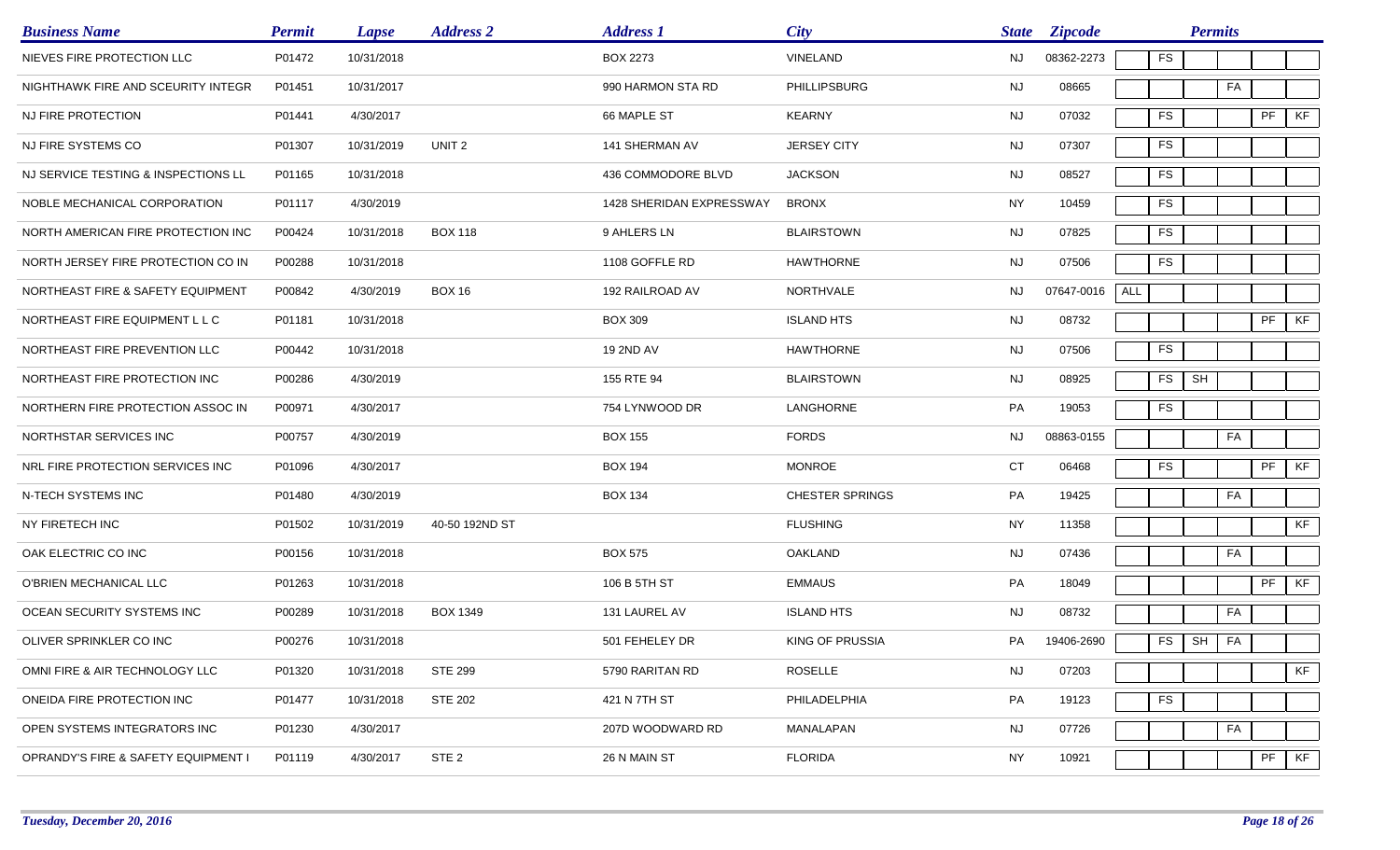| <b>Business Name</b>                       | <b>Permit</b> | <b>Lapse</b> | <b>Address 2</b> | <b>Address 1</b>      | <b>City</b>            | <b>State</b> | <b>Zipcode</b> |               | <b>Permits</b>       |    |    |    |
|--------------------------------------------|---------------|--------------|------------------|-----------------------|------------------------|--------------|----------------|---------------|----------------------|----|----|----|
| ORR PROTECTION SYSTEMS INC                 | P00949        | 4/30/2017    |                  | 11601 INTERCHANGE RD  | <b>LOUISVILLE</b>      | KY           | 40229          |               | SH                   | FA | PF |    |
| OVER THE RIDGE INC                         | P00002        | 10/31/2018   |                  | BOX 3                 | <b>BRIDGETON</b>       | <b>NJ</b>    | 08302          |               |                      |    | PF | KF |
| PAC PUMP & SYSTEMS INC                     | P00773        | 4/30/2019    |                  | 106 HOBART ST         | <b>HACKENSACK</b>      | NJ           | 07601          | FS            |                      |    |    |    |
| PANAMERICAN FIRE CONTROL LLC               | P01432        | 10/31/2019   |                  | 773 20TH AV           | <b>PATERSON</b>        | NJ.          | 07504-1241     |               |                      |    | PF | KF |
| PARK SALES AND SERVICE INC                 | P01456        | 4/30/2018    |                  | 1593 CANARSIE RD      | <b>BROOKLYN</b>        | <b>NY</b>    | 11236          |               |                      |    | PF |    |
| <b>PATRIOT FIRE PROTECTION SERVICES LL</b> | P01455        | 10/31/2017   |                  | 81 E BUTTONWOOD AV    | PINEHILL               | NJ           | 08021          | <b>FS</b>     |                      |    |    |    |
| PATRIOT SPRINKLER CO                       | P00550        | 10/31/2018   | BOX 7            | 8 HAZEL CT            | <b>MICKLETON</b>       | <b>NJ</b>    | 08056          | FS            | SH                   |    |    |    |
| PATRIOT SYSTEMS INC                        | P01254        | 4/30/2018    |                  | 490 1ST STATE BLVD    | <b>NEWPORT</b>         | DE           | 19804          | <b>FS</b>     |                      |    |    |    |
| PECORA MECHANICAL INC                      | P01346        | 10/31/2017   |                  | 21 W 21ST ST          | <b>LINDEN</b>          | <b>NJ</b>    | 07036          | <b>FS</b>     |                      |    |    |    |
| PENN FIRE PROTECTION INC                   | P01337        | 4/30/2017    | <b>BOX 146</b>   | 1768 RTE 522          | SELINGROVE             | PA           | 17870          | <b>FS</b>     |                      |    |    |    |
| PHILADELPHIA DETECTION SYSTEMS             | P00437        | 10/31/2018   |                  | 5319 OXFORD AV        | PHILADELPHIA           | PA           | 19124          |               |                      | FA |    |    |
| PHILADELPHIA PROTECTION BUREAU             | P00813        | 10/31/2019   |                  | 197 PHILIPS RD        | <b>EXTON</b>           | PA           | 19341          |               |                      | FA |    |    |
| PHOENIX FIRE AND SERCURITY SOLUTIO         | P01450        | 10/31/2017   |                  | 4384 VICTORU BLVD     | <b>STATEN ISLAND</b>   | <b>NY</b>    | 10314          |               |                      | FA |    |    |
| PHOENIX FIRE EQUIPMENT CO                  | P01134        | 10/31/2017   |                  | 4410 MILLER RD        | <b>WILMINGTON</b>      | DE           | 19802          |               |                      |    | PF |    |
| PINNACLE FIRE PROTECTION INC               | P01434        | 4/30/2017    |                  | <b>BOX 486</b>        | POCONO LAKE            | PA           | 18347          | <b>FS</b>     |                      |    |    |    |
| PJM MECHANICAL CONTRACTORS INC             | P00713        | 10/31/2017   |                  | 1688 5TH ST           | <b>EWING</b>           | <b>NJ</b>    | 08630          | <b>FS</b>     |                      |    |    |    |
| PORT AUTOMATIC SPRINKLER NJ CORP           | P01097        | 4/30/2017    |                  | <b>BOX 246</b>        | <b>PLAINSBORO</b>      | <b>NJ</b>    | 08536          | ${\sf FS}$    | SH                   |    |    |    |
| POZO MECHANICAL INC                        | P00291        | 10/31/2018   |                  | 187 CORTLAND ST       | <b>BELLVILLE</b>       | <b>NJ</b>    | 07109          | <b>FS</b>     | $\mathsf{SH}\xspace$ |    |    |    |
| PRECISION FIRE PROTECITON INC              | P00030        | 10/31/2018   |                  | <b>BOX 6034</b>       | WYOMISSING             | PA           | 19610          | <b>FS</b>     |                      |    |    |    |
| PRECISION FIRE PROTECTION                  | P01465        | 10/31/2018   |                  | 666 CYPRESS PT DR     | <b>EGG HARBOR CITY</b> | <b>NJ</b>    | 08215          |               |                      |    | PF | KF |
| PREFERRED FIRE PROTECTION INC              | P01405        | 4/30/2019    |                  | 4321 MILLER RD        | <b>WILMINGTON</b>      | DE           | 19802          | ${\sf FS}$    |                      |    |    |    |
| PREMIER FIRE SYSTEMS                       | P00647        | 4/30/2019    |                  | 2 ILENE CT            | HILLSBOROUGH           | <b>NJ</b>    | 08844          | $\mathsf{FS}$ |                      |    |    |    |
| PREMIUM FIRE AND SECURITY LLC              | P01475        | 4/30/2019    |                  | 505 SCHOOLHOUSE RD    | <b>KENNETT SQ</b>      | PA           | 19348          |               |                      | FA |    |    |
| PRESTIGE PLUMBING & HEATING INC            | P01464        | 10/31/2018   |                  | 234 GRANDVIEW AV      | <b>STATEN ISLAND</b>   | NY           | 10303          | ${\sf FS}$    |                      |    |    |    |
| PREVENT FIRE                               | P01167        | 10/31/2018   |                  | 261 MOTHERGASTON BLVD | <b>BROOKLYN</b>        | NY           | 11212          |               |                      | FA | PF |    |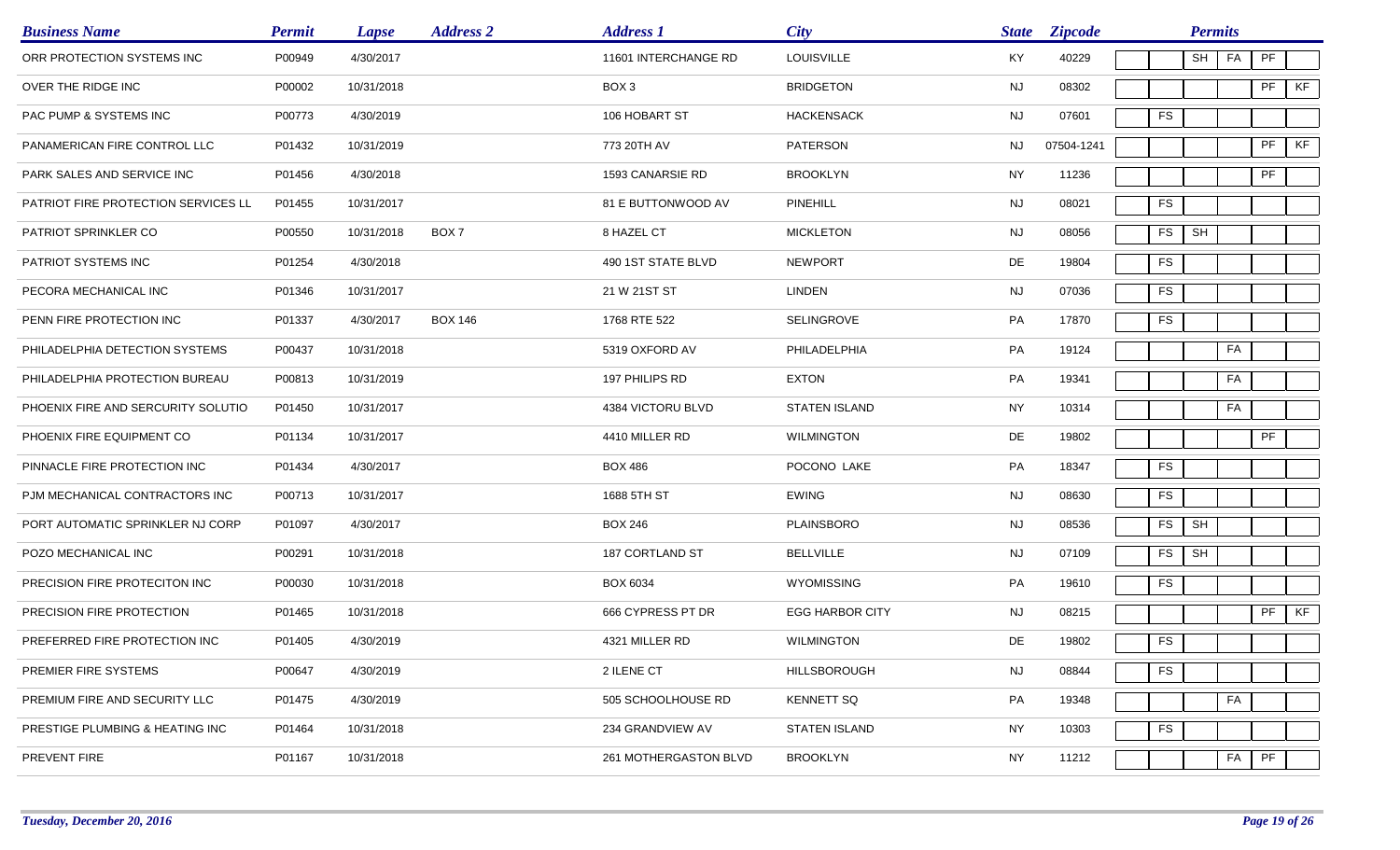| <b>Business Name</b>                 | <b>Permit</b> | <b>Lapse</b> | <b>Address 2</b>      | <b>Address 1</b>        | City                  | <b>State</b> | <b>Zipcode</b> |           | <b>Permits</b> |    |               |    |
|--------------------------------------|---------------|--------------|-----------------------|-------------------------|-----------------------|--------------|----------------|-----------|----------------|----|---------------|----|
| PRIDE ALARMS INC                     | P00548        | 10/31/2018   |                       | 511 BROAD ST            | <b>GLEN ROCK</b>      | NJ           | 07452          |           |                | FA |               |    |
| PRIME FIRE PROTECTION LLC            | P01408        | 4/30/2019    |                       | 4447 BURWOOD AV         | PENNSAUKEN            | NJ           | 08109          |           |                |    |               | KF |
| PRINCETON UNIVERSITY                 | P00435        | 10/31/2018   |                       | 306 ALEXANDER ST        | <b>PRINCETON</b>      | NJ           | 08544          | <b>FS</b> |                | FA |               |    |
| PRIORITY ALARM CO LLC                | P01377        | 4/30/2018    |                       | 814 DEVON ST            | <b>FORKED RIVER</b>   | NJ           | 08731          |           |                | FA |               |    |
| PRISM ELECTRONICS INC                | P00457        | 10/31/2018   |                       | BOX <sub>5</sub>        | <b>MILLTOWN</b>       | <b>NJ</b>    | 08850          |           |                | FA |               |    |
| PRO TECH FIRE SAFETY LLC             | P01099        | 4/30/2017    |                       | <b>BOX 122</b>          | <b>SUSSEX</b>         | NJ           | 07461          |           |                |    | PF            | KF |
| PROFESSIONAL SECURITY CONSULTANT     | P00622        | 4/30/2019    |                       | <b>8B INDUSTRIAL AV</b> | UPPER SADDLE RIVER    | NJ           | 07458          |           |                | FA |               |    |
| PRO-TEC SYSTEMS INC                  | P00814        | 4/30/2019    | <b>REAR BSMT UNIT</b> | 494 HAMILTON ST         | <b>SOMERSET</b>       | NJ           | 08873          |           |                | FA |               |    |
| PROTECT ALARMS                       | P01046        | 10/31/2019   |                       | 1932 S 4TH ST           | ALLENTOWN             | PA           | 18103          |           |                | FA |               |    |
| PROTECTION ONE ALARM MONITORING      | P01008        | 4/30/2019    | <b>STE 101</b>        | 1035 N 3RD ST           | LAWRENCE              | KS           | 66044          |           |                | FA |               |    |
| PROTECTIVE MEASURES SECURITY & FIR   | P00494        | 10/31/2018   |                       | 305 PALMER RD           | <b>DENVILLE</b>       | <b>NJ</b>    | 07834          | <b>FS</b> | <b>SH</b>      | FA | PF            | KF |
| PROTECTIVE SERVICES GROUP INC        | P00972        | 10/31/2019   |                       | 15 RANDOLPH RD          | <b>WOODBURY</b>       | <b>NJ</b>    | 08096          |           |                | FA |               |    |
| PURDY FIRE EXTINGUISHERS             | P00662        | 4/30/2019    |                       | 1512 CAMBRIA AV         | <b>EASTON</b>         | PA           | 18040-1149     |           |                |    | PF            |    |
| QRFP SPECIAL SERVICES INC            | P00297        | 4/30/2019    |                       | 566 HALLS MILL RD       | <b>FREEHOLD</b>       | NJ           | 07728          | <b>FS</b> | SH             | FA |               |    |
| QUALITY III FIRE PROTECTION INC      | P00295        | 10/31/2017   |                       | <b>BOX 9667</b>         | <b>WILMINGTON</b>     | DE           | 19809          |           |                |    | PF            | KF |
| QUICK RESPONSE FIRE PROTECTION INC   | P00299        | 10/31/2018   |                       | 566 HALLS MILL RD       | <b>FREEHOLD</b>       | <b>NJ</b>    | 07728          | FS        | SH             | FA |               |    |
| QUICK STOP FIRE PROTECTION           | P01265        | 10/31/2018   | <b>BOX 9853</b>       | 36 ARTIC PKWY           | <b>EWING</b>          | <b>NJ</b>    | 08638          |           |                |    | $\mathsf{PF}$ | KF |
| R J H FIRE PROTECTION INC            | P01260        | 10/31/2018   |                       | 150 1ST AV              | PT READING            | <b>NJ</b>    | 07064          | <b>FS</b> |                |    |               |    |
| R.L. DEHN & SONS FIRE PROTECTION INC | P00306        | 10/31/2018   |                       | 440 BRAEN AV            | <b>WYCKOFF</b>        | <b>NJ</b>    | 07481          | <b>FS</b> |                |    |               |    |
| RAMAPO FIRE EQUIPMENT CO INC         | P01386        | 10/31/2018   |                       | 4 AYDEN CT              | <b>SUFFERN</b>        | <b>NY</b>    | 10901          |           |                |    | PF            | KF |
| RAPID FIRE & SECURITY SYSTEMS INC    | P00330        | 4/30/2019    | <b>BOX 651</b>        | 28 CHURCH ST            | KEANSBURG             | NJ           | 07734-0651     | FS        | SH FA          |    |               |    |
| RC LONG INC                          | P01435        | 4/30/2017    |                       | <b>BOX 304</b>          | <b>FAIRLESS HILLS</b> | PA           | 19030          |           |                |    | PF            | KF |
| REEL FIRE PROTECTION INC             | P00585        | 10/31/2018   |                       | 214 N MAIN ST           | CAPE MAY CT HOUSE     | NJ           | 08210          |           |                |    | PF            | KF |
| RELIABLE ALARM SYSTEMS               | P00768        | 4/30/2019    |                       | 395 LAKESIDE RD         | <b>HAMILTON</b>       | <b>NJ</b>    | 08610          |           |                | FA |               |    |
| RELIABLE FIRE PROTECTION INC         | P00049        | 10/31/2018   | STE <sub>1</sub>      | 20 MERIDIAN RD          | <b>EATONTOWN</b>      | <b>NJ</b>    | 07724          |           | SH             |    | PF            | KF |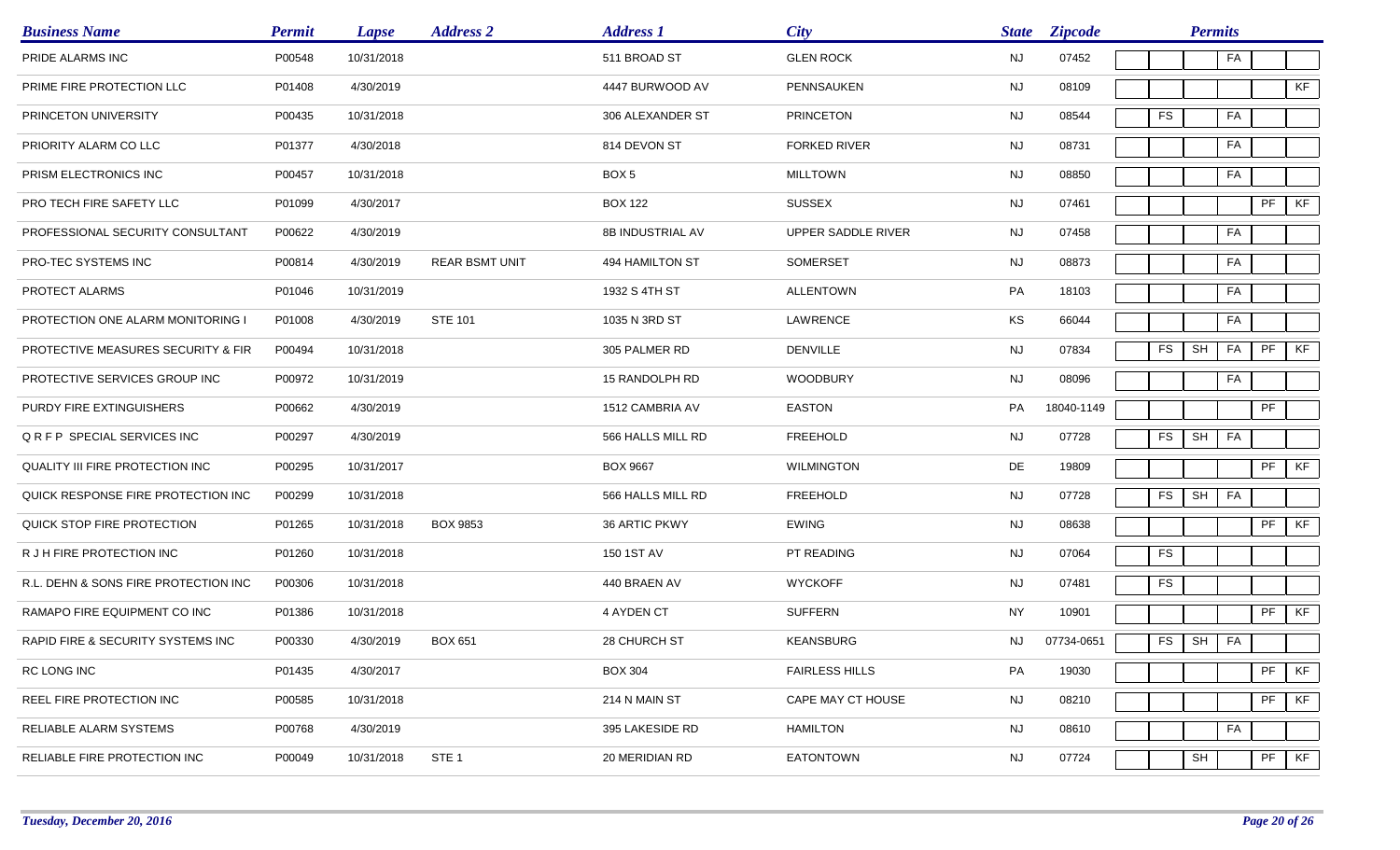| <b>Business Name</b>               | <b>Permit</b> | <b>Lapse</b> | <b>Address 2</b> | <b>Address 1</b>       | <b>City</b>          | <b>State</b> | <b>Zipcode</b> |            | <b>Permits</b>       |    |           |    |
|------------------------------------|---------------|--------------|------------------|------------------------|----------------------|--------------|----------------|------------|----------------------|----|-----------|----|
| RELIABLE FIRE PROTECTION INC       | P01326        | 4/30/2017    |                  | 1018 CHERRY ST         | PHILADELPHIA         | PA           | 19107          |            |                      |    | PF        | KF |
| RELIABLE SAFETY SYSTEMS INC        | P00668        | 4/30/2019    | STE 3A           | 999 AIRPORT RD         | LAKEWOOD             | <b>NJ</b>    | 08701          |            |                      | FA |           |    |
| RELIANCE ALARM CO.                 | P00921        | 10/31/2019   |                  | 1296 ROUDENBUSH RD     | QUAKERTOWN           | PA           | 18951-5639     |            |                      | FA |           |    |
| RICH FIRE PROTECTION               | P01490        | 4/30/2019    |                  | <b>BOX 1149</b>        | PLEASANTVILLE        | <b>NJ</b>    | 08232          | ${\sf FS}$ |                      | FA | PF        | KF |
| RIVERSIDE COMMUNICATIONS INC       | P00859        | 4/30/2019    |                  | <b>BOX 352</b>         | <b>TITUSVILLE</b>    | <b>NJ</b>    | 08560          |            |                      | FA |           |    |
| RJM AUTOMATIC FIRE PROTECTION LLC  | P00470        | 10/31/2018   |                  | 1070 RIVER RD          | <b>PHILLIPSBURG</b>  | <b>NJ</b>    | 08865          | <b>FS</b>  | SH                   |    | PF        |    |
| ROBERT SCHMIDT FIRE SERVICE        | P01045        | 10/31/2019   |                  | 824 3RD ST             | <b>SECAUCUS</b>      | <b>NJ</b>    | 07094          |            |                      |    | PF        |    |
| ROCCO CIUFALO PLUMBING & HEATING L | P00588        | 10/31/2018   |                  | 247-251 WATCHUNG AV    | <b>W ORANGE</b>      | <b>NJ</b>    | 07052          | <b>FS</b>  |                      |    |           |    |
| ROTATING EQUIPMENT SPECIALIST INC  | P00219        | 10/31/2018   |                  | 4 VALLEY VIEW RD       | <b>LONG VALLEY</b>   | <b>NJ</b>    | 07853-3130     | <b>FS</b>  |                      |    |           |    |
| ROUND THE CLOCK SECURITY           | P00876        | 4/30/2019    |                  | 3901 RAILROAD          | <b>HAMMONTON</b>     | <b>NJ</b>    | 08037          |            |                      | FA |           |    |
| ROWE SPRINKLER SYSTEMS INC         | P01497        | 10/31/2019   |                  | <b>BOX 17842</b>       | <b>MIDDLEBURG</b>    | PA           | 17842          | FS         |                      |    |           |    |
| ROYAL SYSTEMS CORP                 | P01183        | 4/30/2019    |                  | 1368 RATZER RD         | WAYNE                | NJ           | 07470          |            |                      | FA |           |    |
| S & L MECHANICAL INC               | P01208        | 10/31/2019   |                  | <b>154 FRANKLIN ST</b> | W READING            | PA           | 19611          | <b>FS</b>  |                      |    |           |    |
| S & R MECHANICAL INC               | P01039        | 10/31/2019   |                  | 24 FREDON MARKSBORO RD | <b>NEWTON</b>        | NJ           | 07860          | <b>FS</b>  |                      |    |           |    |
| S & S FIRE SUPPRESSION SYSTEMS     | P01492        | 4/30/2019    |                  | 425 WESTERN HWY        | <b>TAPPAN</b>        | <b>NY</b>    | 10983          | <b>FS</b>  | $\mathsf{SH}\xspace$ | FA |           |    |
| S/H DATASITE PROTECTION CO         | P00036        | 4/30/2019    |                  | <b>BOX 7820</b>        | <b>EDISON</b>        | <b>NJ</b>    | 08818          |            | SH                   | FA |           |    |
| SA COMUNALE CO                     | P00552        | 10/31/2018   |                  | 2900 NEWPARK DR        | <b>BARBERTON</b>     | OH           | 44203          | FS         | $\mathsf{SH}\xspace$ | FA | PF        | KF |
| SAFE & SECURE SERCUITY SYSTEMS LLC | P00522        | 10/31/2018   |                  | 26 APHRODITE DR        | <b>BARNGAT</b>       | <b>NJ</b>    | 08005          |            |                      | FA |           |    |
| SAFE & SOUND SECURITY              | P00504        | 10/31/2018   |                  | <b>BOX 2067</b>        | VINELAND             | <b>NJ</b>    | 08362          |            |                      | FA |           |    |
| SAFEGUARD SYSTEMS INC              | P01086        | 4/30/2017    | STE C            | 2006 FOULK RD          | <b>WILMINGTON</b>    | DE           | 19810          |            |                      |    | PF        |    |
| SAFETY ASSOCIATES                  | P01333        | 10/31/2017   |                  | 105 WIMBELDON 59       | <b>HACKETTSTOWN</b>  | NJ           | 07840          | ${\sf FS}$ |                      |    | $PF$ $KF$ |    |
| SAFETY FIREST FIRE PROTECTION LLC  | P01446        | 10/31/2017   |                  | 364 ADELAIDE AV        | <b>STATEN ISLAND</b> | <b>NY</b>    | 10306          |            |                      |    | PF        |    |
| SAFETY SUPPLIES UNLIMITED LLC      | P01440        | 4/30/2017    |                  | 751 BROADWAY           | <b>BAYONNE</b>       | <b>NJ</b>    | 07002          |            |                      |    | PF        |    |
| SAGA FIRE SERVICE LLC              | P01499        | 10/31/2019   |                  | 375 AVON AV            | NEWARK               | NJ           | 07108          |            |                      |    |           | KF |
| SAL ELECTRIC COMPANY INC           | P01157        | 4/30/2018    |                  | 83 FLEET ST            | <b>JERSEY CITY</b>   | <b>NJ</b>    | 07306          |            |                      | FA |           |    |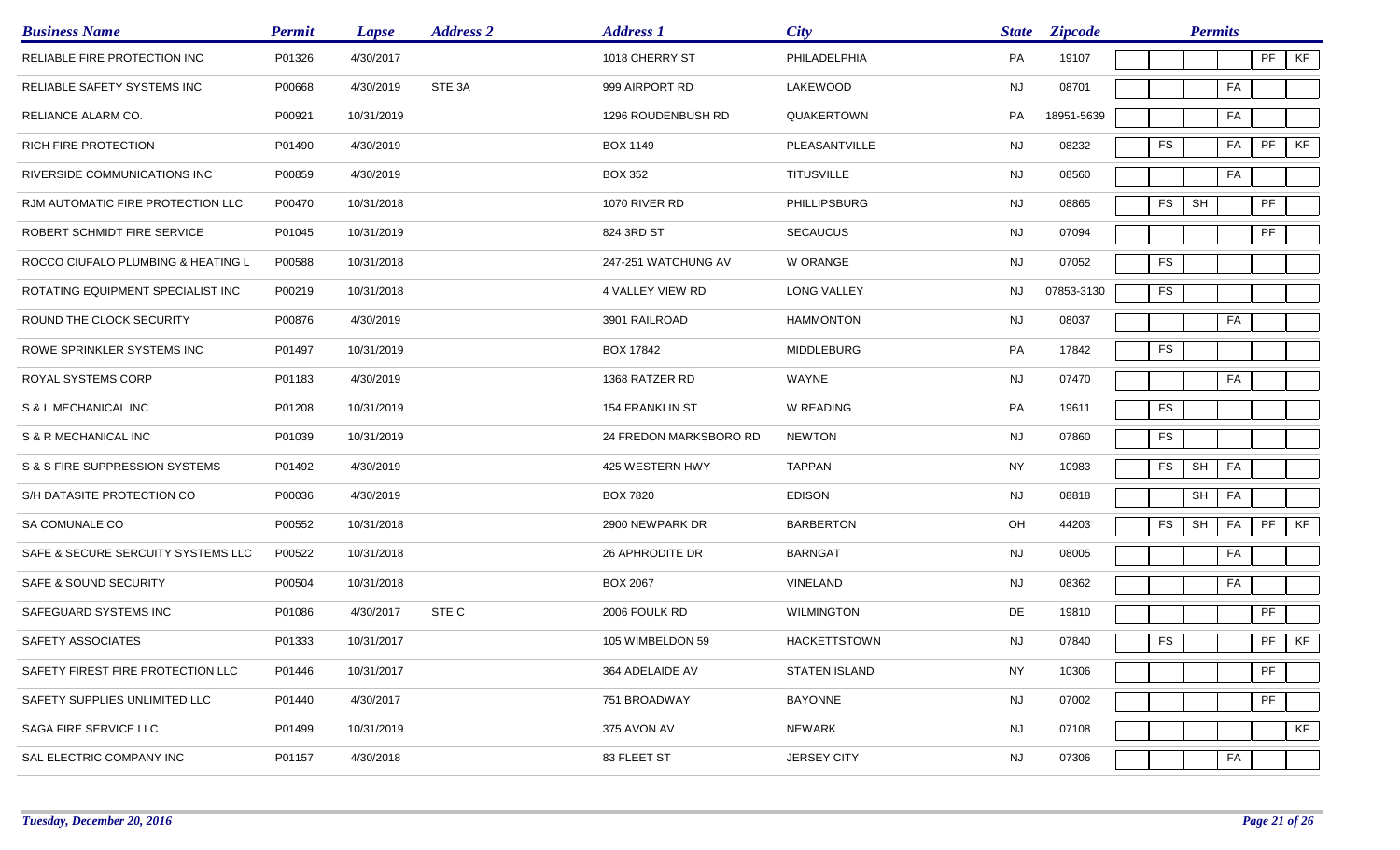| <b>Business Name</b>               | <b>Permit</b> | <b>Lapse</b> | <b>Address 2</b>  | <b>Address 1</b>     | <b>City</b>          | <b>State</b> | <b>Zipcode</b> |           | <b>Permits</b> |         |    |
|------------------------------------|---------------|--------------|-------------------|----------------------|----------------------|--------------|----------------|-----------|----------------|---------|----|
| SAVIORS FIRE PROTECTION INC        | P01387        | 10/31/2018   | STE F             | 1501 OAKLAND AV      | <b>MILLVILLE</b>     | <b>NJ</b>    | 08332          | <b>FS</b> |                |         |    |
| SCARSDALE SECURITY SYSTEMS INC     | P00879        | 4/30/2019    |                   | 132 MONTGOMERY AV    | SCARSDALE            | <b>NY</b>    | 10583          |           | FA             |         |    |
| SCHWEIZER FIRE PROTECTION CO INC   | P00956        | 10/31/2019   |                   | 2517 FRANKFORD AV    | PHILADELPHIA         | PA           | 19125          |           |                | PF      | KF |
| SCOTT'S SECURITY SYSTEMS INC       | P00542        | 10/31/2018   |                   | 37 CINDER RD         | <b>EDISON</b>        | <b>NJ</b>    | 08820          |           | FA             |         |    |
| SDG FIRE LLC                       | P01496        | 10/31/2019   |                   | <b>BOX 924</b>       | <b>FLEMINGTON</b>    | <b>NJ</b>    | 08822          |           | FA             |         |    |
| SEABOARD FIRE & SAFETY EQUIPMENT C | P01493        | 10/31/2019   |                   | 2112 KINGS HWY       | <b>OCEAN</b>         | <b>NJ</b>    | 07712          | <b>FS</b> | SH             | PF      |    |
| SECURITY AND DATA TECHNOLOGIES IN  | P00858        | 4/30/2019    |                   | 101 PHESANT RUN      | <b>NEWTOWN</b>       | PA           | 18940          |           | FA             |         |    |
| SECURITY BY PRIVATE EYES           | P01219        | 4/30/2017    | UNIT <sub>1</sub> | 1072 RT 83           | CAPE MAY CT HOUSE    | <b>NJ</b>    | 08210          |           | FA             |         |    |
| SECURITY EQUIPMENT SERVICE INC     | P00943        | 10/31/2019   |                   | BOX 1012             | <b>UNION CITY</b>    | <b>NJ</b>    | 07087          |           | FA             |         |    |
| SECURITY FIRE PROTECTION CO INC    | P00453        | 10/31/2018   |                   | 4495 MENDENHALL RD S | <b>MEMPHIS</b>       | TN           | 38141          | <b>FS</b> |                |         |    |
| SECURITY HEADQUARTERS INC          | P00676        | 4/30/2019    |                   | <b>BOX 565</b>       | <b>OAKLAND</b>       | <b>NJ</b>    | 07436          |           | FA             |         |    |
| SECURITY INSTRUMENT CORP OF DE     | P01244        | 4/30/2018    |                   | 309 W NEWPORT PIKE   | <b>WILIMINGTON</b>   | DE           | 19804          |           | FA             |         |    |
| SECURITY NET PROTECTION SYSTEMS    | P01057        | 10/31/2019   |                   | 422 CANISTER RD      | <b>STOCKHOLM</b>     | <b>NJ</b>    | 07460          |           | FA             |         |    |
| SECURITY SERVICE & SOLUTIONS LLC   | P01484        | 4/30/2019    |                   | 1506 6TH AV          | <b>NEPTUNE</b>       | <b>NJ</b>    | 07753          |           | FA             |         |    |
| SECURITY SPECIALIST INC            | P01302        | 10/31/2019   |                   | 1340 TEANECK RD      | <b>TEANECK</b>       | <b>NJ</b>    | 07666          |           | FA             |         |    |
| SECURITY WHOLESALERS INC SHERLOC   | P00855        | 4/30/2019    |                   | 3624 12TH AV         | <b>BROOKLYN</b>      | <b>NY</b>    | 11218          |           | FA             |         |    |
| SENTINEL BURG/FIRE/ALARM SYSTEMS C | P00925        | 10/31/2019   |                   | 33 SANDFORD RD       | <b>FAIR LAWN</b>     | <b>NJ</b>    | 07410          |           | FA             |         |    |
| SENTINEL FIRE SAFETY CORP          | P01444        | 10/31/2017   |                   | 9034 TONNELLE AV     | N BERGEN             | <b>NJ</b>    | 07047          |           |                | PF      | KF |
| SHAMBAUGH & SON INC                | P00608        | 4/30/2019    |                   | 7614 OPPORTUNITY DR  | FORT WAYNE           | IN           | 46825          | <b>FS</b> |                |         |    |
| SHANNON FIRE PROTECTION LLC        | P01376        | 10/31/2018   | <b>BLDGM</b>      | 1235 HURFVILLE RD    | <b>DEPTFORD</b>      | NJ.          | 08096          | FS        |                |         |    |
| SHAPIRO FIRE PROTECTION CO         | P00440        | 10/31/2018   |                   | 105 CAMARS DR        | WARMINSTER           | PA           | 18974          |           |                | $PF$ KF |    |
| SHORE SECURITY SOLUTIONS INC       | P00632        | 4/30/2019    |                   | 739 MAPLE RD         | <b>LANOKA HARBOR</b> | <b>NJ</b>    | 08734          |           | FA             |         |    |
| SIEMENS INDUSTRY INC               | P00597        | 10/31/2018   |                   | 8 FERNWOOD RD        | <b>FLORHAM PARK</b>  | <b>NJ</b>    | 07932          | <b>FS</b> | FA             |         |    |
| <b>SIGNAL ELECTRIC</b>             | P00957        | 10/31/2019   |                   | 27 CANTERBURY RD     | <b>E BRUNSWICK</b>   | <b>NJ</b>    | 08816          |           | FA             |         |    |
| SIGNAL FIRE PROTECTION INC         | P00460        | 10/31/2018   |                   | 558 SPRAGUE RD       | NARBERTH             | PA           | 19072          |           |                | PF      |    |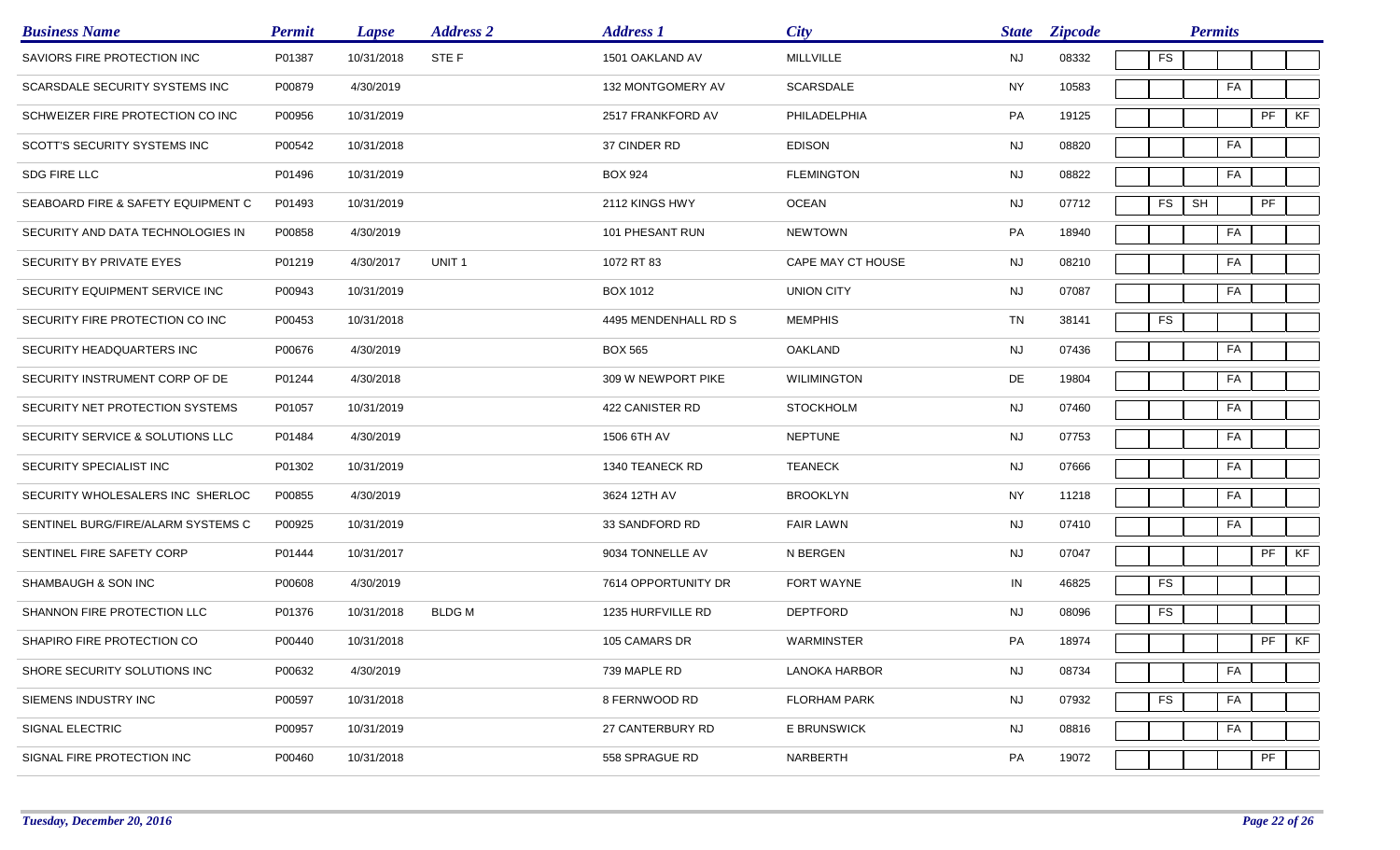| <b>Business Name</b>              | <b>Permit</b> | <b>Lapse</b> | <b>Address 2</b> | <b>Address 1</b>      | City              | <b>State</b> | <b>Zipcode</b> |     |           | <b>Permits</b> |    |    |    |
|-----------------------------------|---------------|--------------|------------------|-----------------------|-------------------|--------------|----------------|-----|-----------|----------------|----|----|----|
| SILENT COMPANION INC              | P00755        | 4/30/2019    |                  | 433 NEW BRUNSWICK AV  | <b>FORDS</b>      | <b>NJ</b>    | 08863          |     |           |                | FA |    |    |
| SILK CITY FIRE LLC                | P01413        | 10/31/2019   |                  | <b>BOX 2836</b>       | <b>PATERSON</b>   | <b>NJ</b>    | 07509          |     |           |                |    | PF | KF |
| SIMPLEX FIRE EXTINGUISHER CORP    | P00539        | 10/31/2018   |                  | 1621 MCDONALD AV      | <b>BROOKLYN</b>   | <b>NY</b>    | 11230          |     |           |                |    | PF |    |
| SIMPLEXGRINNELL LP                | P00423        | 10/31/2018   |                  | 200 FORGE WAY         | <b>ROCKAWAY</b>   | <b>NJ</b>    | 07866          |     | <b>FS</b> | SH             | FA | PF | KF |
| SIRINA PROTECTION SYSTEMS CORP    | P01285        | 4/30/2017    | <b>STE 506</b>   | 450 7TH AV            | <b>NEW YORK</b>   | <b>NY</b>    | 10123          |     |           | SH             | FA |    |    |
| SITE TECHNOLOGIES LLC             | P01393        | 10/31/2018   |                  | <b>18 WILLIAMS RD</b> | <b>FLEETWOOD</b>  | PA           | 19522          |     | <b>FS</b> | SH             |    |    |    |
| SKYLINE FIRE SPRINKLER CORP       | P00167        | 10/31/2018   |                  | <b>11 MATHEWS AV</b>  | RIVERDALE         | <b>NJ</b>    | 07457          |     | <b>FS</b> |                |    |    |    |
| SLOMIN'S INC                      | P00804        | 4/30/2019    |                  | 125 LAUMAN LN         | <b>HICKSVILLE</b> | <b>NY</b>    | 11801          |     |           |                | FA |    |    |
| SMS SECURITY SYSTEMS LLC          | P00680        | 4/30/2019    | <b>BOX 191</b>   | 295 BLOOMFIELD AV     | CALDWELL          | <b>NJ</b>    | 07006          |     |           |                | FA |    |    |
| SOBIESKI LIFE SAFETY LLC          | P01353        | 10/31/2017   |                  | 10 HADCO RD           | <b>WILMINGTON</b> | DE           | 19804          |     | <b>FS</b> |                | FA |    |    |
| SONIA SECURITY SYSTEMS INC        | P00499        | 10/31/2018   |                  | <b>155 COTTAGE RD</b> | <b>WYCKOFF</b>    | <b>NJ</b>    | 07481          |     |           |                | FA |    |    |
| SOUTH JERSEY WELDING SUPPLY CO    | P00603        | 4/30/2019    | <b>BOX 658</b>   | 496 E RT 38           | MAPLE SHADE       | <b>NJ</b>    | 08052          |     |           |                |    | PF |    |
| SPECIALIZED FIRE & SECURITY INC   | P00158        | 10/31/2018   | STE 9            | 20 COTLUSS RD         | RIVERDALE         | <b>NJ</b>    | 07457          |     | <b>FS</b> | <b>SH</b>      | FA | PF |    |
| SPECTRUM CABLE & ALARM SYSTEMS IN | P00524        | 10/31/2018   | <b>BOX 1846</b>  | 27 EDGEWOOD RD        | <b>BLOOMFIELD</b> | <b>NJ</b>    | 07003          |     |           |                | FA |    |    |
| SPECTRUM FIRE & SECURITY INC      | P01055        | 10/31/2019   |                  | 27 WILSON DR          | <b>SPARTA</b>     | <b>NJ</b>    | 07871          |     |           |                | FA |    |    |
| SPRINKLER INSPECTION SERVICE CORP | P00316        | 4/30/2019    |                  | 1-A MT VERNON ST      | RIDGEFIELD PARK   | <b>NJ</b>    | 07660          |     | FS        | SH             |    |    |    |
| SRI FIRE SPRINKLER LLC            | P01292        | 4/30/2019    |                  | 1060 CENTRAL AV       | <b>ALBANY</b>     | <b>NY</b>    | 12205          |     | <b>FS</b> | <b>SH</b>      |    |    |    |
| STAR FIRE PROTECTION CO INC       | P00540        | 10/31/2018   |                  | 2 KLIMBACK CT         | W CALDWELL        | <b>NJ</b>    | 07006          |     | <b>FS</b> |                |    |    |    |
| STASHLUK MECHANICAL CONTRS INC    | P00208        | 10/31/2018   |                  | 998 CROTON RD         | <b>PITTSTOWN</b>  | NJ           | 08867-4018     |     | <b>FS</b> |                |    |    |    |
| STATE LINE FIRE & SAFETY INC      | P00152        | 10/31/2018   | <b>BOX 278</b>   | 50 PARK AV            | PARK RIDGE        | NJ           | 07656          |     |           |                |    | PF |    |
| STATEWIDE FIRE CORP               | P00625        | 4/30/2019    |                  | 2047 VICTORY BLVD     | STATEN ISLAND     | <b>NY</b>    | 10314          |     |           |                | FA |    |    |
| STEALTH FIRE PROTECTION           | P00319        | 4/30/2019    | <b>UNIT 14</b>   | 170 N OBERLIN AV      | <b>LAKEWOOD</b>   | <b>NJ</b>    | 08701          |     | FS        |                |    |    |    |
| STEELE SERVICE INC                | P01489        | 4/30/2019    |                  | 21 APHRODITE DR       | <b>BANEGAT</b>    | <b>NJ</b>    | 08005          | ALL |           |                |    |    |    |
| STEVEN BROWN & ASSOCIATES INC     | P00911        | 10/31/2019   |                  | 9 SOUTH CLEVELAND AV  | <b>WILMINGTON</b> | DE           | 19803          |     | <b>FS</b> |                |    |    |    |
| STOKLEY'S INC                     | P00321        | 10/31/2018   |                  | <b>BOX 406</b>        | <b>COLUMBUS</b>   | <b>NJ</b>    | 08022          |     |           |                |    | PF | KF |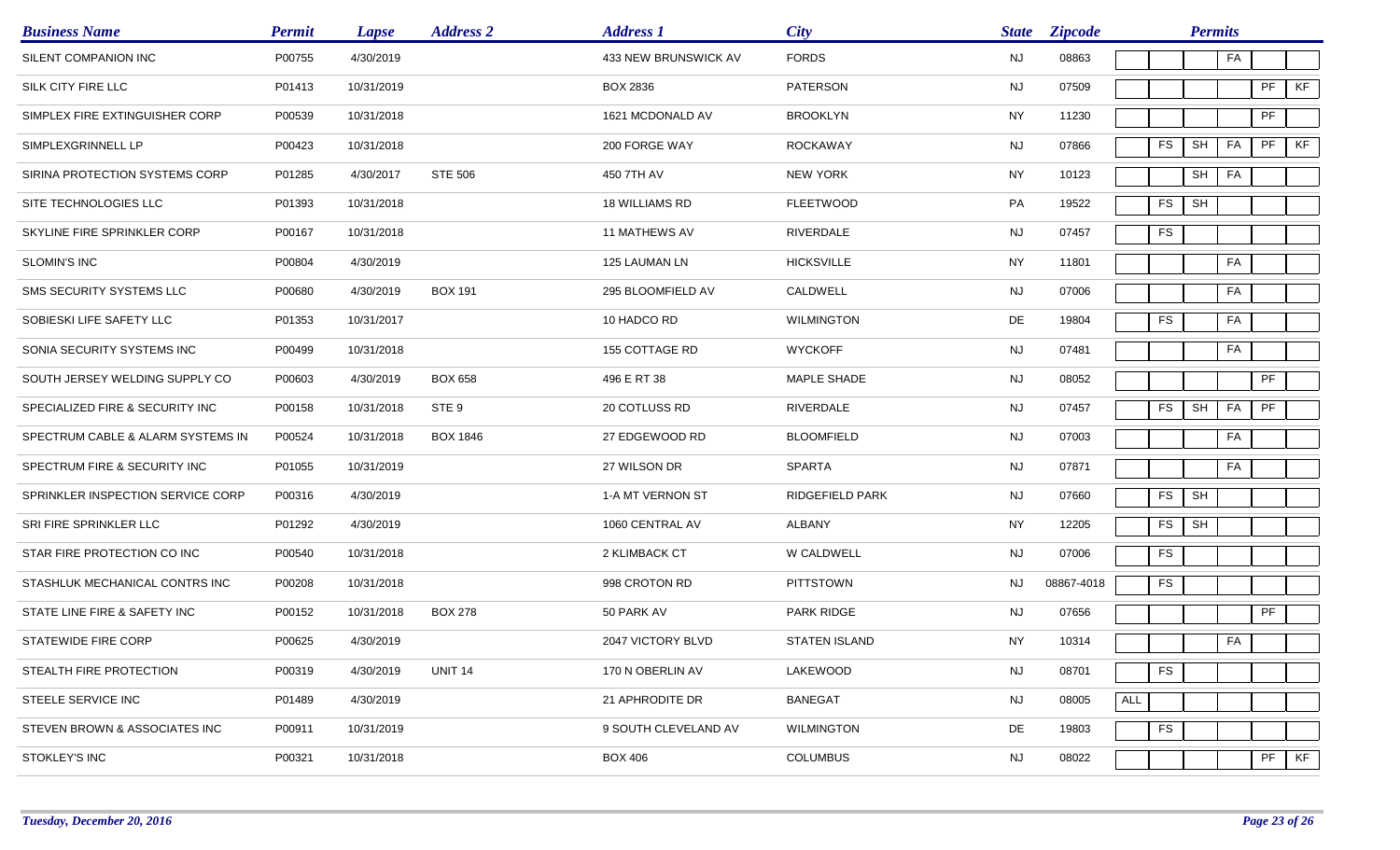| <b>Business Name</b>               | <b>Permit</b> | <b>Lapse</b> | <b>Address 2</b>  | <b>Address 1</b>          | City                 | <b>State</b> | <b>Zipcode</b> |            |    | <b>Permits</b>             |    |                            |    |
|------------------------------------|---------------|--------------|-------------------|---------------------------|----------------------|--------------|----------------|------------|----|----------------------------|----|----------------------------|----|
| <b>STREAMLINE</b>                  | P01437        | 4/30/2017    |                   | 110 CAERNARVON CT         | <b>EXTON</b>         | PA           | 19341          | <b>FS</b>  |    |                            |    |                            |    |
| STURMAN SECURITY SERVICES          | P01339        | 4/30/2017    |                   | 2704 BOUDWIN AV           | UPPER CHICHESTER     | PA           | 19061          |            |    |                            | FA |                            |    |
| SUMMIT FIRE PROTECTION CO          | P01414        | 4/30/2019    |                   | 575 MINNEHAHA AV W        | <b>ST PAUL</b>       | MN           | 55103          | <b>FS</b>  |    |                            |    |                            |    |
| SUPERIOR FIRE SAFETY               | P01135        | 10/31/2017   |                   | 3017 DELSEA DR            | <b>FRANKLINVILLE</b> | NJ           | 08322          |            |    |                            |    | PF                         |    |
| SUPPRESSION SYSTEMS INC            | P00385        | 10/31/2018   | <b>STE 104</b>    | 155 NESTLE WAY            | <b>BREINIGSVILLE</b> | PA           | 18031          |            |    | $\mathsf{SH}\xspace$<br>FA |    | $\ensuremath{\mathsf{PF}}$ |    |
| SUPREME SECURITY SYSTEMS INC       | P00616        | 4/30/2019    |                   | 1565 UNION AV             | <b>UNION</b>         | <b>NJ</b>    | 07083-0775     |            |    |                            | FA |                            |    |
| SURF FIRE & SECURITY               | P00052        | 10/31/2018   |                   | 509 PARK WOOD AV          | <b>TOMS RIVER</b>    | <b>NJ</b>    | 08753          |            |    | FA                         |    | $\ensuremath{\mathsf{PF}}$ |    |
| SURVIVOR FIRE AND SAFETY EQUIP COR | P01478        | 10/31/2018   |                   | 39A MYRTLE ST             | <b>CRANFORD</b>      | <b>NJ</b>    | 07016          | <b>ALL</b> |    |                            |    |                            |    |
| SUSSEX COUNTY FIRE SALES & SERVICE | P01445        | 10/31/2017   | BLDG <sub>3</sub> | 51 RT 206                 | AUGUSTA              | NJ           | 07822          |            |    |                            |    | PF                         | KF |
| SYSTEC OF VINELAND INC             | P00396        | 10/31/2018   | STE <sub>1A</sub> | 1200 S W BLVD             | VINELAND             | <b>NJ</b>    | 08360          |            |    |                            | FA |                            |    |
| SYSTEMS ELECTRONIC INC             | P00764        | 4/30/2019    |                   | 224 FAIRVIEW AV           | PROSPECT PARK        | NJ           | 07508          |            |    |                            | FA |                            |    |
| SYSTEMS SALES CORP LLC             | P00525        | 10/31/2018   |                   | 1345 CAMPUS PKWY          | <b>NEPTUNE</b>       | NJ           | 07753          |            |    | FA                         |    |                            |    |
| TARGET FIRE PROTECTION INC         | P01407        | 4/30/2019    |                   | 321 CHANGEBRIDGE RD       | <b>PINEBROOK</b>     | <b>NJ</b>    | 07058          | <b>FS</b>  |    |                            |    |                            |    |
| TDK ENTERPRISES INC DBA A6SULUTE S | P00670        | 4/30/2019    |                   | 9 FLORENCE AV             | PENNS GROVE          | NJ           | 08069          | <b>FS</b>  |    | FA                         |    |                            |    |
| <b>TEKNIKAT INC</b>                | P00446        | 10/31/2018   |                   | 305 CHERRY LN             | <b>TEANECK NJ</b>    | NJ.          | 07666-3413     |            |    |                            | FA |                            |    |
| <b>TELGIAN CORP</b>                | P01295        | 4/30/2019    |                   | 2615 S INDUSTRIAL PARK AV | <b>TEMPE</b>         | AZ           | 85282          | <b>FS</b>  |    | FA                         |    |                            |    |
| THE GILBERTSON GROUP               | P01041        | 10/31/2019   |                   | 101 CHESHIRE CT           | COATESVILLE          | PA           | 19320          |            |    | FA                         |    |                            |    |
| THOMAS FIRE & SAFETY               | P00571        | 10/31/2018   |                   | 105 S DREXEL ST           | <b>WOODBURY</b>      | <b>NJ</b>    | 08096          |            |    |                            |    | PF                         |    |
| TIGER ASSOCIATES INC               | P00333        | 10/31/2018   |                   | 75 STILLWATER RD          | <b>FREDON TWP</b>    | <b>NJ</b>    | 07860          | FS         |    |                            |    |                            |    |
| TILLEY FIRE EQUIPMENT COMPANY      | P01461        | 4/30/2018    |                   | 280 BROAD ST              | <b>DOYLESTOWN</b>    | PA           | 18901          | FS         |    | FA<br>SH                   |    | PF                         | KF |
| TIM TIGER ENTERPRISES LLC          | P01236        | 4/30/2017    |                   | 100 W MAIN ST             | RAMSEY               | <b>NJ</b>    | 07446          |            | FS | SH                         |    |                            |    |
| TJ FIRE PROTECTION                 | P00473        | 10/31/2018   |                   | 1762 BAY ISLE DR          | PT PLEASANT          | <b>NJ</b>    | 08742          | <b>FS</b>  |    |                            |    |                            |    |
| TM & M MECHANICAL CORP             | P01187        | 4/30/2019    |                   | 255 W 36TH ST             | NEW YORK             | NY           | 10018          | FS         |    |                            |    |                            |    |
| TOMASELLA'S FIRE PROTECTION INC    | P01100        | 4/30/2017    |                   | 96 E BAY AV               | MANHAWKIN            | NJ           | 08050          |            |    |                            |    | PF                         | KF |
| TOMS RIVER FIRE PROTECTION         | P01327        | 4/30/2017    |                   | 561 RIVER TER             | <b>TOMS RIVER</b>    | <b>NJ</b>    | 08755          | ${\sf FS}$ |    |                            |    |                            |    |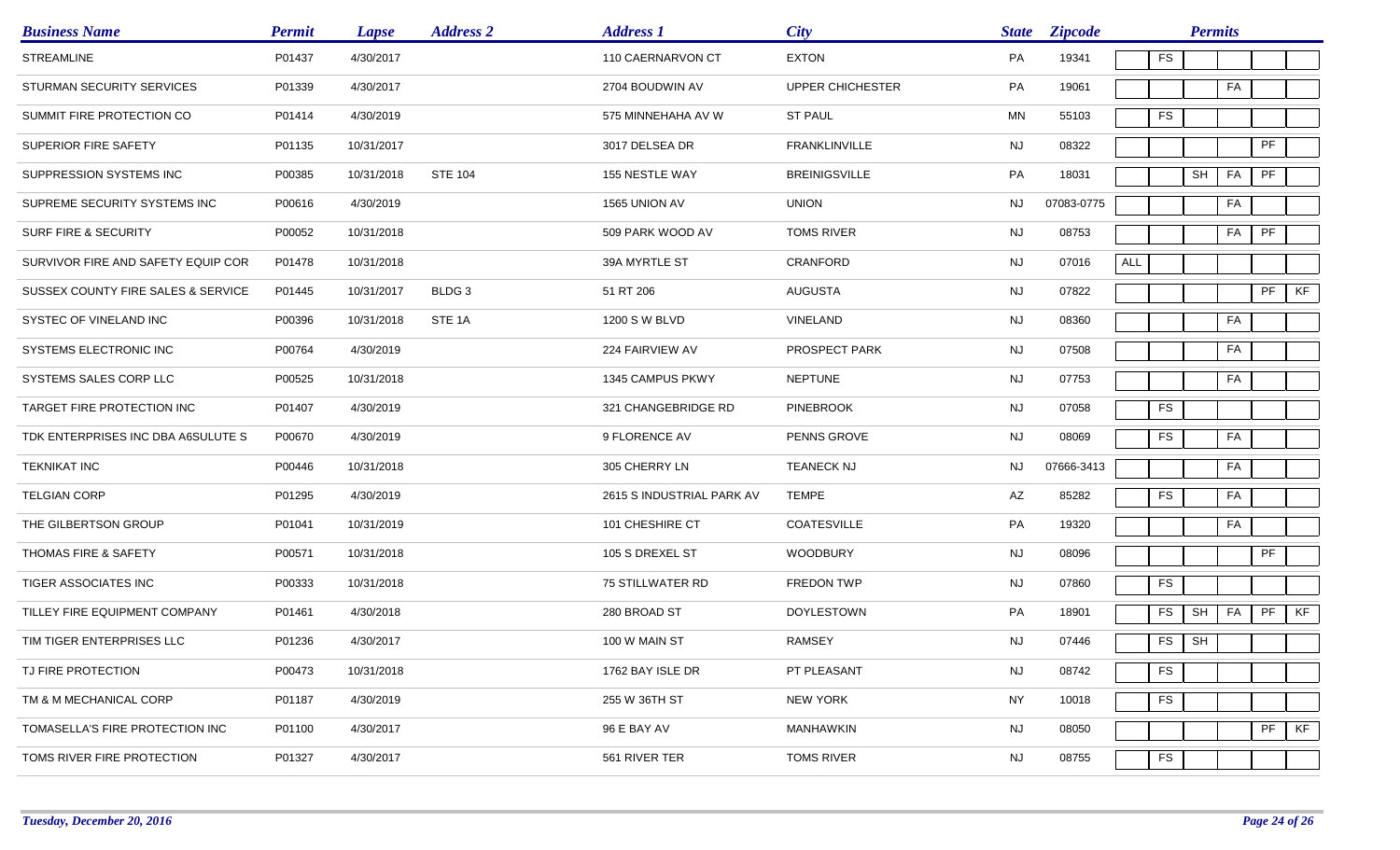| <b>Business Name</b>                | <b>Permit</b> | <b>Lapse</b> | <b>Address 2</b> | <b>Address 1</b>        | <b>City</b>        | <b>State</b> | <b>Zipcode</b> |            |            | <b>Permits</b> |    |               |    |
|-------------------------------------|---------------|--------------|------------------|-------------------------|--------------------|--------------|----------------|------------|------------|----------------|----|---------------|----|
| TOTAL FIRE PROTECTION INC           | P00849        | 4/30/2019    |                  | 5322 AVENUE N           | <b>BROOKLYN</b>    | <b>NY</b>    | 11234          |            |            |                |    | PF            |    |
| TOTAL FIRE SAFETY LLC               | P00452        | 10/31/2018   |                  | 416 FREDERICK ST        | <b>EASTON</b>      | PA           | 18042          | <b>ALL</b> |            |                |    |               |    |
| TOTAL SAFETY US INC                 | P01213        | 10/31/2019   | <b>STE 300</b>   | 11111 WILCREST GREEN DR | <b>HOUSTON</b>     | TX           | 77042          |            | <b>FS</b>  | SH             | FA | PF            |    |
| TOTAL SECURITY SYSTEMS              | P00988        | 10/31/2019   |                  | 237 ACADEMY LN          | MANAHAWKIN         | NJ           | 08050          |            |            |                | FA |               |    |
| TOTALLY SECURE INC                  | P00628        | 4/30/2019    |                  | <b>BOX 2052</b>         | <b>CLIFTON</b>     | <b>NJ</b>    | 07015          |            |            |                | FA |               |    |
| TRIAD PROTECTIVE SERVICES           | P00469        | 10/31/2018   |                  | 971 LEHIGH AV           | <b>UNION</b>       | NJ           | 07083          |            |            |                | FA |               |    |
| TRISTAR FIRE AND SAFETY             | P01241        | 10/31/2017   |                  | 104 W MAIN ST           | <b>HIGH BRIDGE</b> | <b>NJ</b>    | 08829          |            |            |                |    | $\mathsf{PF}$ | KF |
| TRI-STATE FIRE PROTECTION INC       | P00402        | 10/31/2018   |                  | 445 DELSEA DR           | SEWELL             | <b>NJ</b>    | 08080          |            | <b>FS</b>  | <b>SH</b>      |    |               |    |
| TYCO INTERGRATED SECURITY LLC       | P00451        | 10/31/2018   |                  | BOX 3042                | <b>BOCA RATON</b>  | FL.          | 33431          |            |            |                | FA |               |    |
| ULTIMATE SECURITY SYSTEMS INC       | P00934        | 10/31/2017   | <b>BOX 2086</b>  | 3 ROYAL AV              | LIVINGSTON         | <b>NJ</b>    | 07039          |            |            |                | FA |               |    |
| ULTRA SAFE SECURITY SYSTEMS INC     | P00062        | 10/31/2018   |                  | 79 TIMBERLANE E         | NEWFOUNDLAND       | NJ.          | 07435-1717     |            |            |                | FA |               |    |
| (TER-PRO, LLC)<br>UNI-PRO           | P01471        | 10/31/2018   |                  | 7330 TULIP ST           | PHILADELPHIA       | PA           | 19136          |            |            |                |    | PF            | KF |
| UNIQUE FIRE SYSTEMS                 | P01125        | 10/31/2017   |                  | 178-16 93RD AV          | <b>JAMAICA</b>     | <b>NY</b>    | 11433          |            |            |                |    | PF            | KF |
| UNITED AUTOMATIC FIRE SPRINKLER     | P00335        | 10/31/2018   |                  | 146 FIRST AV            | LITTLE FALLS       | <b>NJ</b>    | 07424          |            | <b>FS</b>  |                | FA | PF            |    |
| UNITED FEDERATED SYSTEMS T/A TFS IN | P00598        | 10/31/2018   | <b>STE 101B</b>  | 40 VREELAND AV          | <b>TOTOWA</b>      | NJ           | 07512          |            |            |                | FA |               |    |
| UNITED FIRE PROTECTION CORP         | P00019        | 10/31/2018   |                  | 1 MARK RD               | <b>KENILWORTH</b>  | <b>NJ</b>    | 07033          | <b>ALL</b> |            |                |    |               |    |
| UNITED KITCHEN AND VENTILATION LLC  | P01479        | 4/30/2019    |                  | 58-67 54TH ST           | <b>MASPETH</b>     | <b>NY</b>    | 11378          |            |            |                |    |               | KF |
| UNLIMITED SECURITY SYSTEMS INC      | P00893        | 10/31/2018   |                  | 1077 B STUYVESANT AV    | <b>UNION</b>       | NJ.          | 07083-3626     |            | FS         |                | FA |               |    |
| US CENTRAL SYSTEMS                  | P00496        | 10/31/2018   |                  | 2670 PERNA LN           | VINELAND           | <b>NJ</b>    | 08361-7575     |            |            |                | FA |               |    |
| US FIRE EXTINGUISHERS CORP.         | P00654        | 4/30/2019    |                  | 11 WHITMAN RIDGE DR     | <b>MELVILLE</b>    | NY           | 11747          |            |            |                |    | PF            |    |
| USA FIRE PROTECTION                 | P01193        | 4/30/2019    |                  | 871 RAY AV              | <b>UNION</b>       | NJ           | 07083          |            |            |                |    | $PF$ KF       |    |
| USA SECURITY SERVICES INC           | P00511        | 10/31/2018   | STE 303          | 240 FRISCH CT           | <b>PARAMUS</b>     | <b>NJ</b>    | 07652          |            |            |                | FA |               |    |
| USABEL HIGHTECH LLC                 | P00953        | 10/31/2019   |                  | 11 GLENROY RD S         | <b>FAIRFIELD</b>   | <b>NJ</b>    | 07004          |            |            |                | FA |               |    |
| V. BARILE INC                       | P00637        | 4/30/2019    |                  | 159 42ND ST             | <b>BROOKLYN</b>    | <b>NY</b>    | 11232          |            | ${\sf FS}$ |                |    |               |    |
| VALLEN DISTRIBUTION INC             | P01069        | 10/31/2019   | STE D            | 403 HERON DR            | SWEDESBORO         | <b>NJ</b>    | 08085          |            |            |                |    | PF            |    |